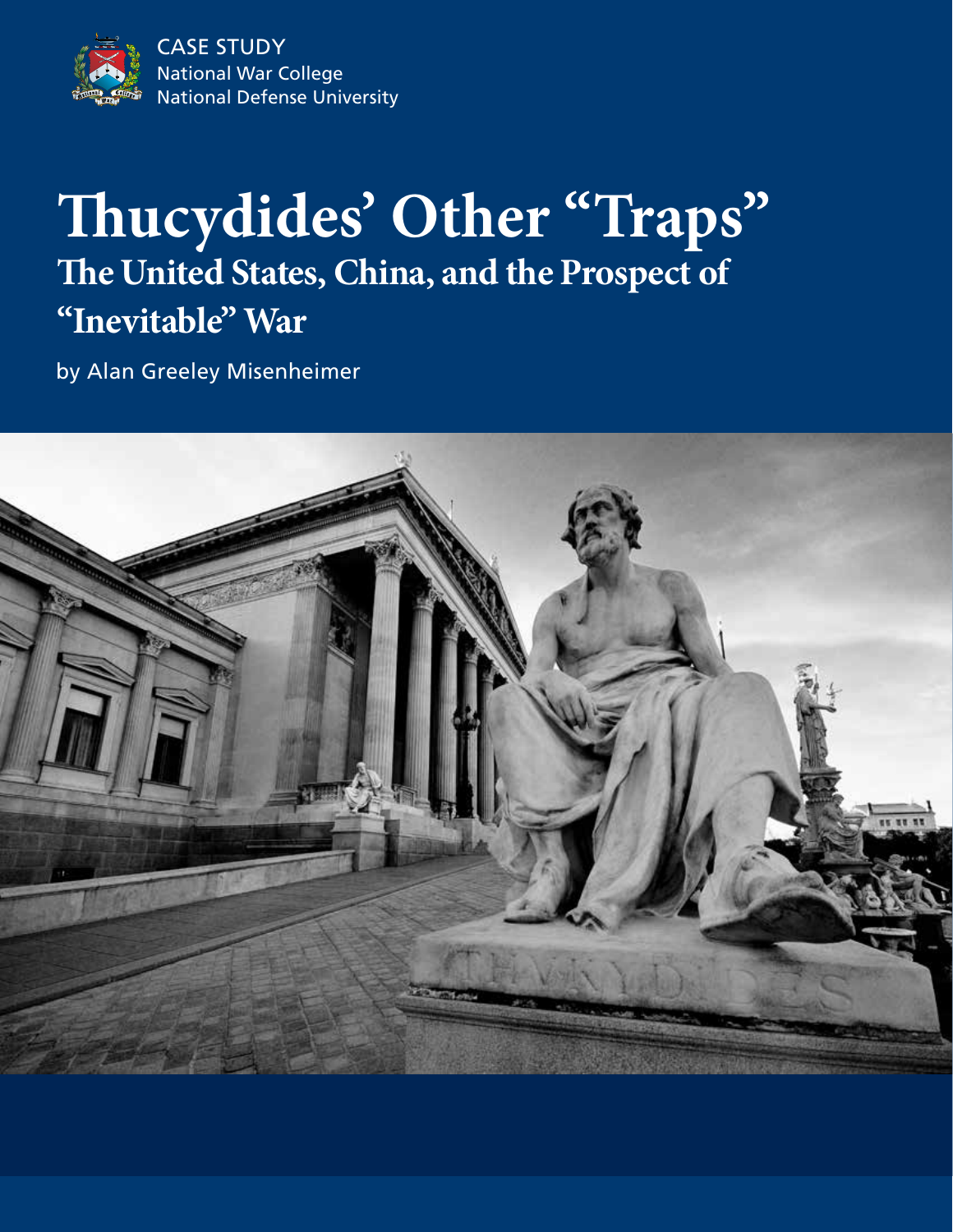#### **National War College** National Defense University

The National War College at the National Defense University in Washington, DC, is the premier Department of Defense joint professional military education institution for national security strategy. Its mission is to educate future leaders of the Armed Forces, Department of State, and other civilian agencies for high-level policy, command, and staff responsibilities by conducting a senior-level course of study in the theory, development, and assessment of national security strategy.

The 10-month curriculum emphasizes the joint and interagency perspective. Reflecting this emphasis, 59 percent of the student body is composed of equal representation from the land, sea, and air Services (including the Marine Corps and Coast Guard). The remaining 41 percent is drawn from the Department of State and other Federal departments and agencies, as well as international fellows from a number of countries. Graduates earn a master of science in national security strategy.

The NWC commandant, a military officer of one-star rank, occupies a nominative position that rotates among the Army, Navy, and Air Force. As joint sponsor of the National War College, the Department of State nominates a Foreign Service Officer with Ambassadorial rank to serve as the commandant's deputy and international affairs adviser.

#### **Cover**

Statue of Greek historian and author Thucydides in front of Austrian parliament building, April 29, 2010, in Vienna, Austria (Courtesy Chris JL)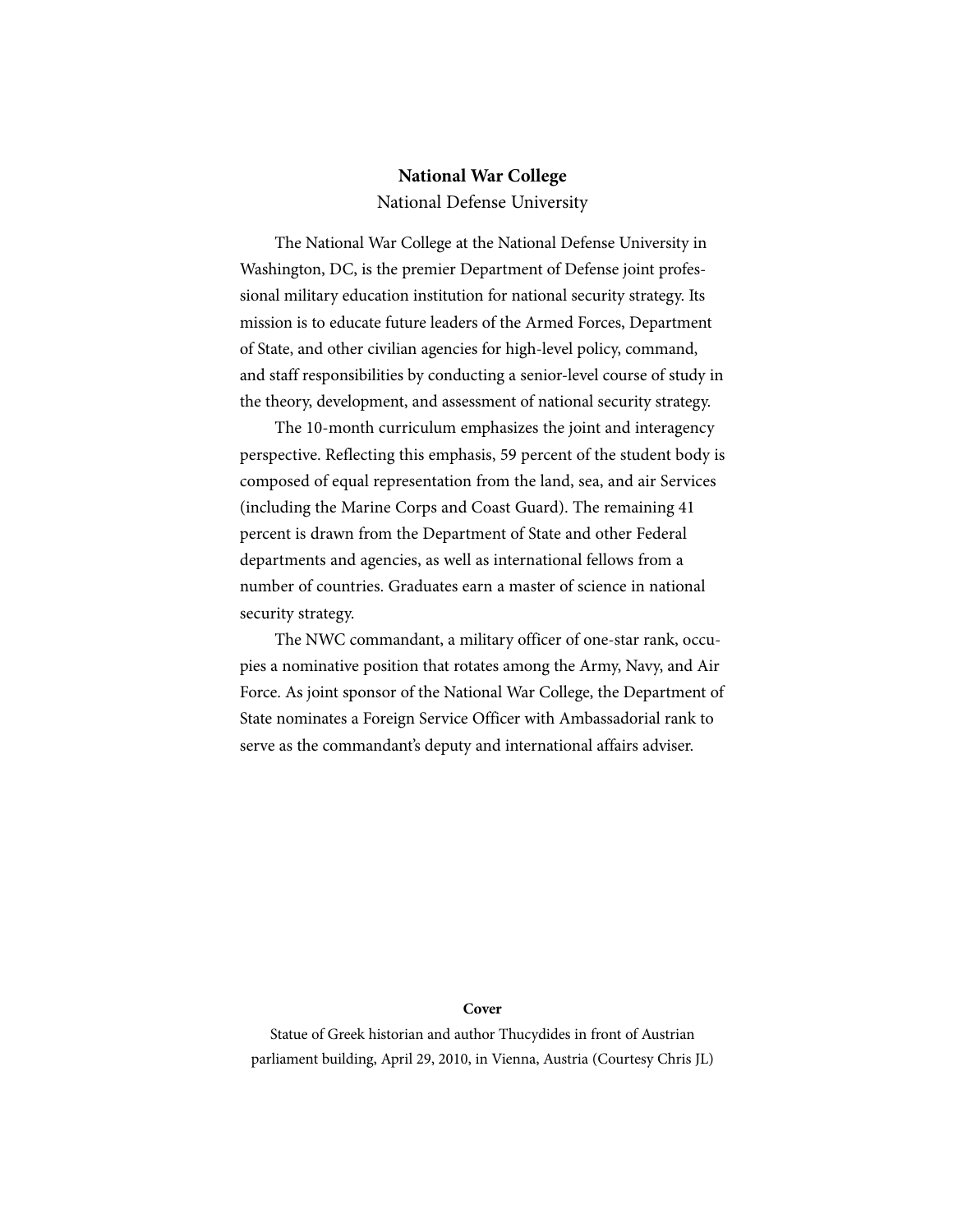# **Thucydides' Other "Traps"**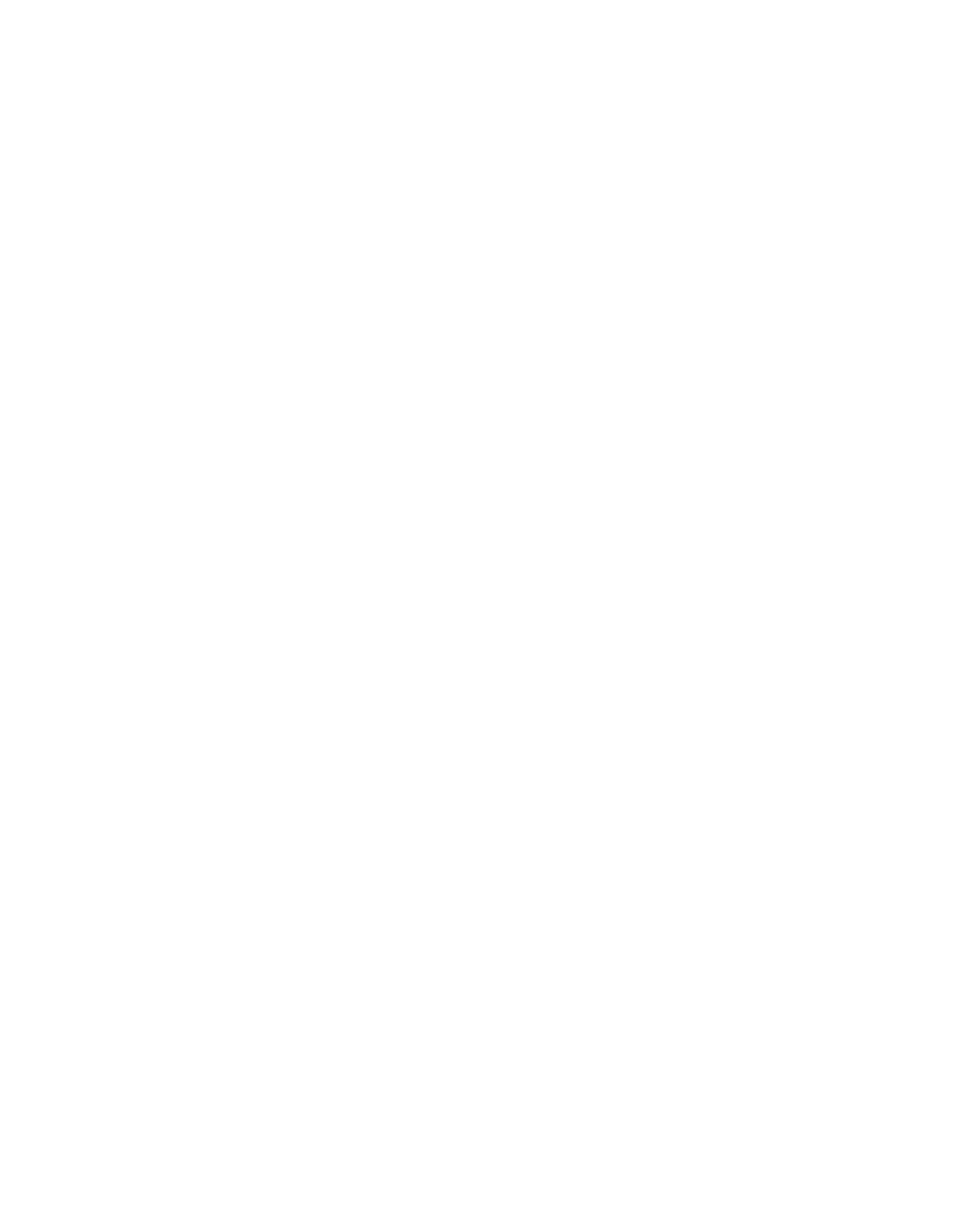## **Thucydides' Other "Traps" The United States, China, and the Prospect of "Inevitable" War**

by Alan Greeley Misenheimer

*National War College Case Study*



National Defense University Press **NDU** Washington, D.C.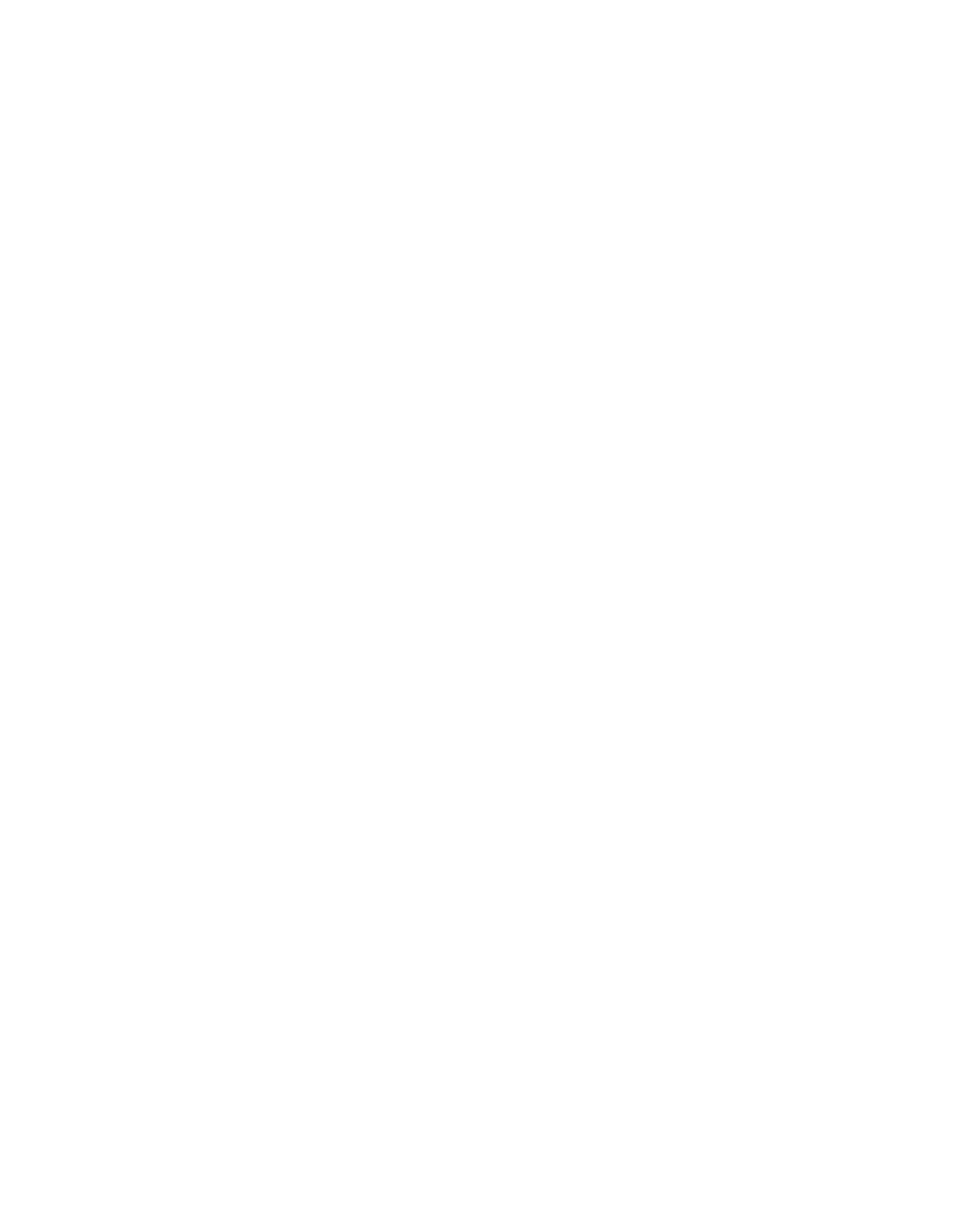Thucydides, historian of the ancient conflict between Athens and Sparta, counsels the modern strategist, not on the "inevitability" of conflict between great powers today, but on elements of leadership and political dynamic that can bear positively *or* negatively on the national command decisions that lead to war (or not) and shape its outcome.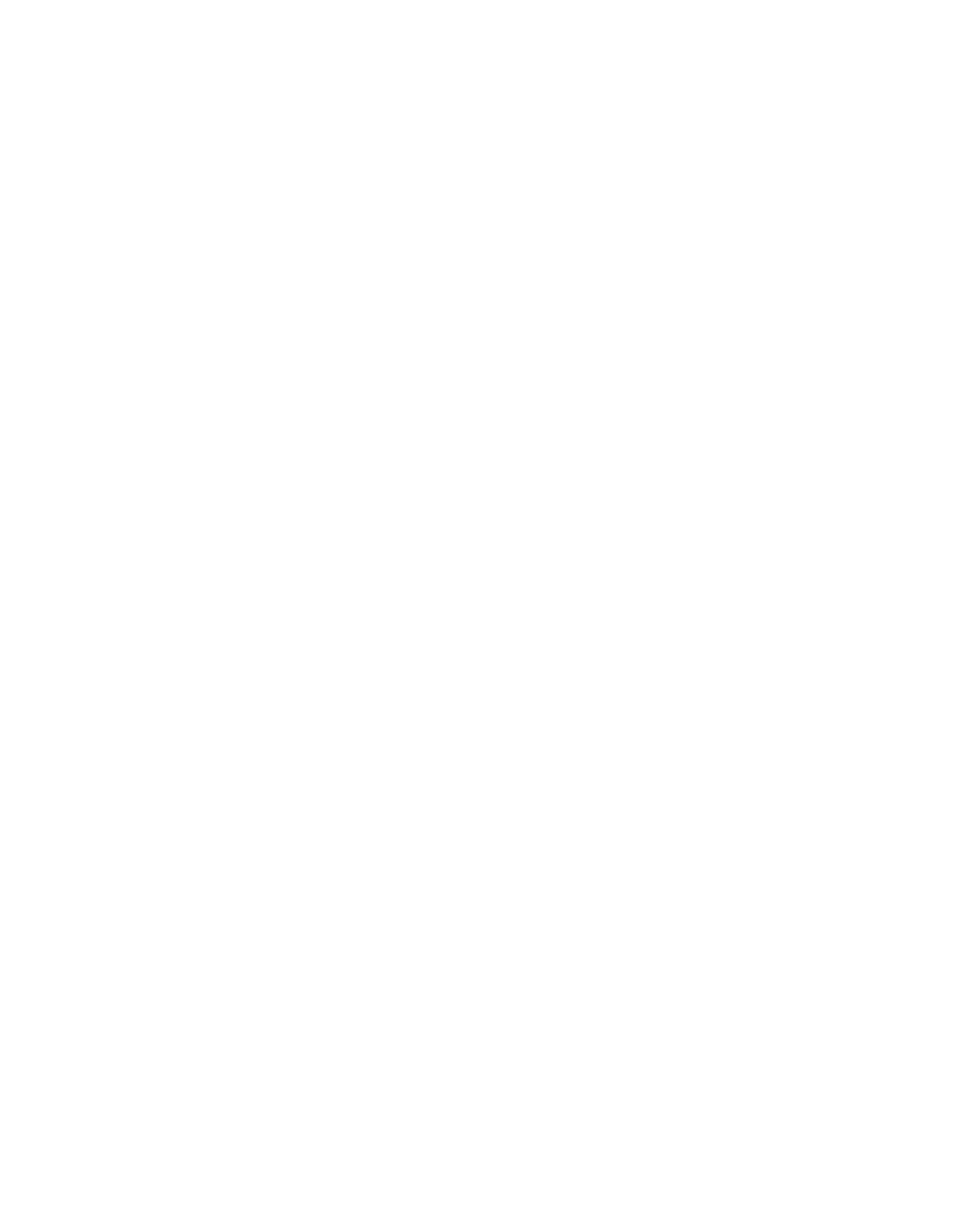*That war is an evil is a proposition so familiar to everyone that it would be tedious to develop it. No one is forced to engage in it by ignorance, or kept out of it by fear, if he fancies there is anything to be gained by it.*

—Hermocrates of Syracuse

[Thucydides, *History of the Peloponnesian War*, 4.59.2]

*Unlike other emergent countries, China wants to be China and accepted as such, not as an honorary member of the West. The Chinese will want to share this century as co-equals with the United States.*

—Lee Kuan Yew, September 2011

*Socrates: Then a slice of our neighbors' land will be wanted by us for pasture and tillage, and they will want a slice of ours, if, like ourselves, they exceed the limit of necessity, and give themselves up to the unlimited accumulation of wealth? Glaucon: Most certainly.*

> *Socrates: And so we shall go to war, Glaucon. Shall we not? Glaucon: That, Socrates, will be inevitable.*

> > —Plato, *The Republic*, Book II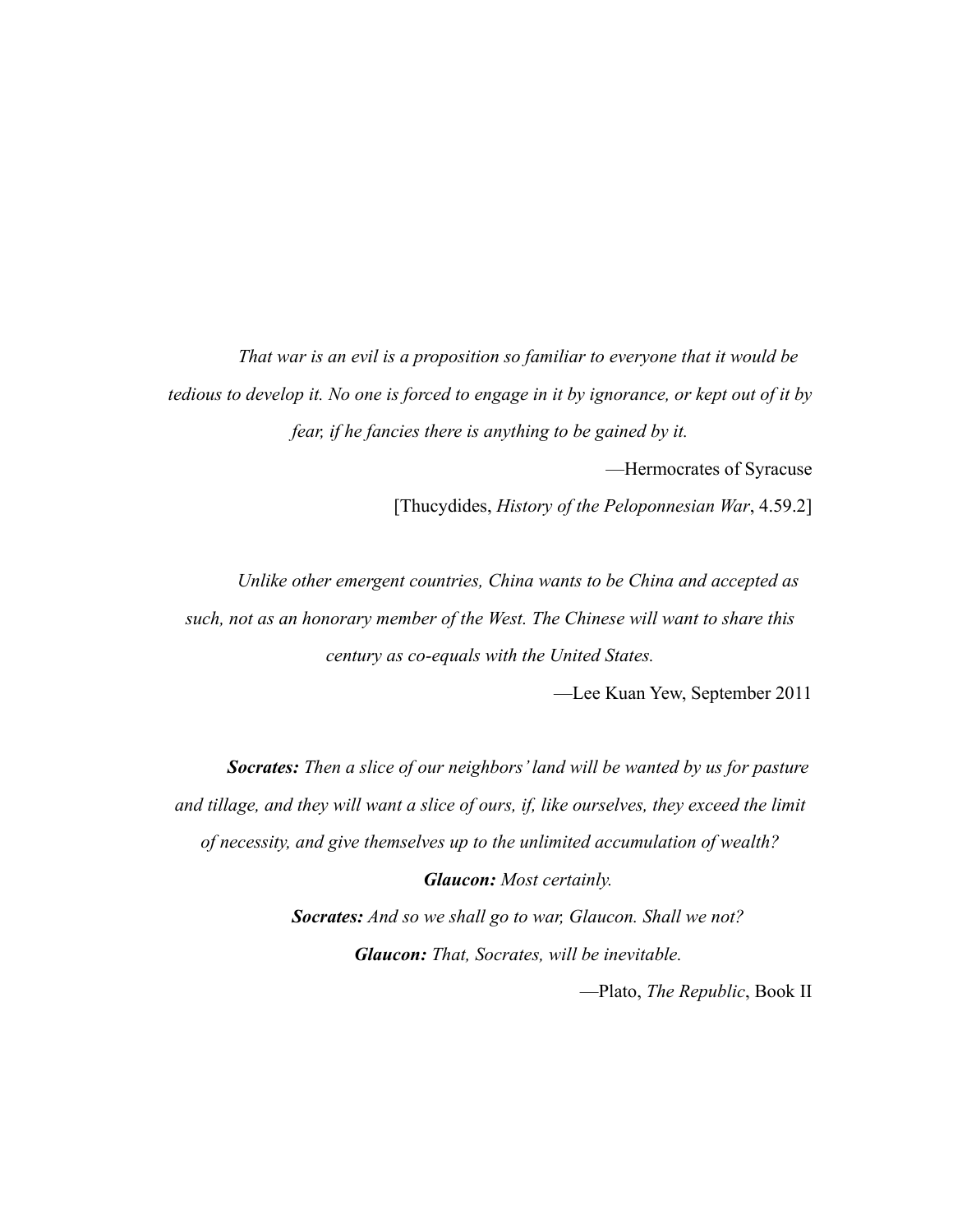Opinions, conclusions, and recommendations expressed or implied within are solely those of the author and do not necessarily represent the official policy of the Defense Department or any other agency of the Federal Government. Cleared for public release; distribution unlimited.

©2019 by Alan Greeley Misenheimer. Portions of this work may be quoted or reprinted without permission, provided that a standard source credit line is included. NDU Press would appreciate a courtesy copy of reprints or reviews

Clayton Sharb, a 2016 intern at the Institute for the Study of War, contributed to the research for this case study.

First printing, June 2019

For sale by the Superintendent of Documents, U.S. Government Publishing Office Internet: bookstore.gpo.gov Phone: toll free (866) 512-1800; DC area (202) 512-1800<br>Fax: (202) 512-2104 Mail: Stop IDCC, Washington, DC 20402-0 ublishing

ISBN 978-0-16-095041-4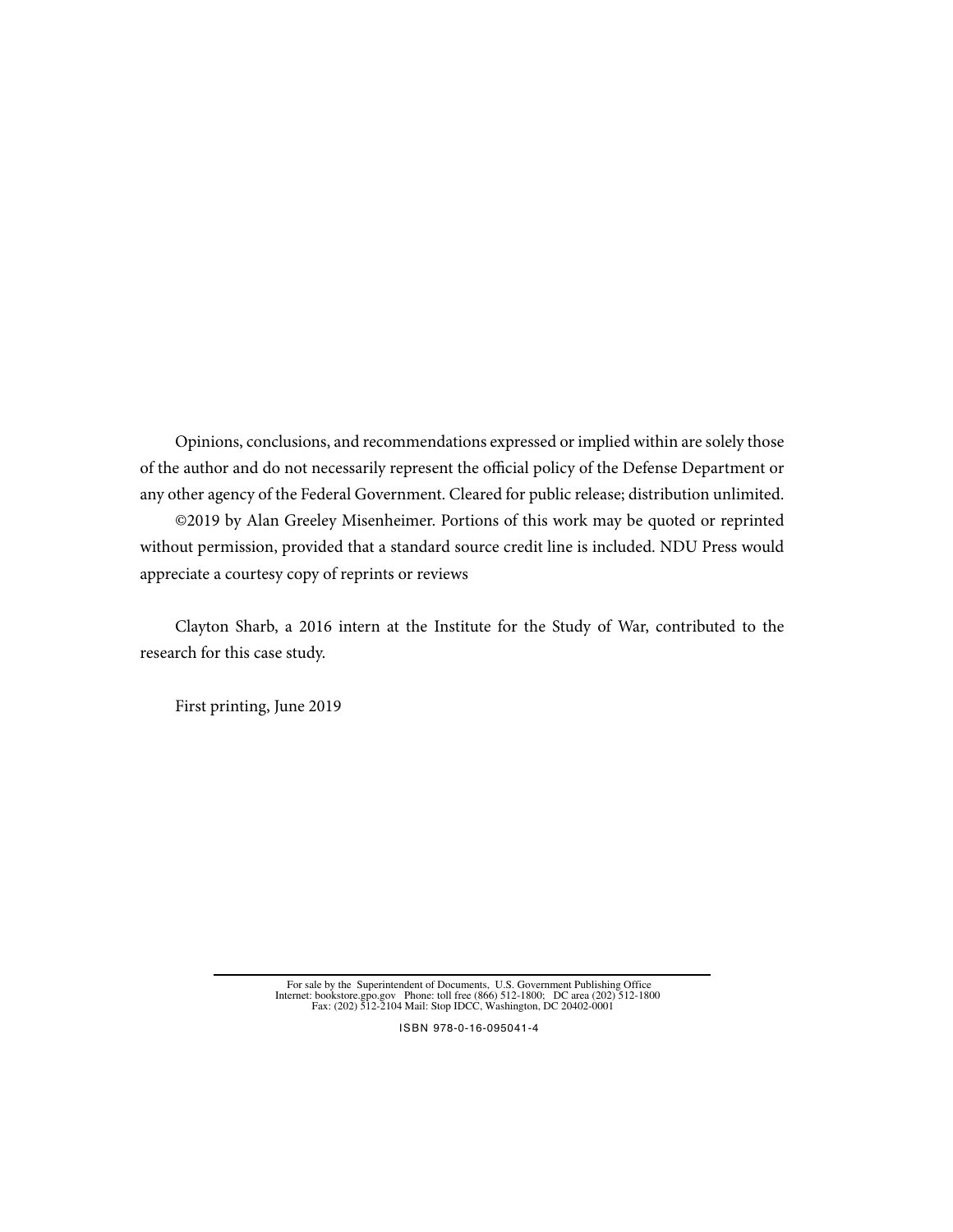### **Contents**

| What Does Thucydides Actually Say about the Origins of the War? 10 |
|--------------------------------------------------------------------|
| In Search of Causality and Necessity: Aitiai and Prophasis  15     |
| Fear, Honor, and Interest, and Thucydides' other "Traps" 18        |
|                                                                    |
|                                                                    |
|                                                                    |
|                                                                    |
|                                                                    |
|                                                                    |
|                                                                    |
|                                                                    |
| Conclusions: Destined for Difficult Diplomacy, Not for War  34     |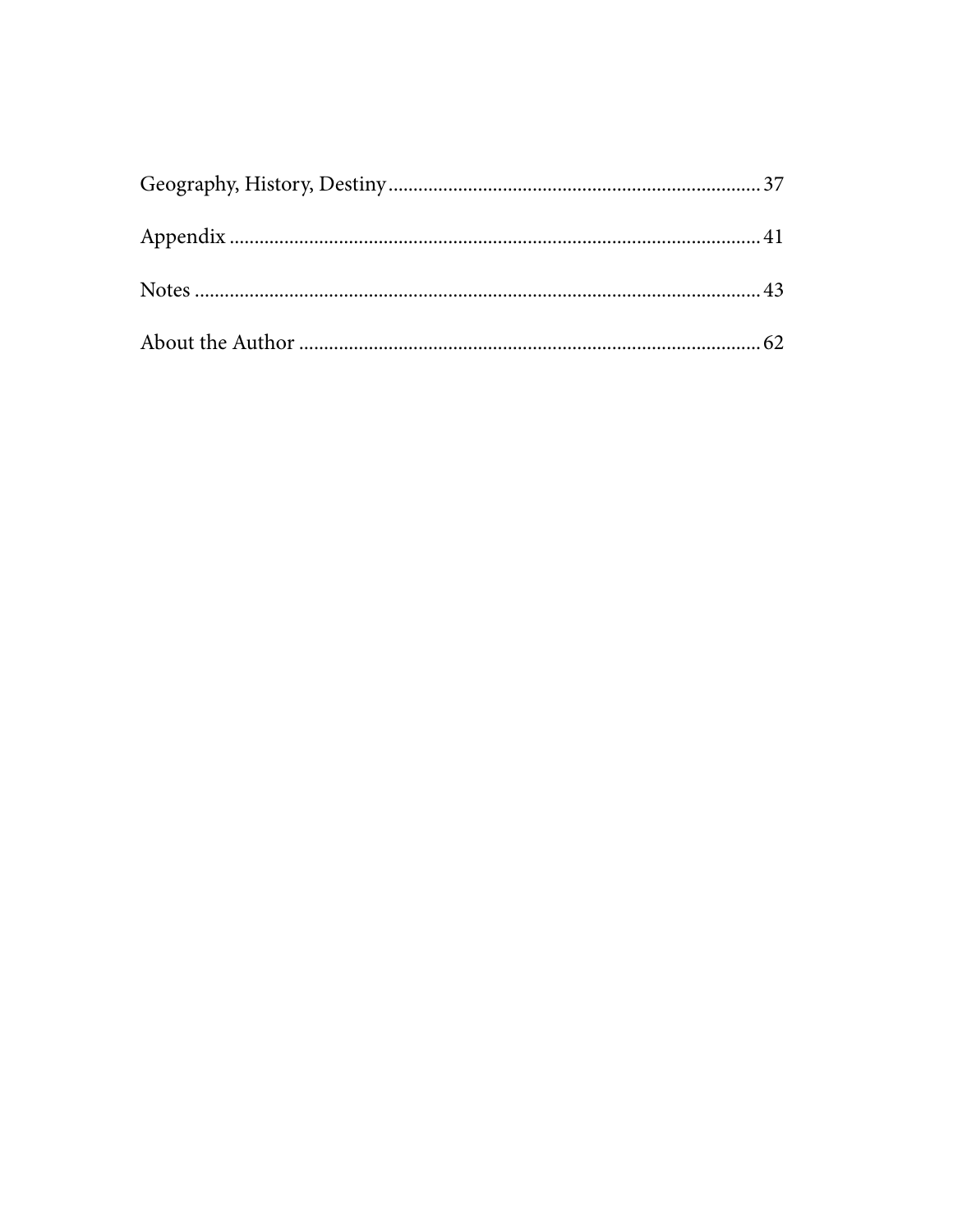#### **Introduction**

The notion of a "Thucydides Trap" that will ensnare China and the United States in a 21<sup>st</sup>century conflict—much as the rising power of Athens alarmed Sparta and made war "inevitable" between the Aegean superpowers of the  $5<sup>th</sup>$  century BCE—has received global attention since entering the international relations lexicon 6 years ago. Scholars, journalists, bloggers, and politicians in many countries, notably China, have embraced this beguiling metaphor, coined by Harvard political science professor Graham Allison, as a framework for examining the likelihood of a Sino-American war. As Allison summarizes the concept,

*When a rising power threatens to displace a ruling power, alarm bells should sound, extreme danger ahead. This is a big insight earned for us by Thucydides. And Thucydides said, famously, it was the rise of Athens and the fear that this instilled in Sparta that made war inevitable. This was the war between Athens and Sparta that basically destroyed classical Greece.*<sup>1</sup>

Allison's active promotion has given Thucydides (ca. 460–ca. 399 BCE), historian of the Peloponnesian War, new cachet as a sage of U.S.-China relations. References in academic journals, politicians' speeches, and political cartoons have become ubiquitous across the Indo-Pacific region. Allison examines this historical metaphor at length in his May 2017 book *Destined for War: Can America and China Escape Thucydides's Trap?*

This case study examines the Thucydides Trap metaphor and the response it has elicited. Hewing closely to what the historian of the Peloponnesian War *actually* says about the causes and inevitability of war, it argues that, while Thucydides' text does not support Allison's normative assertion about the "inevitable" result of an encounter between "rising" and "ruling" powers, the *History of the Peloponnesian War* (hereafter, *History*) does identify elements of leadership and political dynamic that bear directly on whether a clash of interests between two states is resolved through peaceful means or escalates to war. It is precisely because war typically begins with a considered decision by a national command authority to reject other options and mobilize for conflict (and thus always entails an element of *choice*) that insight from Thucydides' *History* remains relevant and beneficial for the contemporary strategist, or citizen, concerned in such decisions.2

Accordingly, this case study concludes that the Thucydides Trap, as conceived and presented by Graham Allison, draws welcome attention both to Thucydides and to the pitfalls of great power competition, but fails as a heuristic device or predictive tool in the analysis of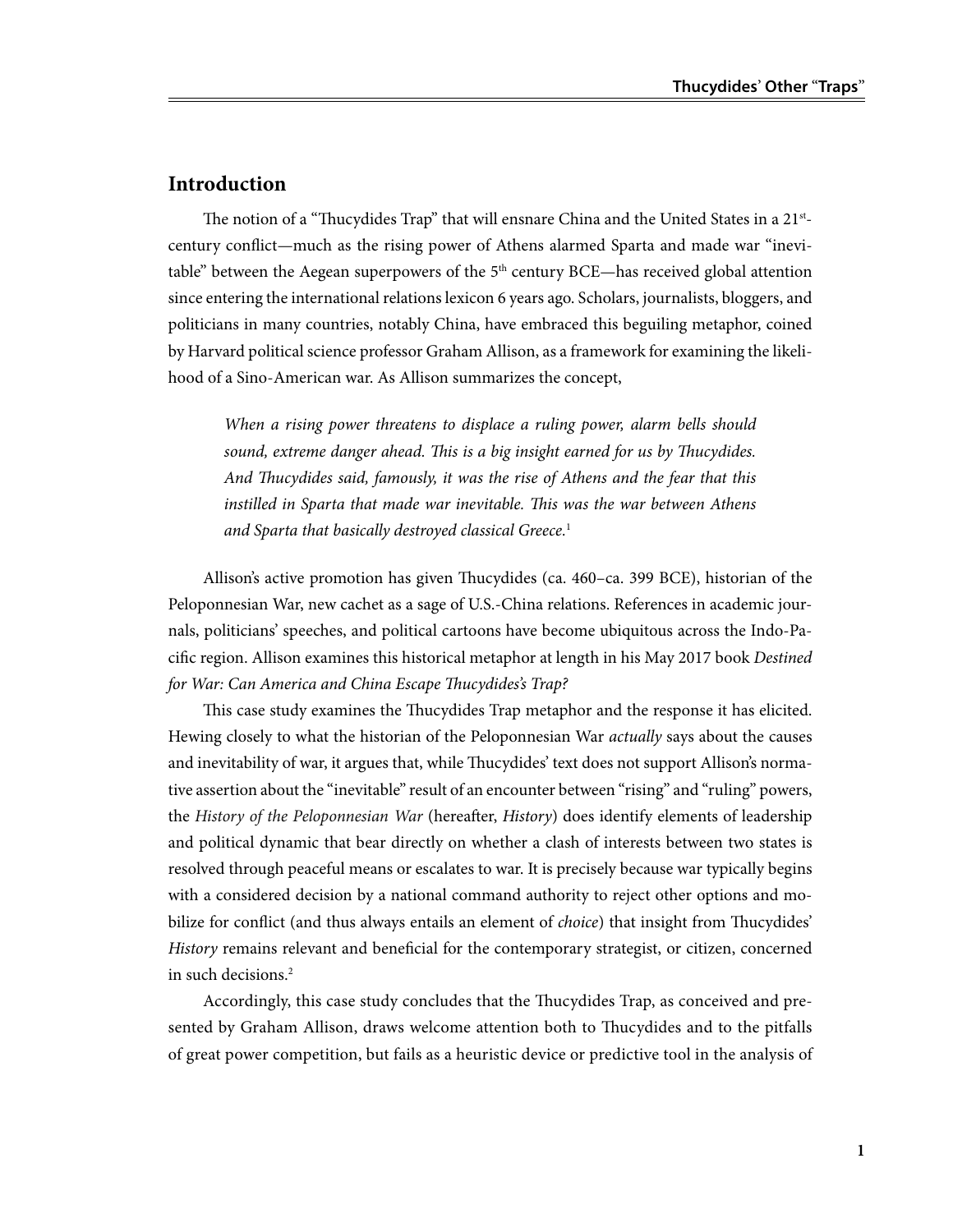contemporary events. Allison's metaphor offers, at best, a potentially misleading over-simplification of Thucydides' nuanced and problematic account of the origins of the epochal conflict that defined his age. Moreover, it overlooks actual insights from the *History* that can help political decisionmakers—including, but not limited to, those of the United States and China—either avoid war or, if ignored, pose genuine policy "traps" that can make an avoidable war more likely, and a necessary war more costly.

An old adage defines *war* as God's way of teaching us geography, and experience shows that anxiety over *potential* war can be equally instructive.3 The 1954 Taiwan Strait Crisis taught American voters the location and strategic significance of the previously little-known island groups of Quemoy and Matsu, a geography lesson that helped persuade them to elect Dwight Eisenhower to a second term. Lingering tensions after the 1958 Taiwan Strait Crisis made the islands a hot topic in the 1960 Kennedy-Nixon debates. Kennedy's confident articulation of a nuanced position—supporting nationalist China but refusing to commit U.S. forces to protect tiny islands within range of mainland China's artillery—helped tip the election against Nixon, whose pledge to protect Quemoy and Matsu as a matter of principle was widely judged too bellicose.<sup>4</sup>

The 1996 Taiwan Strait Crisis again drew global attention to China's regional relations and territorial claims. In dispatching a U.S. carrier battle group to the region, U.S. Defense Secretary William J. Perry issued a tough public declaration: "Beijing should know . . . that while they are a great military power, the premier—the strongest—military power in the Western Pacific is the United States."5 Arduous diplomacy defused the crisis and U.S.-Chinese relations in time resumed a positive footing. In fact, as the likelihood of conflict receded, the massive growth of two-way exchange transformed the U.S.-China bilateral relationship in ways that neither Eisenhower, nor Kennedy or Nixon could have foreseen.

Bilateral trade in goods burgeoned from \$63.5 billion in 1996 to a staggering \$599 billion in 2015. As a result, export-led growth transformed China's domestic economy as the country's middle class grew from 4 percent of the population in 2004 to 54 percent in 2012.<sup>6</sup> With a 15.9 percent share of America's global trade, China surpassed Canada to become the largest U.S. trading partner for the first time in 2016 (which also marked the  $5<sup>th</sup>$  consecutive year in which the U.S. trade deficit with China topped \$300 billion).7 Over the same 20-year period, China pursued a military buildup and a regional security policy that can be understood in large measure as a sustained effort to alter the power calculus behind Perry's tough message in 1996.

In recent years, Beijing's assertive actions in support of its enormous maritime claims in the South China and East China seas have confronted Washington with urgent new geography lessons. From remote survey stations in the Spratly/Nansha group in the mid-1990s, China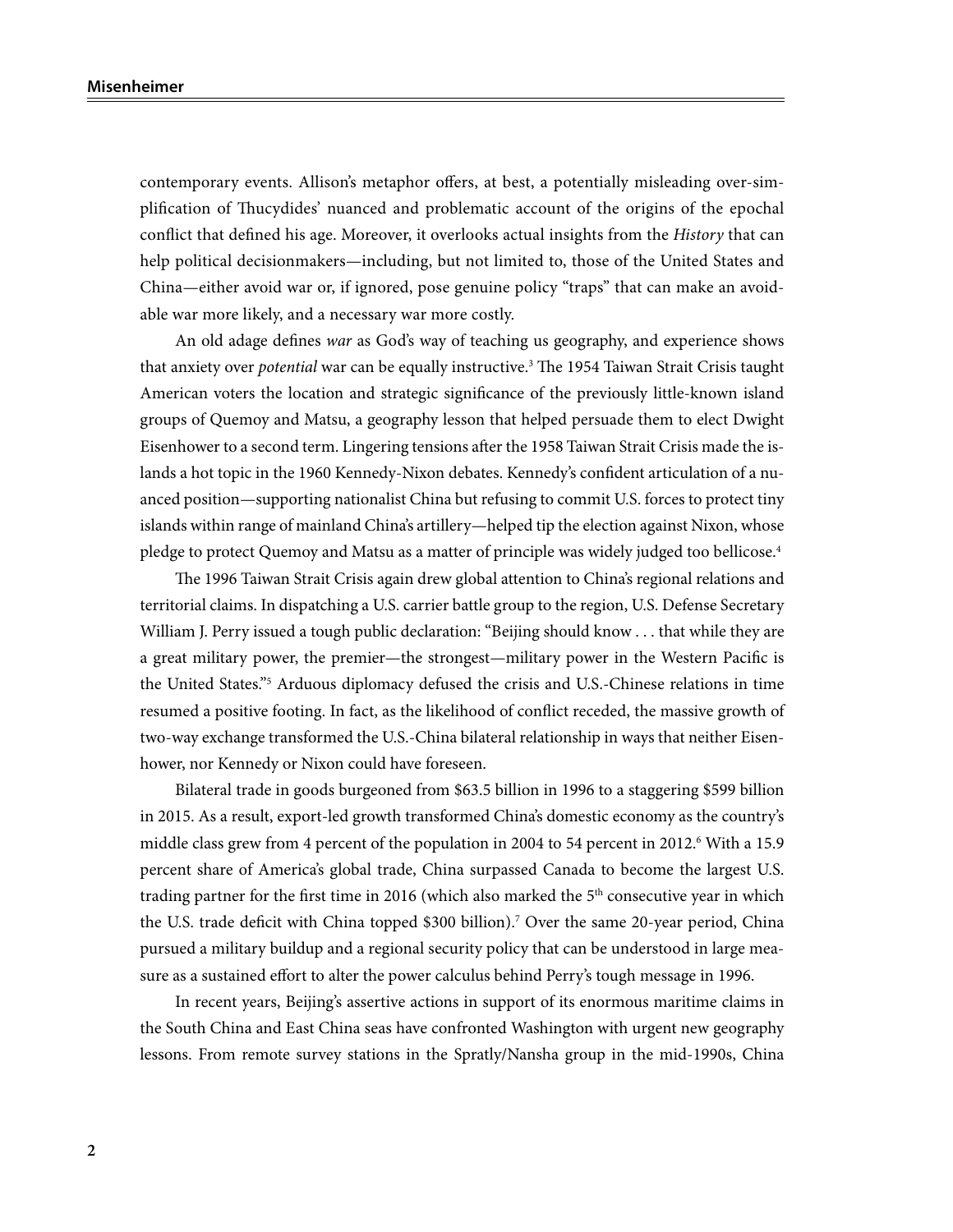has gradually expanded the scale and permanence of its offshore presence. In December 2013, China began extensive dredging and land reclamation efforts in support of its claims to three island groups in the South China Sea—the Spratly Islands, the Paracel/Xisha Islands, and the submerged Zhongsha Islands, which for China includes both the Macclesfield Bank and the Scarborough Shoal—and the Senkaku/Diaoyu Islands in the East China Sea. Regional states, most allied with the United States, have protested China's mounting pressure tactics—including direct naval action—to assert control and restrict international access to disputed small features like Mischief Reef.<sup>8</sup> Years of diplomatic engagement with Beijing by its maritime neighbors, including Brunei, Indonesia, Japan, Malaysia, the Philippines, Singapore, and Vietnam, have not slowed the Chinese drive to solidify its influence over the entire region.

The July 2016 international tribunal ruling against China's maritime claims in the South China Sea and the subsequent policy lurch toward China and away from the United States by mercurial Philippine president Rodrigo Duterte have generated new uncertainties. The fact that two disputed territories, the Senkaku/Diaoyu Islands (Japan) and the Scarborough Shoal (Philippines), are covered by U.S. bilateral defense treaties adds sensitive red lines to the regional map. Despite the enormous volume of U.S.-China bilateral trade and investment, the palpable expansion of Chinese economic and military power in the South China and the East China seas thus raises inescapable concerns about the potential for escalation and conflict.

President Donald Trump's extended visit to the Indo-Pacific region—including stops in China, Japan, South Korea, the Philippines (for the commemoration of the 50<sup>th</sup> anniversary of the Association of Southeast Asian Nations [ASEAN]), and Vietnam (for the Asia-Pacific Economic Cooperation [APEC] economic leaders meeting and CEO Summit)—brought renewed international attention to the Thucydides Trap metaphor at the end of 2017, even as regional concerns over island-building appeared to recede.

During a year in which escalating tensions over North Korea's nuclear program and missile tests dominated the news, China managed to dampen the furor over its island-building program, which now includes 7 outposts in the Spratlys and 20 in the Paracels, by projecting an image of goodwill toward its smaller maritime neighbors. Growing regional travel by Chinese tourists and investments under the rubric of the \$900 billion "One Belt, One Road" initiative proved an effective palliative after escalating tensions through the preceding 3 years. While Chinese investment in far-flung port infrastructure construction and management is gradually altering the daily environment for sea-going traffic across a vast expanse of the Indian and Pacific Oceans, Beijing also ended 6 years of stalling talks toward a long-sought ASEAN code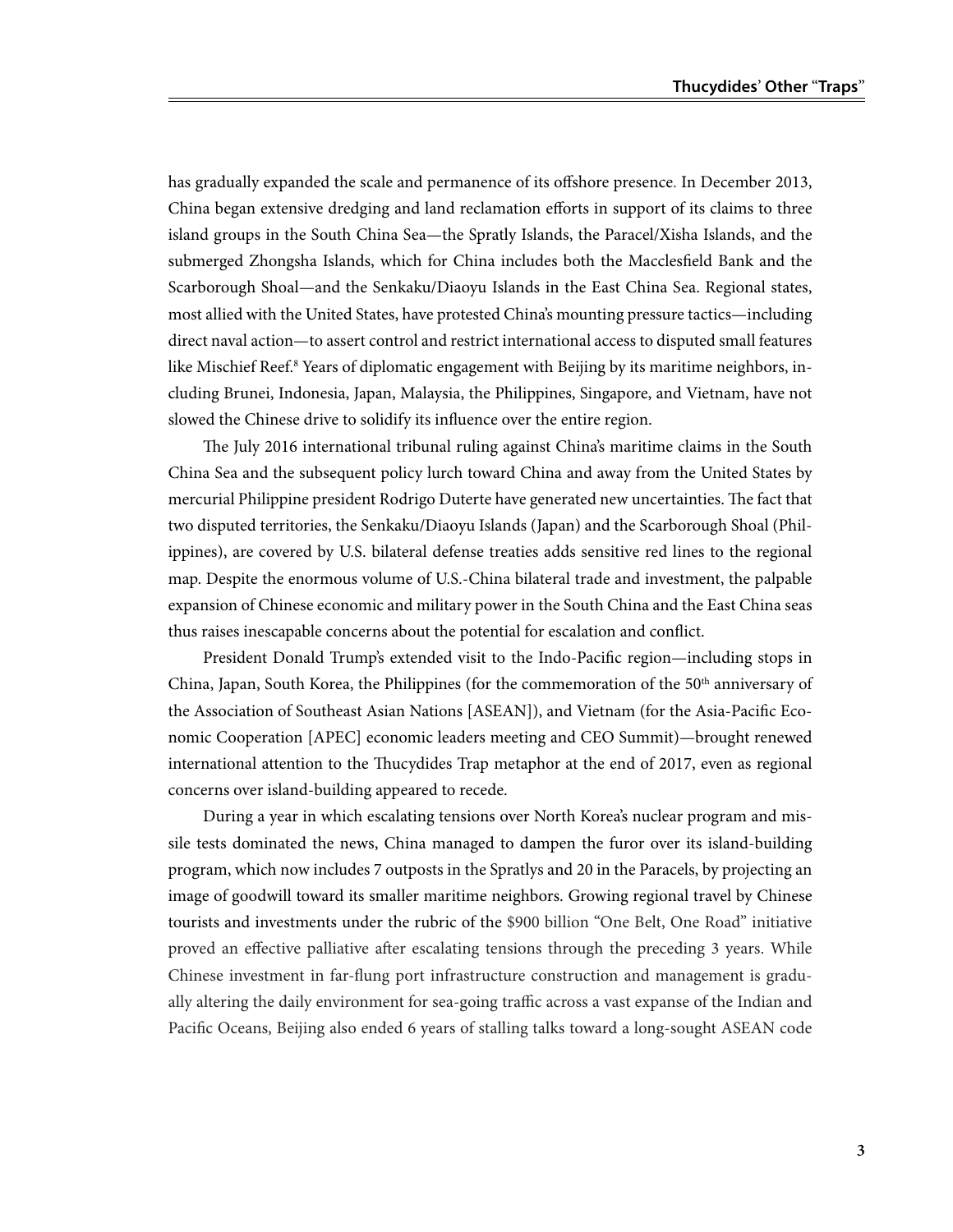of conduct designed to avoid clashes at sea. The negotiations, which will not address conflicting claims of maritime sovereignty, are set to resume in early 2018.

While China has repeatedly claimed that its dredging and reclamation projects ended in June 2015, reporting by the Asia Maritime Transparency Initiative indicates that the Chinese continue to reclaim land in the Paracels, including recent work at Tree Island and North Island.<sup>9</sup> Some perceived that the interaction of U.S. and Chinese naval assets in the disputed regions had "settled into a comfortable groove," but the continuing Chinese buildup of capabilities on its new island outposts—including repair of damage inflicted by Typhoon Sarika in October 2016 at multiple sites and the arrival of fighter jets on Woody Island, the primary Chinese base in the Paracels—perpetuated uncertainty over Chinese intentions and the ominous long-term implications of the Thucydides Trap.<sup>10</sup>

#### **From the Aegean to the South (and East) China Sea**

*New York Times* correspondent David Sanger, in a wide-ranging commentary on Chinese President Hu Jintao's January 2011 visit to the United States, was the first to use the term "Thucydides Trap" in print:

*While no official would dare say so publicly as President Hu Jintao bounced from the White House to meetings with business leaders to factories in Chicago last week, his visit, from both sides' points of view, was all about managing China's rise and defusing the fears that it triggers. Both Mr. Hu and President Obama seemed desperate to avoid what Graham Allison of Harvard University has labeled "the Thucydides Trap"—that deadly combination of calculation and emotion that, over the years, can turn healthy rivalry into antagonism or worse.*<sup>11</sup>

Sanger cited vivid examples of the way mutual fear and mistrust limited scope for improving U.S.-China bilateral relations, including the fact that a special Sino-American partnership, the "Group of Two"  $(G-2)$ —"a fantasy among some ... that the world would soon be run by joint action between Beijing and Washington"<sup>12</sup>—had failed to materialize following the 2007 election of Barack Obama. Worse, rising tensions now threatened to spring the Thucydides Trap and spark war. A week later the *Times* hailed the term as a "newly newsworthy" entry in the foreign affairs lexicon.<sup>13</sup> Princeton political theorist Joseph Nye invoked Thucydides in similar terms a few months later in discussing his new book *The Future of Power*. 14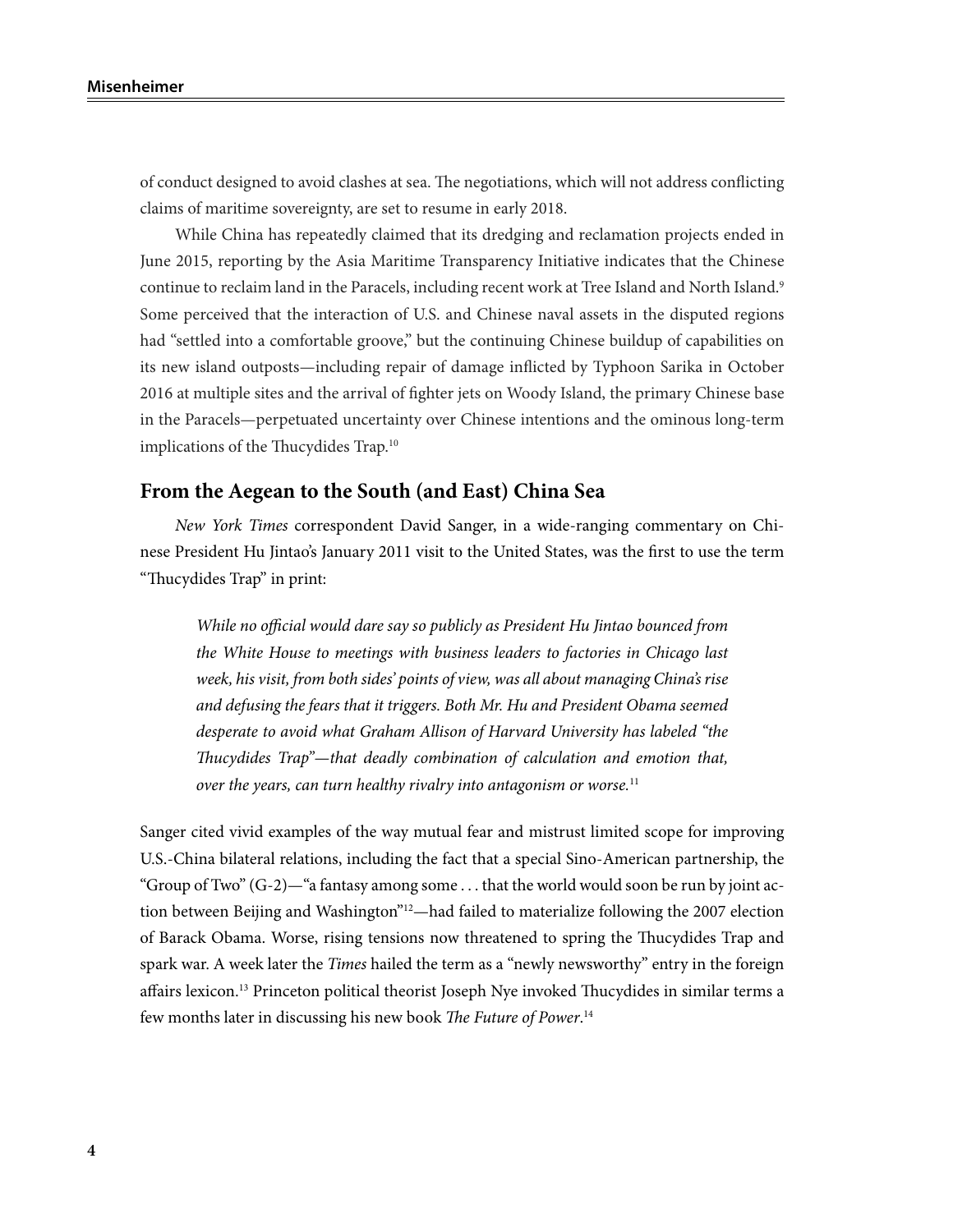The onset of large-scale Chinese dredging and artificial island-building in late 2013 made the trap appear all the more credible. In late 2015, U.S. Pacific Fleet Commander Scott Swift expressed concerns that were widely held across the region: "My concern is that after many decades of peace and prosperity, we may be seeing the leading edge of a return of 'might makes it right' to the region." In response, a Chinese Foreign Ministry spokesman expressed China's good intentions and blamed rising tension on others: "Certain countries are exaggerating tensions in the South China Sea region, which is in reality to create confusion and meddle in the South China Sea. China is resolutely opposed to this." A Chinese Defense Ministry spokesman went further: "At the same time, [they are] wantonly expressing remarks to create tensions, in an attempt to sow confusion and muddy the waters." Comments by regional observers on the "Rising Dragon" and the "Wounded Eagle" in the Indo-Pacific region both reflected and seemed to validate the Thucydides Trap metaphor.<sup>15</sup>

On the one hand, China's expanding global economic heft could potentially be seen as a positive manifestation of mutually beneficial trade ties and also as a powerful, perhaps insurmountable, disincentive to war. Indeed, without resorting to the rosy optimism of Norman Angell, it seems worth noting that U.S.-China economic interdependence could hardly be more dissimilar to the nature of relations between ancient Athens and Sparta.16 The Athenians dominated Aegean commerce and finance, while Sparta's subsistence economy did not even make use of currency. Globalization as a centripetal force drawing mutually dependent states toward a common center would be unimaginable to an ancient Greek. Sparta did not depend on commercial supply chains originating in Athens and, as Karl Eikenberry wryly points out, "Athens did not hold \$1 trillion dollars' worth of Spartan treasury notes."17 Economic linkage does not preclude conflict, but it is not reasonable to assume, as Allison would have it, that future relations between Washington and Beijing will be shaped by the influence of Fear alone, without regard for Honor or—above all—Interest.

On the other hand, the disdain for international law manifest in China's island-building is widely seen as consonant with confrontational realist politics and the Thucydides Trap.<sup>18</sup> Recognizing the obvious potential for a U.S.-Chinese naval clash through miscalculation if not by design (not unlike the ever-present risk of a similar clash between U.S. and Iranian naval assets in the Gulf since the 1979 Iranian Revolution), many experts seemed to accept the soundness of the Thucydides Trap concept without pausing to consult Thucydides on the matter.

Allison has continued to promote and flesh out the Thucydides Trap concept over the past 6 years. Writing in the *Financial Times* in August 2012, he offered a troubling conclusion: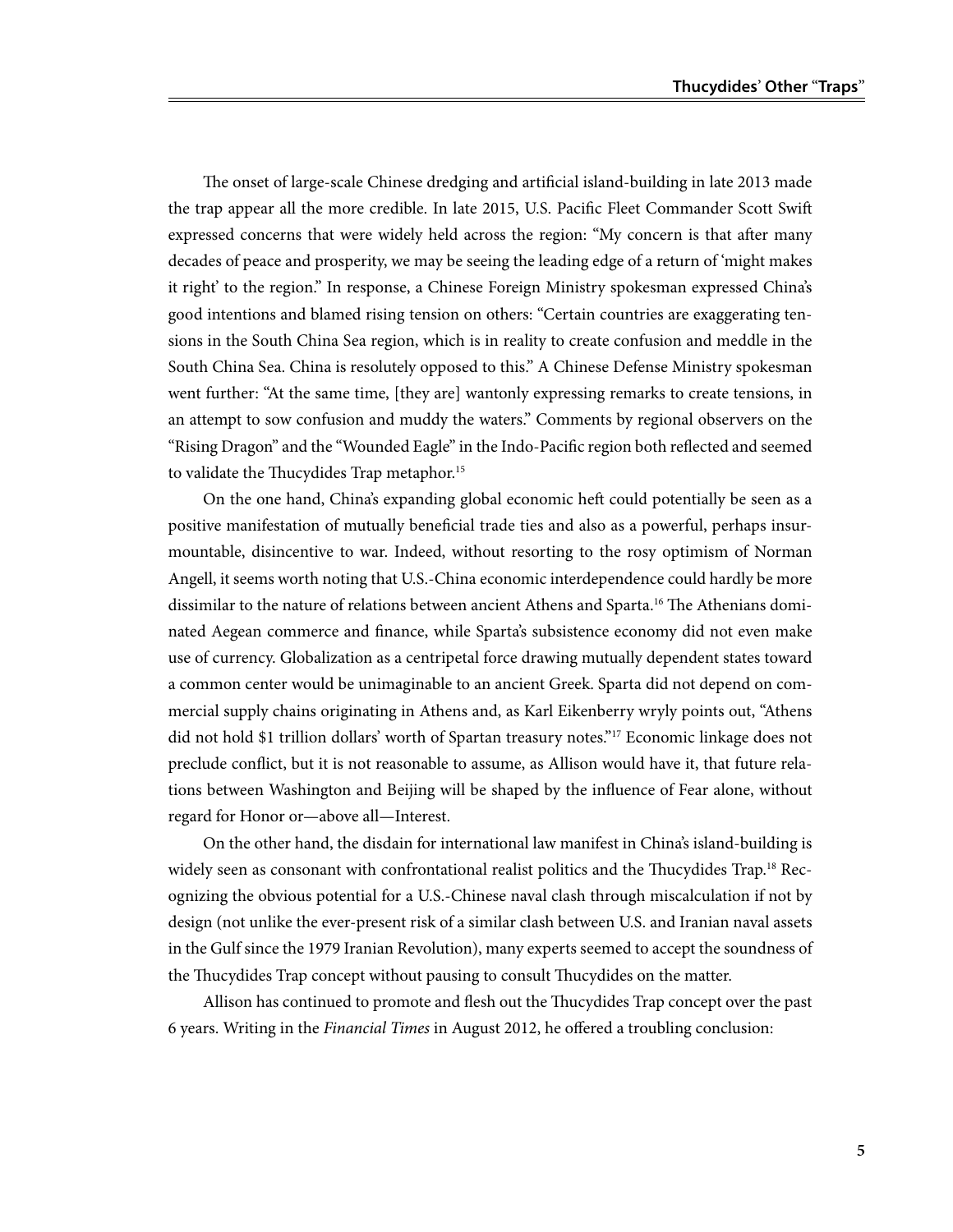*The defining question about global order in the decades ahead will be: Can China and the United States escape Thucydides's trap? The historian's metaphor reminds us of the dangers two parties face when a rising power rivals a ruling power—as Athens did in 5th century BC and Germany did at the end of the 19th century. Most such challenges have ended in war. Peaceful cases required huge adjustments in the attitudes and actions of the governments and the societies . . . involved.*<sup>19</sup>

Allison notes, furthermore, that peaceful outcomes are uncommon. Based on the Belfer Center's review of the past five centuries, "If we were betting on the basis of history, the answer to the question about Thucydides's trap appears obvious. In 11 of 15 cases since 1500 where a rising power emerged to challenge a ruling power, war occurred." Writing in the *New York Times* in 2013, he linked the challenge directly to the first U.S. visit by Chinese President Xi Jinping: "Can Mr. Obama and Mr. Xi successfully defy those odds?"<sup>20</sup>

Though he offers neither analysis of the decisionmaking mechanism that led to a war decision by either side in those precedent cases, nor a convincing explanation of why the supposedly paradigmatic Belfer list is (a) restricted to the past five centuries and (b) heavily weighted toward European conflicts (ignoring, for example, well-chronicled older wars of China, Japan, and the Middle East), Allison cites two crucial variables—*rise* and *fear*—as the dynamic factors that drove Athens and Sparta to war and are all but certain to do the same with Beijing and Washington in our time:

*Thucydides went to the heart of the matter, focusing on the inexorable, structural stress caused by a rapid shift in the balance of power between two rivals. Note that Thucydides identified two key drivers of this dynamic: the rising power's growing entitlement, sense of importance, and demand for greater say and sway, on the one hand, and the fear, insecurity, and determination to defend the status quo this engenders in the established power, on the other.*<sup>21</sup>

For Allison, the prospect of an epochal *sorpasso*, as China's national power is seen to surpass that of the United States, thus poses a grave danger that could assume multiple forms:

*Thucydides' Trap refers to the natural, inevitable, inescapable discombobulation that accompanies a tectonic shift in the relative power of a rising and ruling state. Under such conditions, unexpected actions by third parties that would otherwise*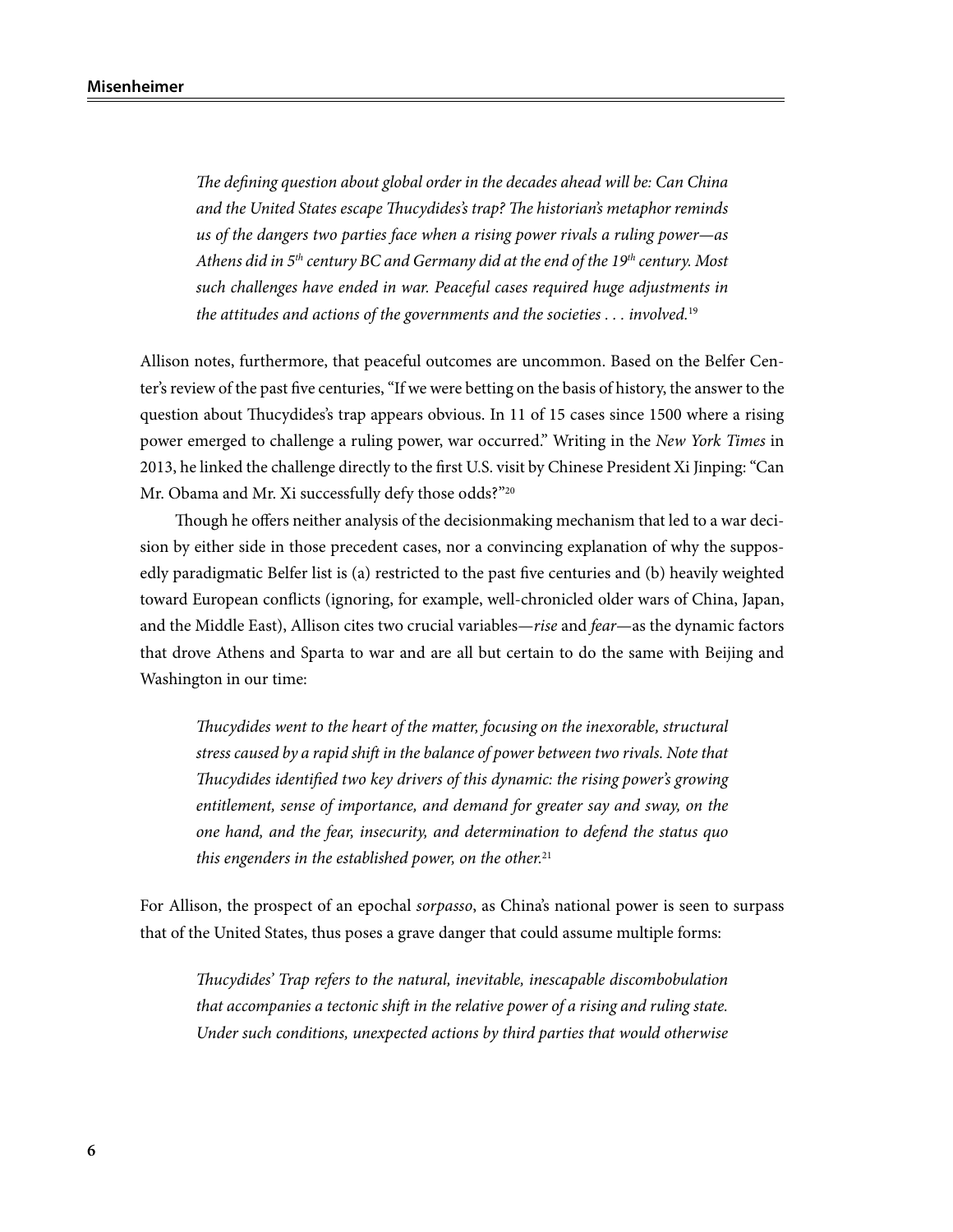be manageable can provide a spark that leads to results neither major competitor *would have chosen.*<sup>22</sup>

Accordingly, Allison calls on "leaders in both China and the U.S. [to] begin talking to each other much more candidly about likely confrontations and flash points, [and] . . . making substantial adjustments to accommodate the irreducible requirements of the other."<sup>23</sup> Absent such a course correction, his prognosis is grim: "On the current trajectory, war between the United States and China in the decades ahead is not just possible, but much more likely than recognized at the moment." In fact, "Judging by the historical record, war is more likely than not."<sup>24</sup>

In the same *Atlantic* essay in September 2015, Allison noted the addition of a sixteenth precedent case to the Belfer Center database, boosting the ratio of "war" to "no war" outcomes from 11/15 to 12/16. He also identified a broad parallel between the great power rivalry in Europe that set the stage for World War I and the contemporary China/U.S. dynamic in the Indo-Pacific region. Allison places heavy emphasis on the remarkable growth of Chinese wealth and influence over recent decades as a threat to American power, asserting that the rise of China poses a regional security challenge "of genuinely Thucydidean proportions."25 While acknowledging that a Sino-American war seems improbable at present, he emphasized that the 100th anniversary of World War I should remind us of "man's capacity for folly."26 Six years of sustained promotion of the Thucydides Trap metaphor culminated in the May 2017 publication of *Destined for War*.

#### **Reactions to the Thucydides Trap**

As trade patterns and economic statistics, along with island development in the South and East China seas, have kept the evolving U.S.-China relationship at the forefront of world attention over the past 6 years, Allison's metaphor has become a fixture in expert commentary and analysis around the world. In Washington, government officials, including Chairman of the Joint Chiefs of Staff Martin Dempsey, embraced it at once: "I think that one of my jobs as Chairman, and as an adviser to our senior leaders, is to help avoid a Thucydides trap. We don't want the fear of a rising China to make war inevitable, so we are going to avoid Thucydides' trap."<sup>27</sup> Many American officials have expressed similar sentiments over recent years.

Among dozens of thoughtful commentaries by American observers and analysts, former World Bank Chairman Robert Zoellick has set the highest mark to date for intellectual rigor and diplomatic finesse. His speeches and articles tacitly suggest a parallel between the Thucydides Trap concept and the call by Chinese President Hu Jintao in 2011 for "a new model of great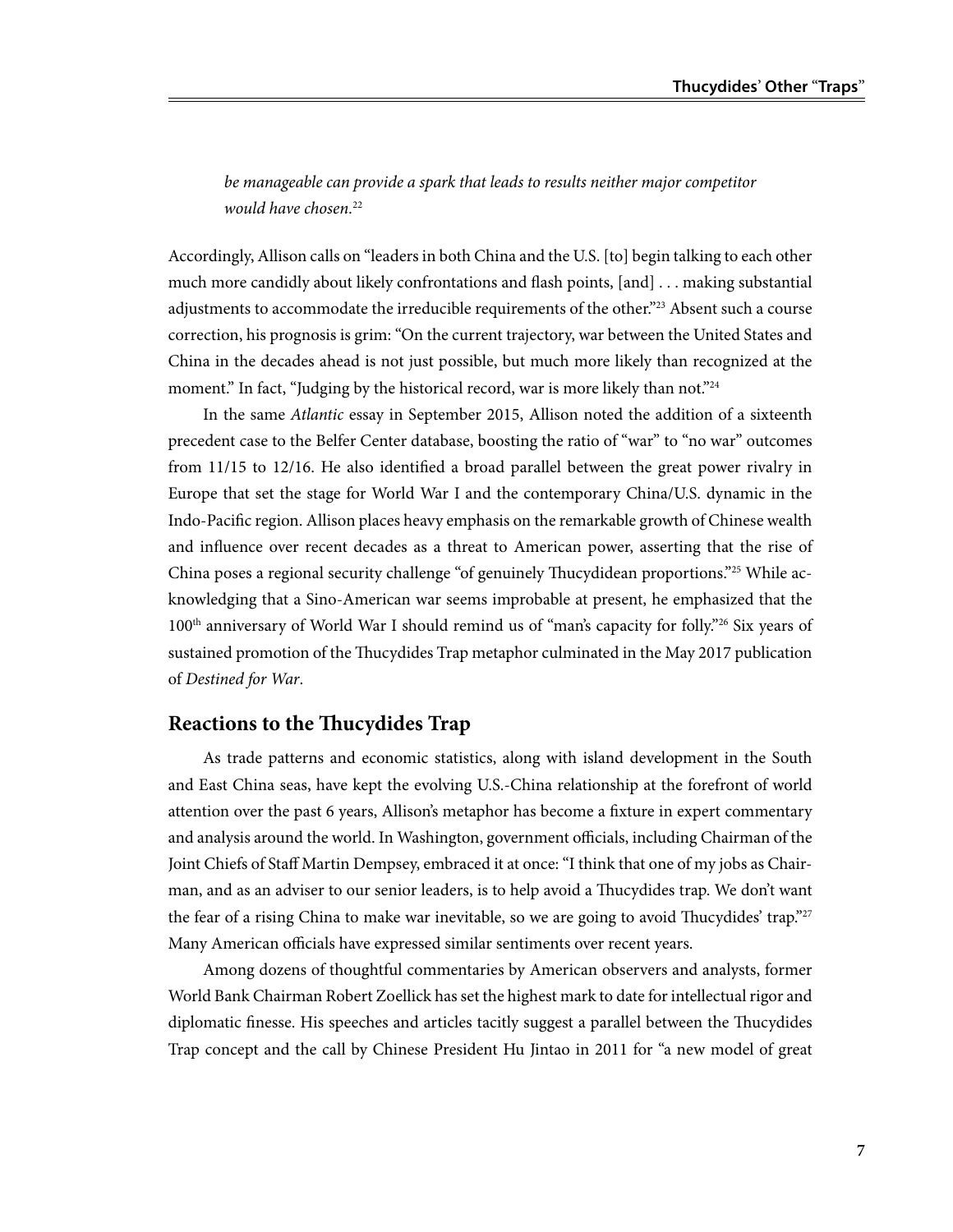power relations" as the key to positive U.S.-China relations going forward. He introduced the phrase during a visit to the United States in 2012, and his successor, Xi Jinping, adopted it as his own at the Sunnylands Summit with President Obama in 2013. The Thucydides Trap idea focuses on an adjustment in U.S.-China bilateral relations, and the "new model" catchphrase provides a framework for discussing what that adjustment might entail. Zoellick suggests possible elements the new model might include, stressing above all the necessity of an overarching commitment by both countries to maintaining the broad lines of the international economic order defined by the Washington Consensus. Zoellick, who has been writing about China since the 1996 crisis, weaves historical perspective and, crucially, an appreciation for the importance of understanding China's own perceptions of the United States and its intentions in light of the repeated pendulum swings in bilateral relations over the past century.

It may not be the case that war foreseen is war forestalled, however. From elite experts in world affairs to casual bloggers, over the past 6 years, hundreds have weighed in—prompted by Allison—with published views, pro or con, on the proposition that China's rising power will cause "inevitable" war. Ja Ian Chong and Todd H. Hall are prominent among few voices on the American side questioning the validity of the Thucydides Trap, deeming invocation of the pre– World War I German-British power dynamic as "of little use" to understanding U.S.-Chinese relations today. Strains of alarmist xenophobia are far more common, often keyed to a negative interpretation of the "new model" suggested by Hu and Xi as synonymous with American capitulation and effective withdrawal from the Indo-Pacific region. A 2014 *Foreign Affairs* article by two prominent analysts expressed it starkly: "The 'new type of major power relations' slogan is a trap for the U.S. and Obama should definitively abandon it when meeting with Xi at APEC this year."28 Dingding Chen explains the continuing dilemma from the U.S. standpoint: Accepting China's new slogan would send the wrong signal to American allies in Asia and potentially weaken the dominant U.S. position in the region, but rejecting it outright would make cooperation with China on a wide range of issues very difficult, if not impossible.<sup>29</sup>

Commentators in the Indian subcontinent, Malaysia, the Philippines, Singapore, Taiwan, and elsewhere have weighed in on the Thucydides Trap, nearly all accepting the relevance of the metaphor and expressing varying degrees of hope that the war hazard can be avoided. In Australia, Prime Minister Malcolm Turnbull has made repeated references to the Thucydides Trap in speeches and other public remarks since taking office in 2015. He has also directed public pleas to Xi and to Chinese Premier Li Kequing not to "fall into the Thucydides Trap."30

Allison's concept made immediate inroads with China, and some see Hu's "new model" proposal as a direct response to it. Certainly, one of the early U.S. responses by National Security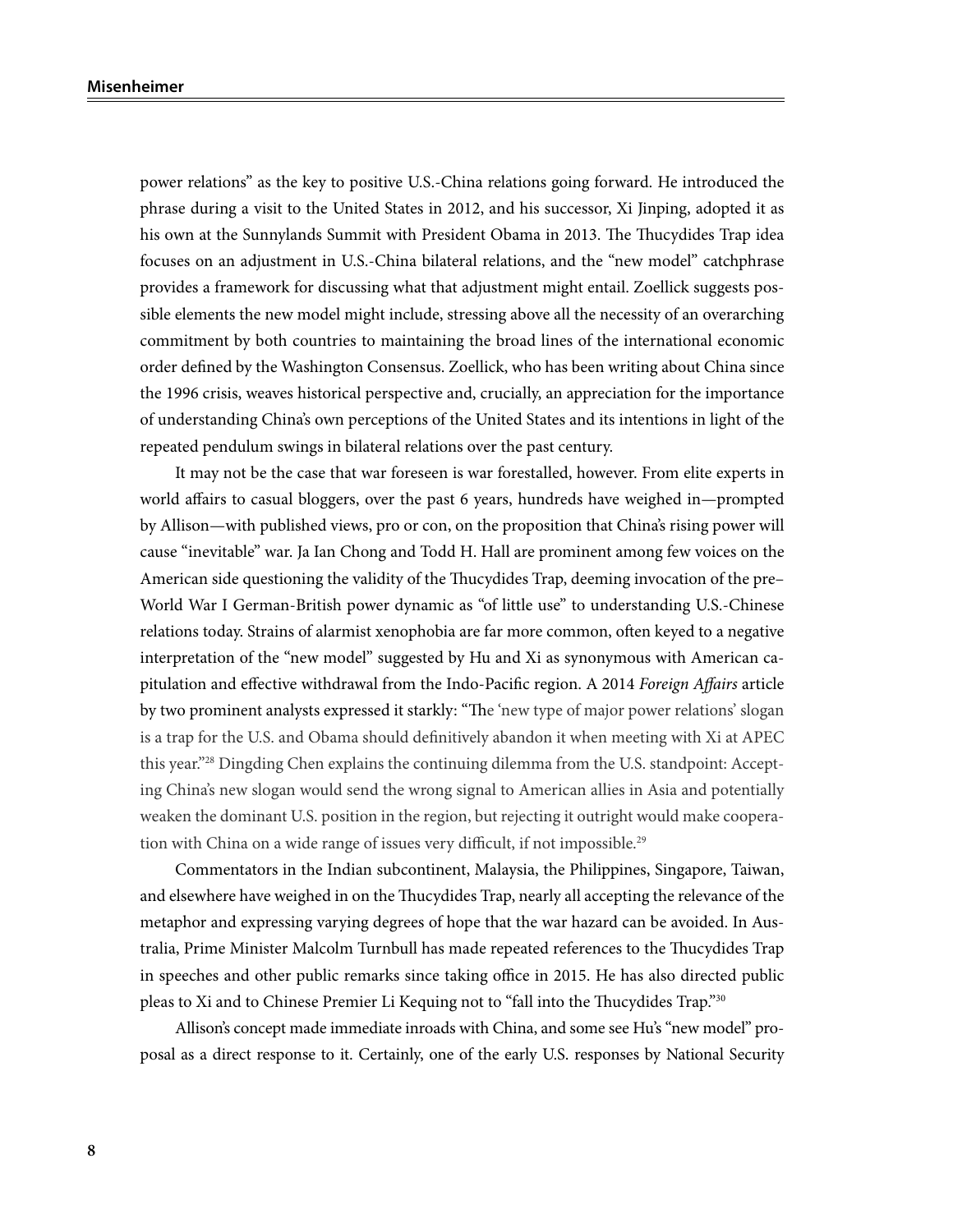Advisor Tom Donilon in 2012 was framed with the Thucydides Trap in mind: "[The United States is open to exploring] a new model of relations between an existing power and an emerging one." Subsequent remarks by Hu were similar: "We should prove that the traditional belief that big powers are bound to enter into conflict is wrong, and [instead] seek new ways of developing relations between major countries in the era of economic globalization."31 Such sentiments have been a staple of public remarks by Xi Jinping since he became president in 2012. Under the headline, "Thucydides Trap Not Etched in Stone," a 2015 article in *China Daily* carried a range of views on the future of China-U.S. relations, including this sophisticated note of caution:

*Although China and the United States are not likely to go to war against each other in the near future, by harping on the Thucydides Trap, some commentators are trying to hijack the Sino-U.S. ties. As such, Chinese scholars should avoid using the term in the context of Sino-U.S. ties. Instead, they should find a concept or theory from China's long history to describe future Sino-U.S. relations while laying emphasis on the new type of major-power relationship.*<sup>32</sup>

#### **Power Transition Theory before the Thucydides Trap**

While Graham Allison's Thucydides Trap concept demands further scrutiny, there is obvious benefit in directing public attention to the uncertainty that unavoidably attends perceptible adjustments in the geopolitical status quo. Indeed, Allison is not the first modern scholar to do so. It bears noting that the formulation of "power transition theory" as a field of international relations is typically attributed to A.F.K. Organski in the 1950s.<sup>33</sup>

The field of power transition theory reflects a classic  $20<sup>th</sup>$ -century approach to political science, with an emphasis on social science metrics and statistical evaluators. Some specialists (for example, Richard Ned Lebow), however, have tended to downplay its significance. As Alek Chance points out, one enduring criticism is the fact that

*Power transition theorists tend to find the majority of their examples in conflicts within modern European history, an era full of the glorification of militarism and an explicitly institutionalized realpolitik. This in turn highlights how many of the conflicts that some attribute to shifts in relative power can be explained in numerous ways. The Second World War, for example, appears on most lists of power transition conflicts, but to envision the competition between Nazi Germany*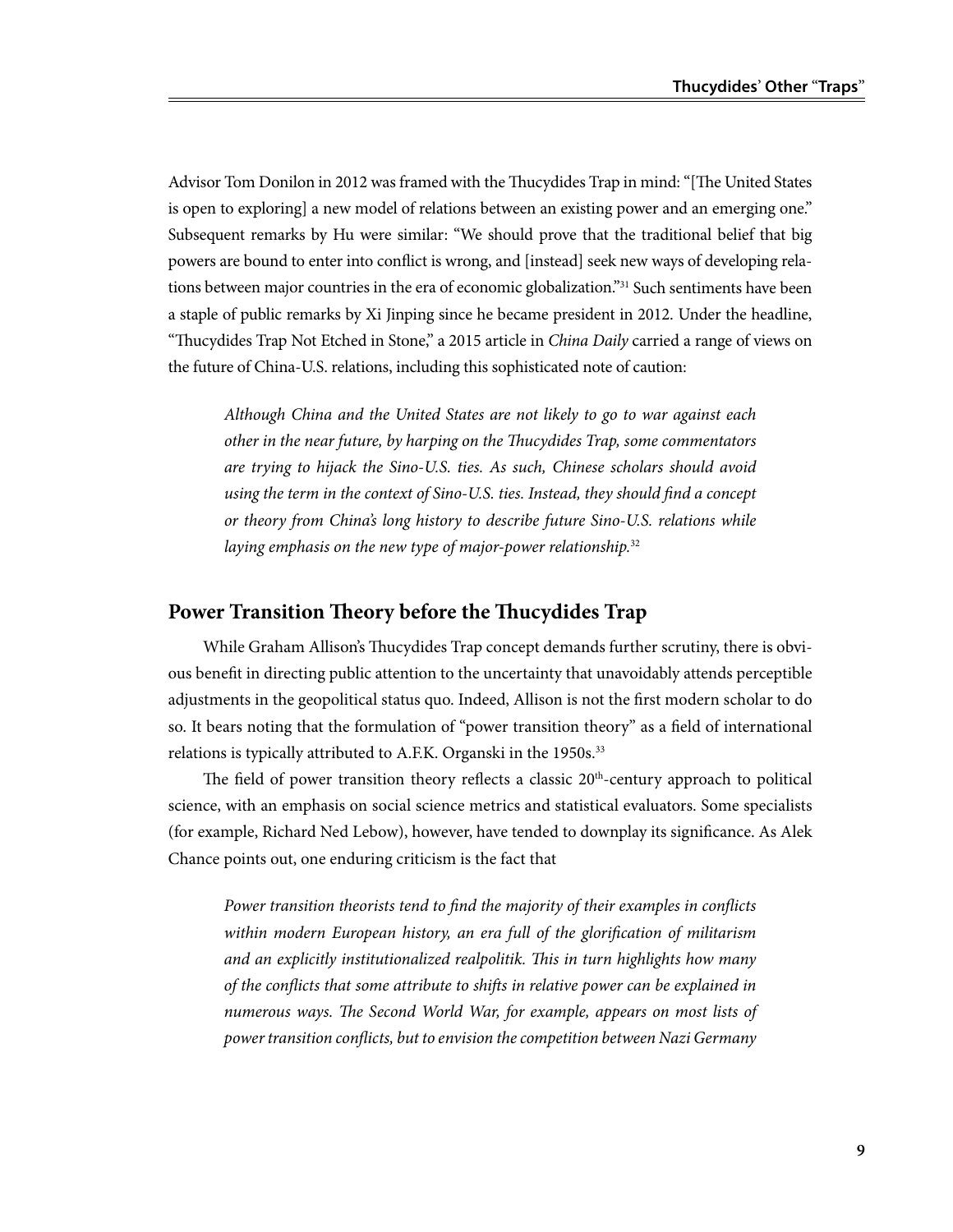*and Great Britain as essentially being a question of differential economic growth is to ignore other obviously significant factors.*<sup>34</sup>

More broadly, measuring the shifting balance of power between rival states (a difficult task at best, although Organski formulated robust statistical methods for the effort) makes sense only in that power transition involves some degree of zero-sum tradeoff. In earlier historical periods, this would have entailed claim to the same patch of productive farmland. In modern times, it would involve a conceptual trade-off of influence in the international system. Chance also raises a logical question about the applicability of power transition theory in this context:

*While the United States has certainly exercised considerable influence in creating the current world order and derives many benefits from it, it falls short of exercising the sort of dominance that is presupposed by power transition theory. The contemporary world order is neither zero-sum in its distribution of goods nor does the most powerful state unilaterally dictate the rules of the road. Moreover, many political scientists have argued that the ability of great powers to impose their preferences will only decline further in the future.*<sup>35</sup>

Such objections notwithstanding, the essential vision of power transition theory will sound familiar to readers acquainted with Graham Allison's Thucydides Trap:

*The dominant nation and the challenger are very likely to wage war on one another whenever the challenger overtakes in power the dominant nation. It is this shift that destabilizes the system and begins the slide toward war. The speed with which the challenger overtakes the dominant nation is also important; the faster one country overtakes the other, the greater the risk of war. These are necessary but not sufficient conditions, however, for unless the challenger actually surpasses the dominant nation, war will not break out. Moreover, the challenger may also surpass the dominate nation without fighting it. Wars, therefore, are not inevitable.*<sup>36</sup>

#### **What Does Thucydides** *Actually* **Say about the Origins of the War?**

Thucydides aspired to create an analytical work that would not only provide an accurate account of the "world war" that shaped his age, but also become an "everlasting possession,"<sup>37</sup>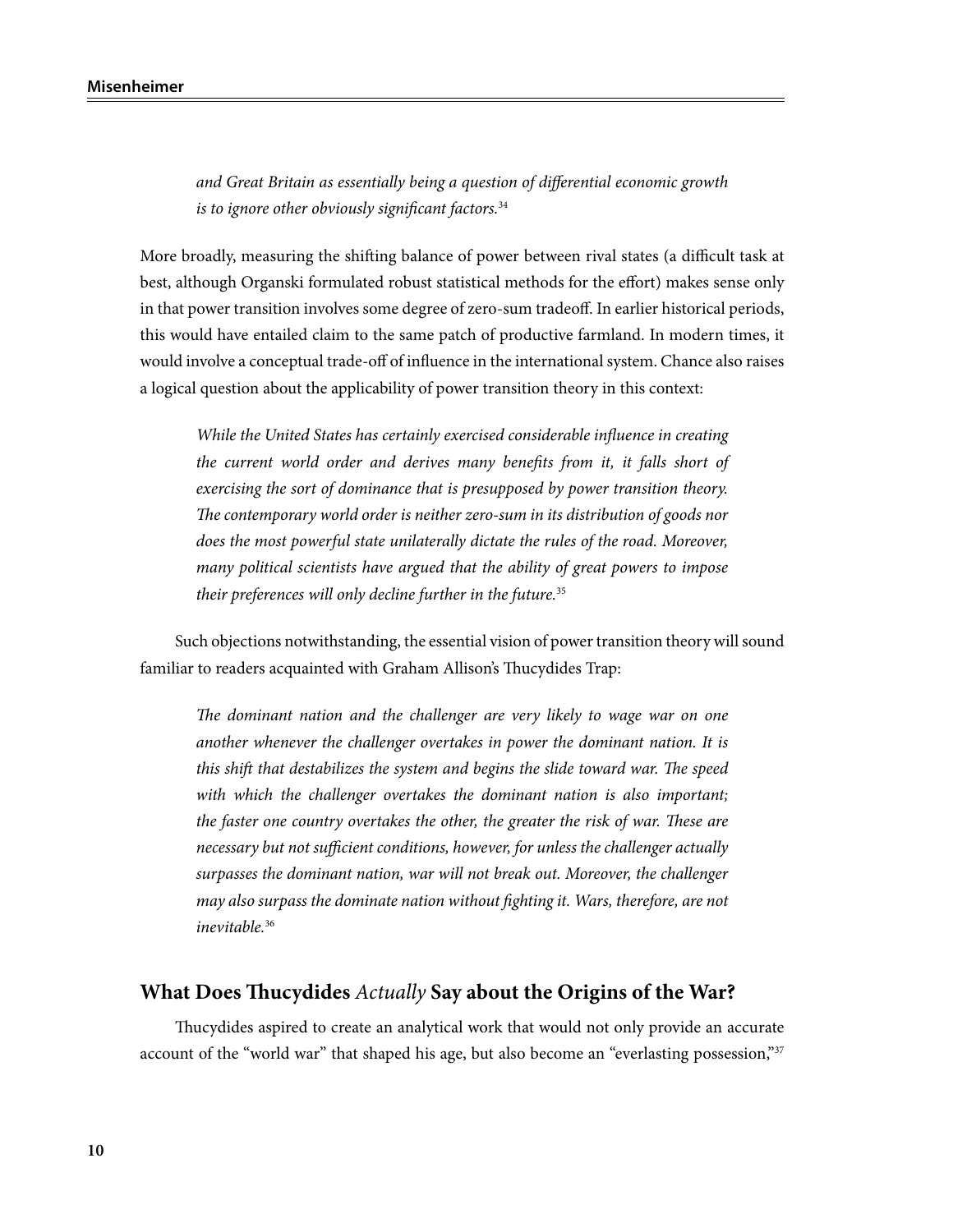not because it enchanted with fabulous storytelling, but because of its enduring utility: "If [the *History*] be judged useful by those inquirers who desire an exact knowledge of the past as an aid to the understanding of the future, which in the course of human things must resemble if it does not reflect it, I shall be content."<sup>38</sup> To the extent that continuing global discussion of the Thucydides Trap contributes to fulfillment of that grand ambition, the historian might be pleased. Thucydides believed that patterns of behavior—both in individuals and in states—visible to him in the Peloponnesian War had long existed and were ingrained in human nature. This explains why, of the many voices raised in response to Allison's Thucydides Trap concept, none has challenged the enlistment of an ancient Greek for vital perspective on the contemporary interaction of two powerful states in vast regions utterly unknown to him. If  $5<sup>th</sup>$ -century Greeks behaved in a way uniquely different from others, and if human societies facing the duress of war did not act in characteristic ways, the *History* would be relegated to the status of an antiquarian curiosity.39

Thucydides promises "conclusions" about the war that have "cost [him] some labor" to research and formulate,<sup>40</sup> but he makes his reader work hard to ferret out what they are. Whereas Sun Tzu's *Art of War* (which may have been composed at the same time as the Peloponnesian War) offers the reader a trove of finely crafted nuggets of wisdom to be savored individually and applied directly to 1 of 13 specified aspects of warfare, $4<sup>1</sup>$  Thucydides obliges his reader to examine his *History* and distill lessons from the text *in toto*. A few simple examples amply demonstrate the hazard of mining Thucydides for "easter eggs" of political insight:

■ A reader of Pericles' celebrated Funeral Oration might discern in Thucydides an uncritical proponent of pure democracy, imperialistic triumphalism, and unconcealed chauvinism. $42$ 

■ A reader of the Melian Dialogue might discern a darkly cynical view of human nature, with force acknowledged as the sole means of bringing order to a chaotic universe devoid of justice.<sup>43</sup>

■ A reader of the episode of *stasis* in Corcyra or the ravages of the plague in Athens might perceive a view of human politics as irretrievably fractious and violent, and human beings as violent, immoral, manipulative, untrustworthy, and driven solely by ambition.<sup>44</sup>

But the synthesis of human nature (literally, "the human thing"/κατὰ τὸ ἀνθρώπινον),<sup>45</sup> as invoked in all these powerful manifestations of human behavior, each polished with great literary and rhetorical skill, provides a profound insight into human nature that is both radically different from what any one of the three would suggest on its own and, more importantly, surely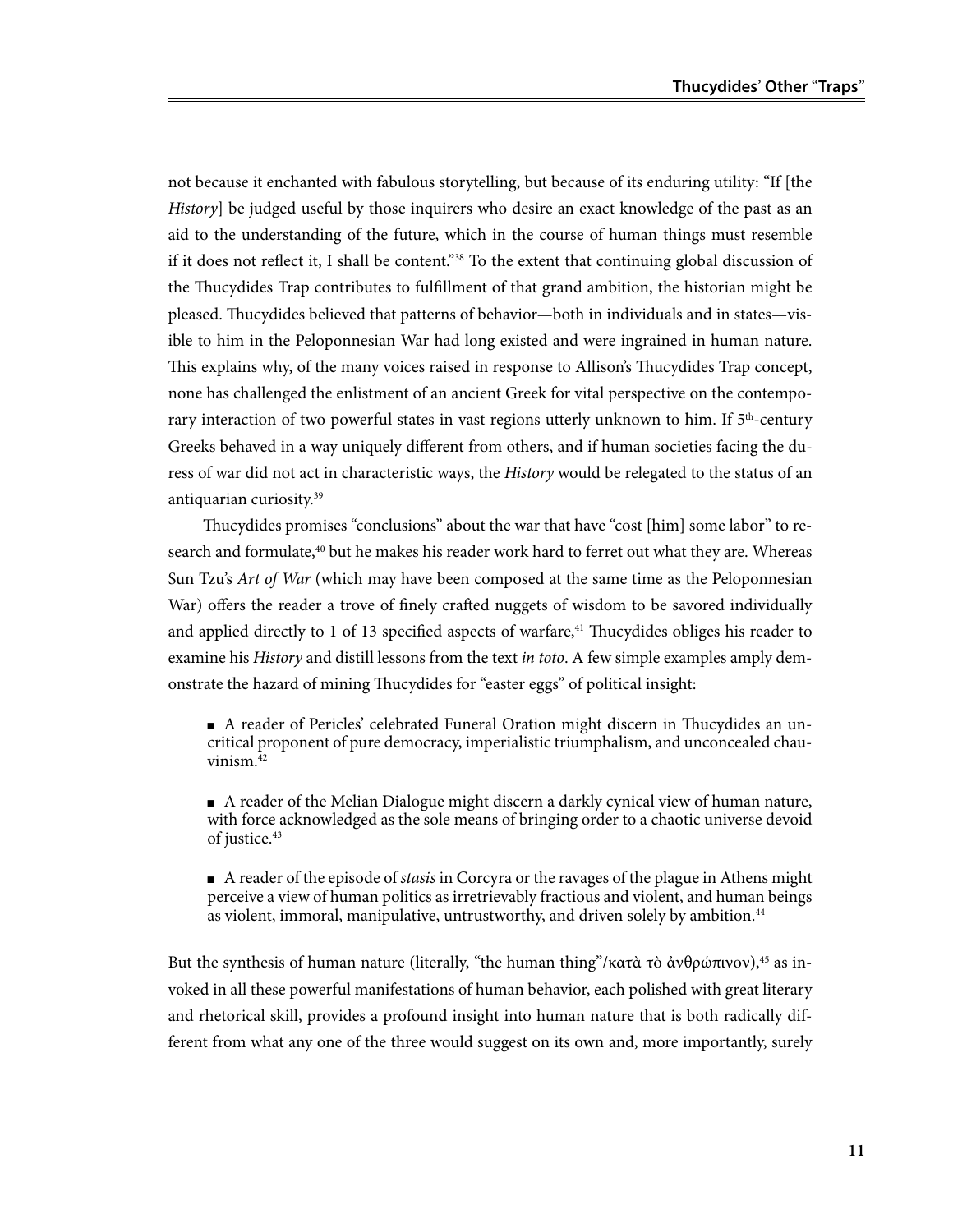closer to the intent of the author. In the final analysis, Thucydides presents human nature as the truest rationale (*prophasis/*πρόφασις) for the Peloponnesian War.46 He depicts, by turns, not only humanity's noblest aspirations and basest depredations as well as a capacity for nobility and wisdom, but also an appetite for gratuitous brutality without visible limit. If this accurately reflects Thucydides' view of human nature, he is in accord with Aristotle: "For just as man is the best of the animals when completed, when separated from law and adjudication he is the worst."<sup>47</sup> For both Aristotle and Thucydides, one extreme is not found to be more, or less, true than the other. To be human is to embody both tendencies.

Human beings, impelled by their nature, sometimes decide to go to war, but that decision is often made on the basis of faulty information, poor reasoning, or both. The *History* contains more than a dozen accounts of a state's internal deliberation on whether or not to enter a war six in Book 1 alone.<sup>48</sup> These accounts also offer a range of arguments about what constitutes justice in war.<sup>49</sup> War is, moreover, a *legal* status, not merely a state of ongoing conflict.<sup>50</sup>

The Athenian debate over whether or not to invade Sicily ranks with the initial Spartan debate over whether or not to declare war on Athens as the most consequential of the war. Thucydides highlights many such decisions, noting that—as in this case—errors, lies, gaps in knowledge, and tendentious hidden agendas by foreign allies and/or domestic politicians frequently undermine rational judgment and lead to disaster.<sup>51</sup> Nicias pleads with the Athenians to refrain from "grasping at another empire before we have secured the one we have already,"<sup>52</sup> but decades of near-constant war have brought them wealth and power, and stopping, even pausing, now seems unthinkable. Alcibiades voices the popular consensus on this point: "We cannot fix the exact point at which our empire shall stop; we have reached a position in which we must not be content with retaining what we have but must scheme to extend it for, if we cease to rule others, we shall be in danger of being ruled ourselves."53 He "inflames and stirs" the Athenians to invade Sicily, just as he will later stimulate the Spartans to fortify Decelea and thereby assure the eventual defeat of Athens.<sup>54</sup>

A scholarly case can be (and often is) made that Thucydides is pessimistic or, as Hans Morgenthau and Leo Strauss perceived, the prototypical Realist. But the sophistication of the story as told by a historian who subordinates facts to ideas (as Jacqueline de Romilly says)—including through the choice of which incidents to emphasize, deemphasize, or omit altogether—is such that a countervailing scholarly case can be (and often is) made in opposition to all such assertions.<sup>55</sup>

Allison's Thucydides Trap, keyed directly to a single line in isolation, is thus at best the first step on a considerably longer path. The student of politics and/or war who wants to get at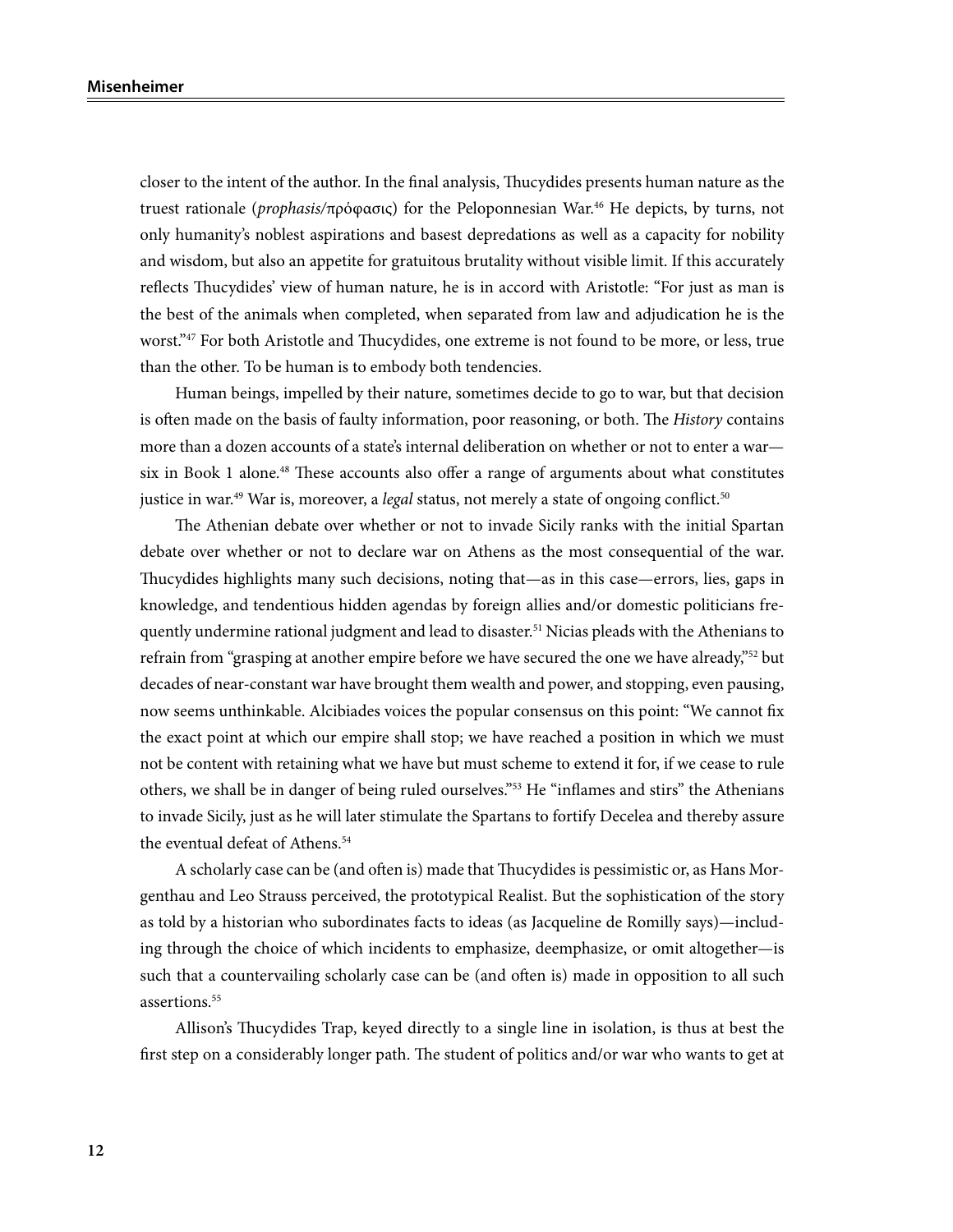genuine lessons in Thucydides is obliged to embark with comfortable shoes suitable for an extended journey over uneven terrain, and those adventurous enough to persevere through the jolting cessation of the narrative at the end of Book 8 are likely to emerge with widely varying perceptions of lessons learned along the way. Whether this reflects the utility or the futility of reading Thucydides, it is—far more than war between Athens and Sparta—inevitable.

The *History* reveals many factors that influence the war decisions in both Athens and Sparta, some direct, some indirect. Each has a greater or lesser effect on the outcome, and each can be either positive or negative, but war occurs through decisions made by both sides. It is not triggered in an automatic or mechanical way, as a certain alignment of meteorological variables can lead unavoidably to rain and no other possible outcome. Any one of these factors, alone or in combination with one or more other elements, can have a profound effect on the final outcome and perhaps even prove decisive. War can thus be triggered, or avoided, due to the influence of any of these factors—seven of which are discussed below as Thucydides' "other traps."

Consider, the Peloponnesian War begins with Sparta's declaration of war on Athens in 432 BCE, a move which formally abrogates the Thirty Years' Peace signed between the two in 445. Sparta's allies, the Thebans, initiate the actual fighting in 431. Thucydides says early in the *History* that he will set forth the causes of this war, so that in future "no one may ever have to ask" why such a terrible war occurred in this place at this time.<sup>56</sup> He devotes more of his text to this very specific question than to any single topic, apart from the Sicilian Expedition. Yet the explanation he provides is so dense and difficult to untangle that future generations have, in fact, *never ceased asking* about the causes of the war and *arguing* about the exact meaning of Thucydides' proffered explanation.57

One enormous sticking point is our lack of knowledge about Athenian policy toward the city of Megara, a major element in the cascading web of regional disputes that led up to the outbreak of war. Both the Spartans and the Athenians attached great importance to it:

[Sparta] *made very clear to the Athenians that war might be prevented if they*  revoked the Megara decree, excluding the Megarians from the use of Athenian *harbors and of the market of Athens. But Athens was not inclined either to revoke the decree, or to entertain their other proposals.*<sup>58</sup>

Yet we know virtually nothing about the actual provisions of the decree, or why Pericles adamantly upheld it even under the imminent threat of war.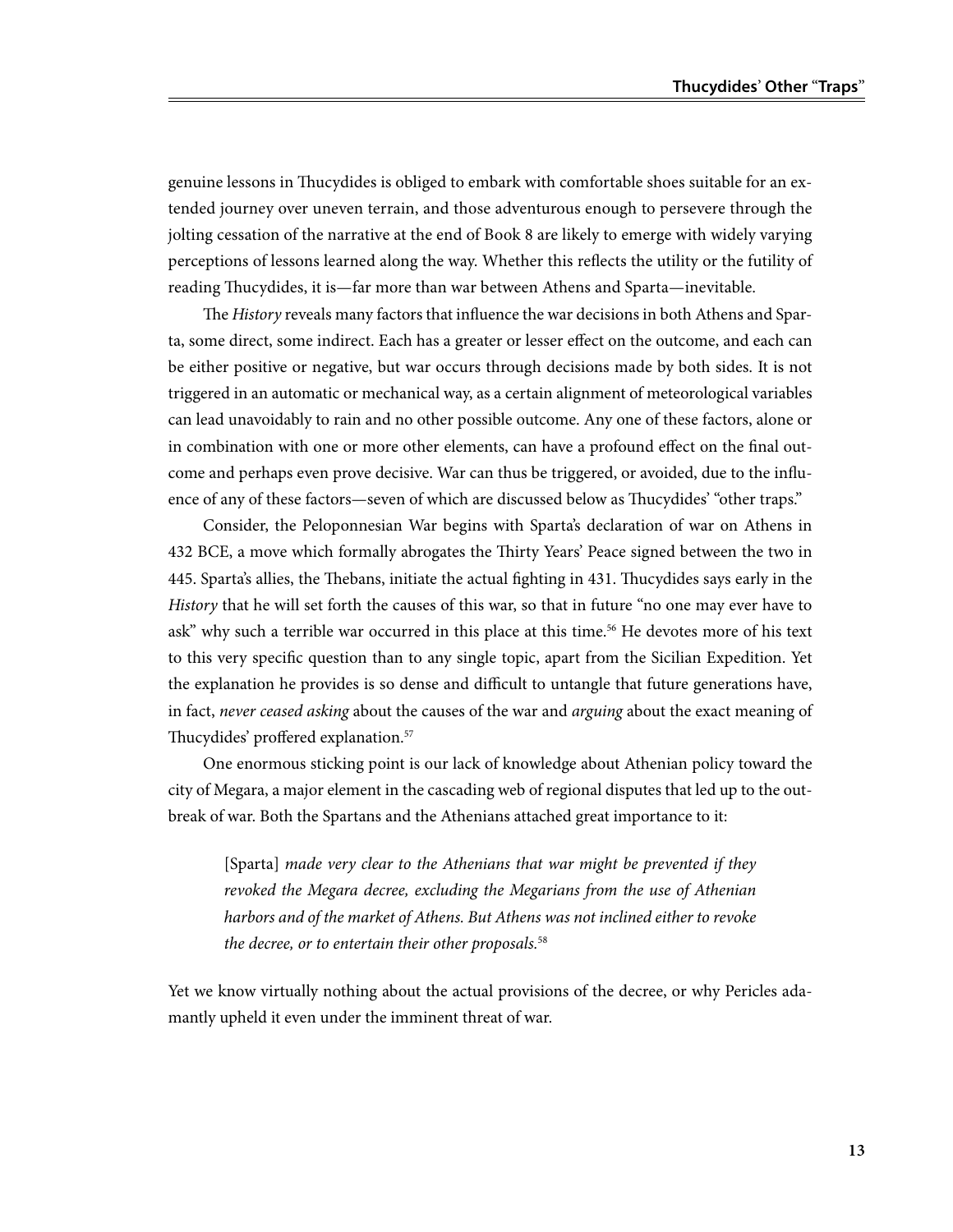In his magisterial volume *The Origins of the Peloponnesian War*, G.E.M. de Ste. Croix focuses intently on the, unfortunately, paltry source matter—from Aristophanes, Plutarch, and, Thucydides—on the vitally important Megarian Decree(s). Ste. Croix posits three, and perhaps four provisions, in the months leading up to the war, and chides previous generations of scholars for their careless assumptions on the matter. His theory that the Decrees were more religious than economic in nature has not won wide acceptance.<sup>59</sup> Cornford's view that the Decrees imposed rigid economic sanctions and were causing starvation in the city of Megara remains more widely held, but his argument draws attention to the huge gaps in our knowledge of essential aspects of the flurry of diplomacy that led up to the declaration of war on both sides.

It is striking that the underlying cause of the war was a matter of controversy in Athens following of the final Spartan victory in 404, and Thucydides notes, rather defensively, that his well-supported conclusions about the war "will not be disturbed either by the verses of a poet displaying the exaggeration of his craft, or by the compositions of the chroniclers that are attractive at truth's expense."60 These remarks are generally interpreted as a Thucydidean swipe at his famed predecessor, Herodotus,<sup>61</sup> and also a rebuff to the comic poet Aristophanes.<sup>62</sup>

Ultimately, however, the "truth" about the origins of the Peloponnesian War remains obscure. Here is the vital summary passage from the *History*, including the sentence (in bold) seized on by Allison as the foundation of the Thucydides Trap concept:

[4] *All this came upon them with the late war, which was begun by the Athenians and Peloponnesians by the dissolution of the thirty years' truce made after the conquest of Euboea.* [5] *To the question why they broke the treaty, I answer by placing first an account of their grounds of complaint and points of difference, that no one may ever have to ask the immediate cause which plunged the Hellenes into a war of such magnitude.* [6] *The real cause I consider to be the one which was formally most kept out of sight. The growth of the power of Athens, and the alarm which this inspired in Lacedaemon, made war inevitable. Still it is well to give the grounds alleged by either side which led to the dissolution of the treaty and the breaking out of the war.*<sup>63</sup>

This identification on the "real cause" of the war is by no means as crystal clear as it might first appear. Power (δυναμις) in Athens and Fear (φοβος) in Sparta are unmistakably identified as factors in the war equation, but the mechanism of interaction between them and the broader nature of causality remain obscure. In fact, the key passage does not point to a specific event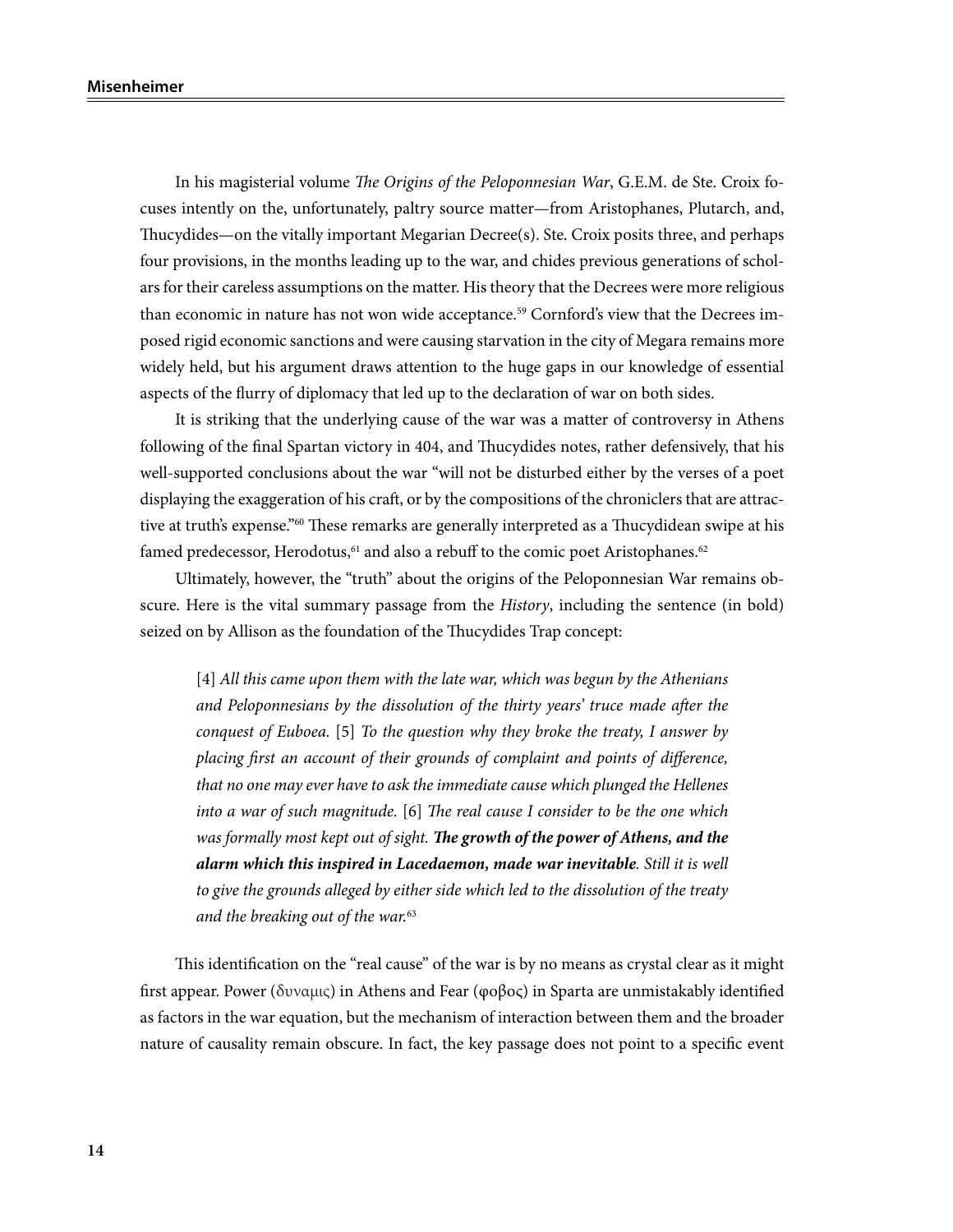but to an undifferentiated "nexus of circumstances"64 which, in Thucydides' opinion, contain the seeds of war.

With 1.23.6, Thucydides becomes the first ancient historian to cite underlying *factors*, (*aitiai*/αἰτίαι) rather than action by the gods and/or unexplained human action, as causes of human conflict. As Seth N. Jaffe observes, this analytical passage has led many international relations theorists to claim Thucydides, prematurely, as "the archetypal realist, the first proponent of power politics." While the *History* assuredly has much to say on the outbreak of war, once his references to power, fear, necessity, and causation are supplemented and contextualized within the unfolding episodes of Book 1, it becomes apparent that they cannot be read as an assertion of efficient causation in a modern, scientific sense. In short, Thucydides' seemingly straightforward assertion about the "causes" of war is "a road-sign, not a destination."<sup>65</sup>

#### **In Search of Causality and Necessity:** *Aitiai* **and** *Prophasis*

First, Thucydides' terminology complicates the picture, particularly the introduction of the elements of "grounds of complaint" and "points of difference," which together comprise the war's "immediate cause." His distinction between what Richard Crawley refers to as the "real cause"—(*alethestate prophasis*/ἀληθεστάτη πρόφασις), more precisely rendered as "truest rationale"—and the "grounds alleged publicly" (*aitiai es to phaneron legomenai/*αἰτίαι ἐς τὸ φανερὸν λεγόμεναι) seems clearer but has in fact been subjected to widely varying interpretation.

The fact that the "truest rationale" is also cited as "least spoken of " (ἀφανεστάτην δὲ λόγῳ) often leads new students of Thucydides to regard the *prophasis* and the *aitiai es to phaneron* as, respectively, *concealed* and *acknowledged* factors.<sup>66</sup> This perception suggests, in turn, that the latter have been falsely contrived—perhaps by leaders in one or both cities—in a conspiratorial attempt to hide the *genuine* causes of the war. Such a reading is not supported by a closer examination of the text, however. Rather, Thucydides is drawing a distinction between a longterm *prophasis* (deep-seated mistrust, incipient hostility, and rising fear generated through an extended period of troubled bilateral relations) and more immediate *aitiai* (current irritants in the regional political and military situation). As Giovanni Parmeggiani argues, Thucydides identifies these two kinds of causes because there are two kinds of problems to solve. The first is a problem of historical contingency: How did this war actually arise at this precise time? The second is philosophical: Was this war accidental or necessary?<sup>67</sup>

The separation between *prophasis* and *aitiai* is thus not a distinction between primary and secondary considerations, nor between false and true ones. Both are part of what Tim Rood calls an aetiological system, revealing in a dispositive way the state of political thinking on both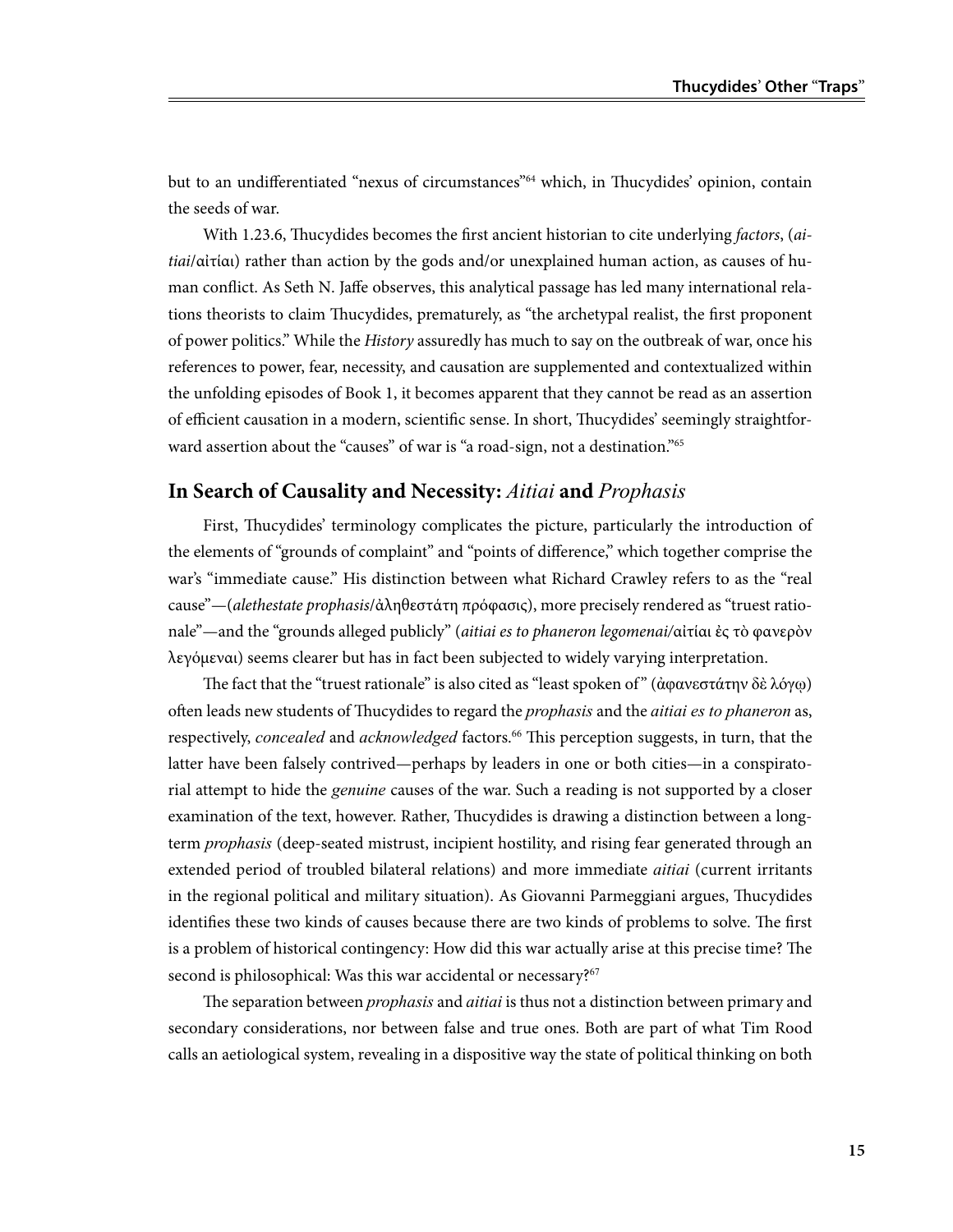sides.<sup>68</sup> Accordingly, both are relevant as well as essential to the all-important final outcome, that is, the separate decisions in Sparta and in Athens to adopt a policy of war; however, each is relevant in a different way. The *prophasis* takes precedence as being "truest" (*alethestate*) because it accounts for the predisposition with which decisionmakers in both cities will respond to the *aitiai*—in this case the Corcyra/Epidamnus dispute (1.24) and the Potidaea crisis (1.56).

Without underlying fear as the *prophasis*, the *aitiai* might have been resolved through peaceful means, or at least not been seen as grounds for all-out military conflict. The converse is not true, however. Without these specific *aitiai*, there would have been no Peloponnesian War in the summer of 431, but the latent *prophasis*, unless altered (for example, through a sustained period of positive bilateral interaction), would remain to trigger escalation and war in response to some later incident, should one arise. The *prophasis* thus opens the way for the compelling force of necessity (*ananke/*αναγκε*)* to enter the picture. "Inevitable" is still too strong a term for the subtle interplay of human attitudes Thucydides describes, however.

Without catalyzing *aitiai*, the underlying *prophasis* might have persisted for years without triggering actual war. Indeed, Sparta's mistrust and fear of Athens had, by 431, already been in place for decades. Fear of Athenian intentions prompted the Spartans to abruptly dismiss the Athenian troops sent to provide humanitarian aid and security assistance following the earthquake in Sparta in 465. The rapid expansion of Athenian imperial authority was already well advanced by 454, when the Athenians transferred the treasury of the Delian League from Delos to Athens, ending all pretense that the Greek "alliance" against Persia was anything other than an Athenian empire. The accumulated inflammable material was thus in place for many years before the exact alignment of *aitiai* and *prophasis* finally triggered the "necessity" of war.<sup>69</sup> While it is logical for Thucydides to look back on the outbreak of war as "inevitable"—since it has, in fact, already occurred—the alignment of factors he describes hardly constitutes a model for predicting the outbreak of a future war.

Nonetheless, clarification of the distinction between *aitiai* and *prophasis* reveals underlying unity and coherence in the seemingly uneven and discursive structure of Book 1:

■ The ancient history of the Greek states provided in the *Archaeology* (1.2–1.23), far from being merely a conventional imitation of Herodotus or Homer, is structured to explain and substantiate the prophasis, which is a subtle, psychological factor that ordinary people would find difficult to recognize or comprehend (unlike the events he identifies as *aitiai es*  to phaneron, which would be obvious and known to all).<sup>70</sup>

■ Similarly, the *Pentecontaetia* (1.89–1.117)—at first glance a mere digression into the rough and tumble of Spartan-Athenian political and military interaction over the half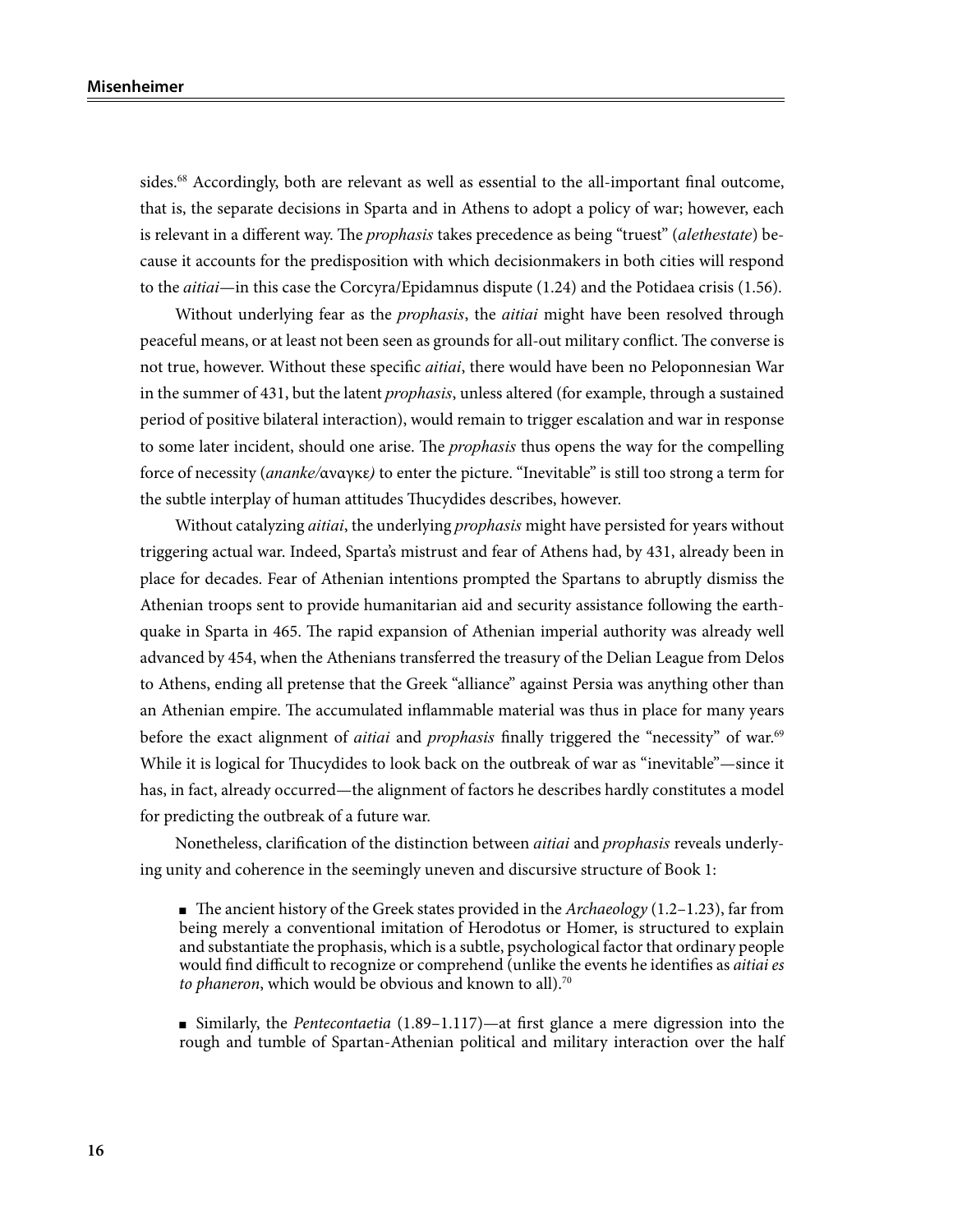century preceding the war—is essential to an understanding of the *aitiai* that led directly and, in a narrow sense, *inevitably*, to the onset of the Peloponnesian War.

Parmeggiani stresses that the complex interaction of *prophasis* and *aitiai* would be discernable only to a master of history and politics whose insight is founded upon knowledge of human nature, understanding of the nature of power and—indispensably—meticulous study of both the long-term political evolution of both Athens and Sparta and the details of their recent interaction.<sup>71</sup> This thoroughgoing analysis, which provides the basis for Thucydides' assertion that the Peloponnesian War was *necessary* at the time and in the way it occurred, has virtually nothing in common with the superficial, mechanistic, and casually generalized assertion that Athens and Sparta *inevitably* went to war because that is what usually happens when a rising power comes to be perceived as a threat to a ruling power.

Bearing in mind the fact that many Athenians wanted to come to terms with Sparta at the outset of the war,72 it is hard to make the case from Thucydides' *History* that war is ever inevitable. Indeed, the only firm, citable examples in human experience consist of wars that *did* happen. Perhaps innumerably more potential wars were averted, but such negative events are invisible. Yet in Thucydides *every* war decision shows some citizens who favor coming to terms with the enemy rather than going to war. It is perhaps natural to justify past wars (particularly those deemed successful) *ex post facto*, but hard to argue that any was inevitable.

Perhaps even more important to current discussion of a Thucydides Trap between the United States and China is the equally true converse: in the absence of *prophasis*, no variation of *aitiai* need result in war. Some prognosticators of war in the Indo-Pacific region have manifestly fallen into this trap, citing the existence of the island disputes—*aitiai* all—as rendering war inevitable. While great political theorists are free to parse international relations as they deem fit, no such line of analysis is supported by Thucydides' marshaling of facts and analysis from the Peloponnesian War.

In fact, Thucydides regarded confusion, distortion, and deception in the debate over whether or not to enter a war to be commonplace, both because common people could not easily grasp some of the subtle, underlying forces at play and because elite participants in the debate often had hidden agendas and intentionally did not reveal their true motives. Contemporary Americans need look no further than our own national debate in the run-up to the 2003 invasion of Iraq to confirm that this human proclivity is alive and well. Some American decisionmakers were taken in, as were the Athenians, by reports from would-be allies that proved "as attractive as it was untrue."73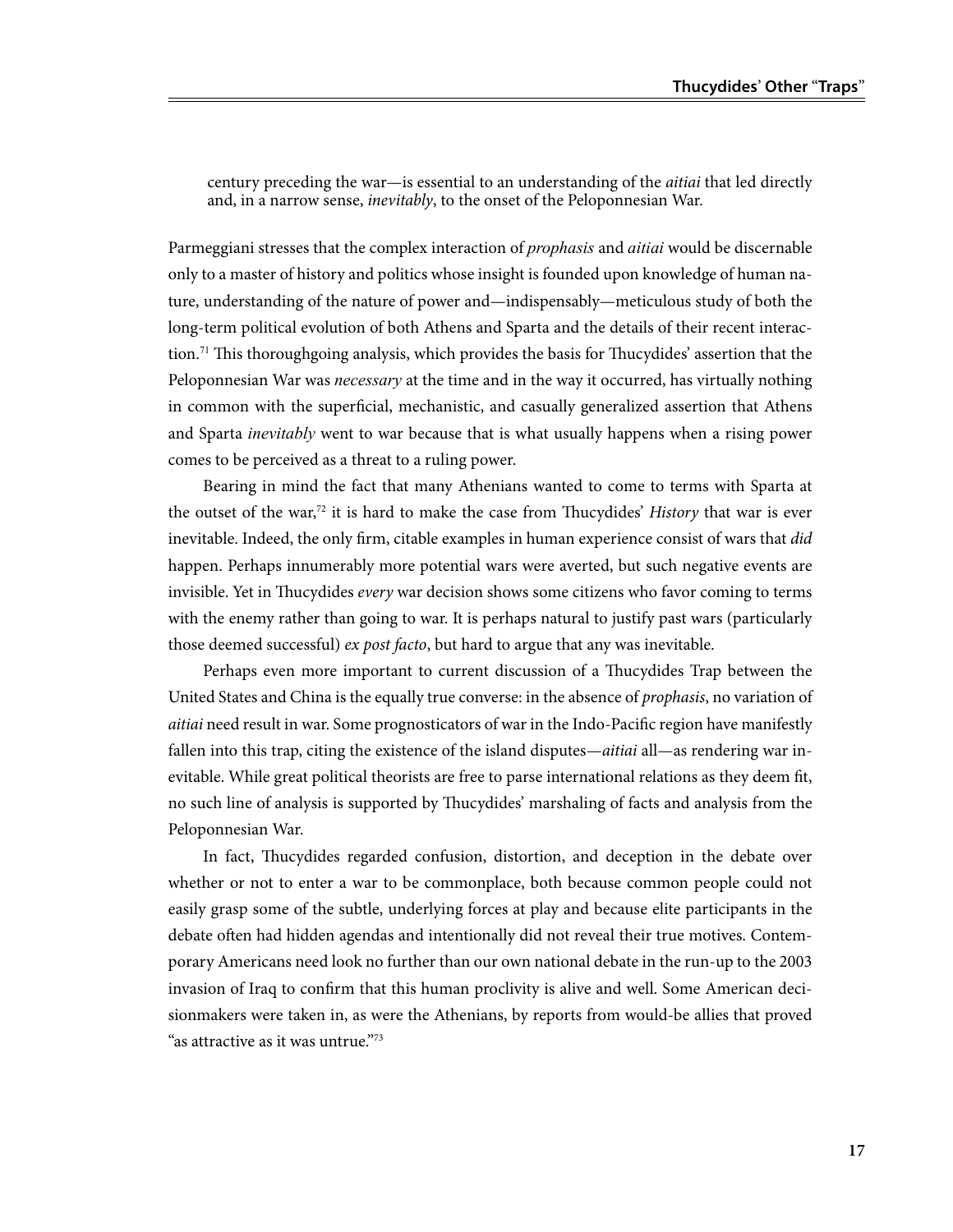#### **Fear, Honor, and Interest, and Thucydides' other "Traps"**

Thucydides simply does *not* say that war between the Athenians and the Spartans is "inevitable" in the clear and unambiguous sense conveyed by the translated passage that Allison quotes from Book 1 of the *History*. Moreover, there is no indication that the historian intends his problematic and manifestly incomplete analysis of the cause(s) of their war to stand as a normative model that explains *all* great power wars.

In fact, what the historian does say about war leads in the opposite direction, toward a narrow and idiosyncratic explanation for the outbreak of the Peloponnesian War. In the 5<sup>th</sup> century (as today), war was both a legal state and a condition of actual, ongoing engagement between hostile forces. Crucially, war then (as now) typically began with a political decision prior to the deployment of forces.

Any exploration of causality must thus take into account the three great factors that Thucydides identifies as the drivers of state decisionmaking in peace and war: Fear (*phobos/* φοβος), Honor (*doxa/*δοξα), and Interest (*kerdos*/κερδος).74 Former National Security Advisor H.R. McMaster noted the continuing relevance of these factors in a 2013 published work that has drawn renewed attention in recent months: "War is human. People fight today for the same fundamental reasons the Greek historian Thucydides identified nearly 2,500 years ago: Fear, Honor and Interest."75 Weaker parties (allies) can manipulate stronger ones using these basic motives, whereas the strong have options of their own.76

These three elements, either singly or in some combination, shape all political decisionmaking.<sup>77</sup> The interplay of the three unfailingly leads every state to see its own position as just, and those who oppose it as unjust, irrespective of whether a state embarks on a course of war. This is arguably Thucydides' single most galvanizing insight into human nature. In another literary touch, Thucydides juxtaposes these underlying influences with the more visible but less significant factors often cited in decisions of whether to go to war: military capacity, quality of leadership, and depth of patriotism.78 His model of political action reveals a dynamic relationship among human nature, state politics, and war. Thucydides' explanation of the origins of the Peloponnesian War is thus keyed, not to the compulsion of rise and fear, but rather to the complex interplay of Fear, Honor, and Interest in *both* Athens and Sparta. Leon Whyte aptly applies this framework to contemporary geopolitics: "If the United States and China fight a war, it will occur because of the same fear and honor that led the Spartans to start the Peloponnesian War, or the Athenians to continue it."79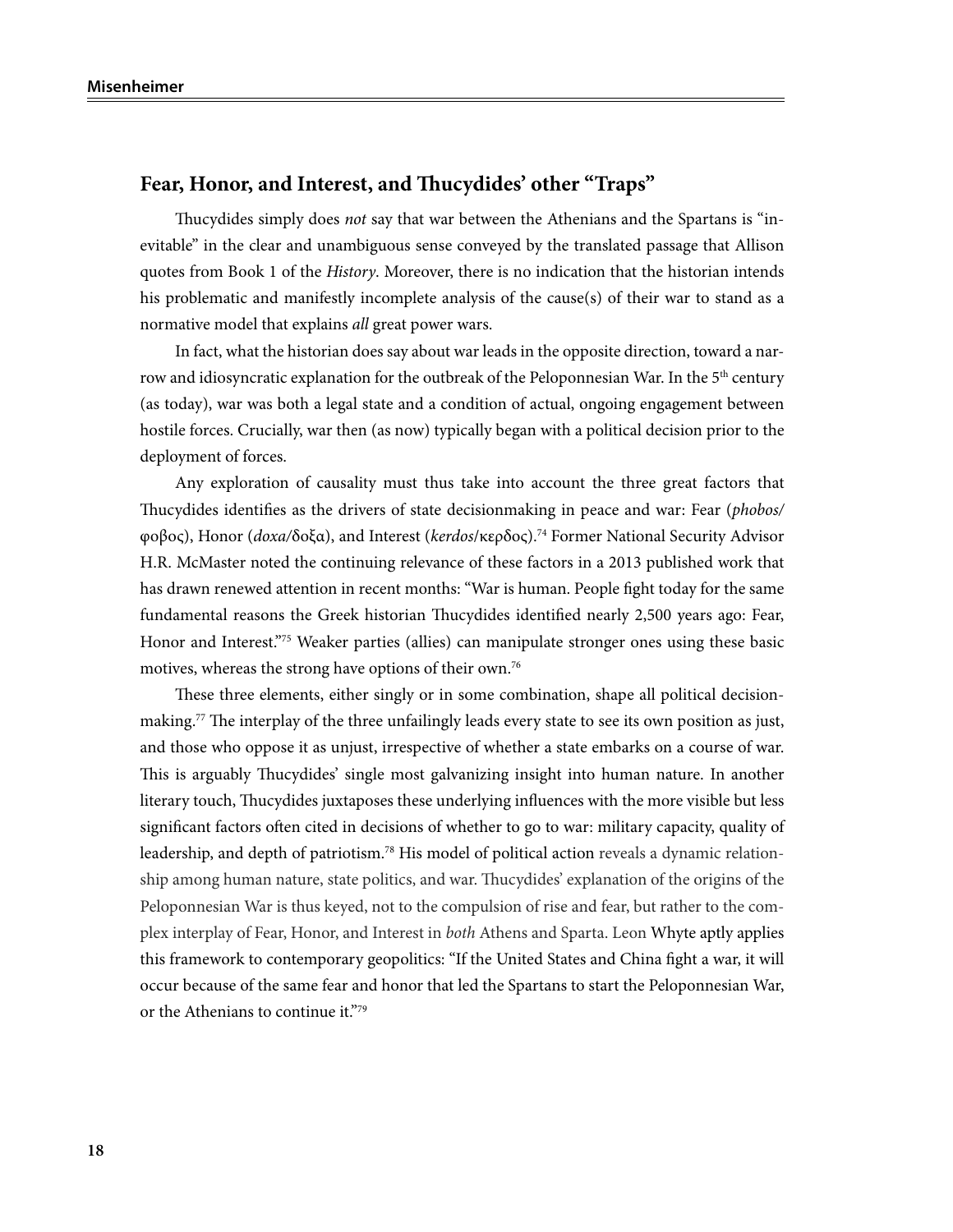While it is not his aim to provide a conceptual model as such, Thucydides, over the course of the *History,* identifies a number of secondary factors that tend to influence the interplay of Fear, Honor, and Interest in national decisionmaking. Each of these can, in itself, pose another trap—leading to unnecessary war—or, with sound judgment (and/or luck) offer a means of escape from such a conflict. Subsequent sections briefly highlight seven of these: national character, governing system, domestic tranquility, economic power, leaders, allies and alliances, and the role of *Tyk*é (chance) in peace and war.

#### **Trap 1: National Character**

For Thucydides, the stark contrast between Athenian and Spartan culture—not only regarding political arrangements, but also in the fundamental values and norms that shape each society—reflects an aspect of collective human nature that looms large in questions of peace and war. The question of democracy vs. oligarchy—which is a better governing system?—is a subsidiary problem. While Pericles makes a resounding defense of Athens' national character as superior, what Thucydides stresses above all is that Athenians and Spartans are driven by profoundly different values and personal motivations. The Corinthians' pre-war speech before the assembled Spartans and allies underscores these differences.<sup>80</sup> This was, however, seldom an obstacle to responsible decisionmaking by Athenian and Spartan leaders because each knew the other well. Instances in which one side *misreads* the other are few.

Athenians, Spartans, Corinthians, Thebans, Plataeans, and Corcyraeans are each driven by a unique and idiosyncratic combination of policy considerations under the three rubrics of Fear, Honor, and Interest. The Athenians want to keep their growing empire and the revenue it yields, which has become essential for ongoing reconstruction of the city, as well as pay citizens for participation in the councils and assemblies that constitute the democracy. The Corinthians want to retain their paramount influence in the northeast Peloponnese and humble their troublesome former colony, Corcyra.<sup>81</sup> The Corcyraeans want to escape Corinthian hegemony and maximize their own independence, even if this means accepting subject-ally status under the Athenians. The Spartans want nothing so much as quiet enjoyment of their domestic tranquility, reflecting an ingrained conservatism for which their Corinthian allies chide them bitterly. It would be as wrong to ascribe identical motivations to all four as it would be to ascribe identical foreign policy goals to the United States and China today. While U.S. support for a rules-based post–World War II global trading system and Chinese insistence on (re-)gaining (traditional and inherently merited) great power status after a "century of humiliation" may or may not be incompatible goals, but they are certainly not identical goals. Yet the Thucydides Trap concept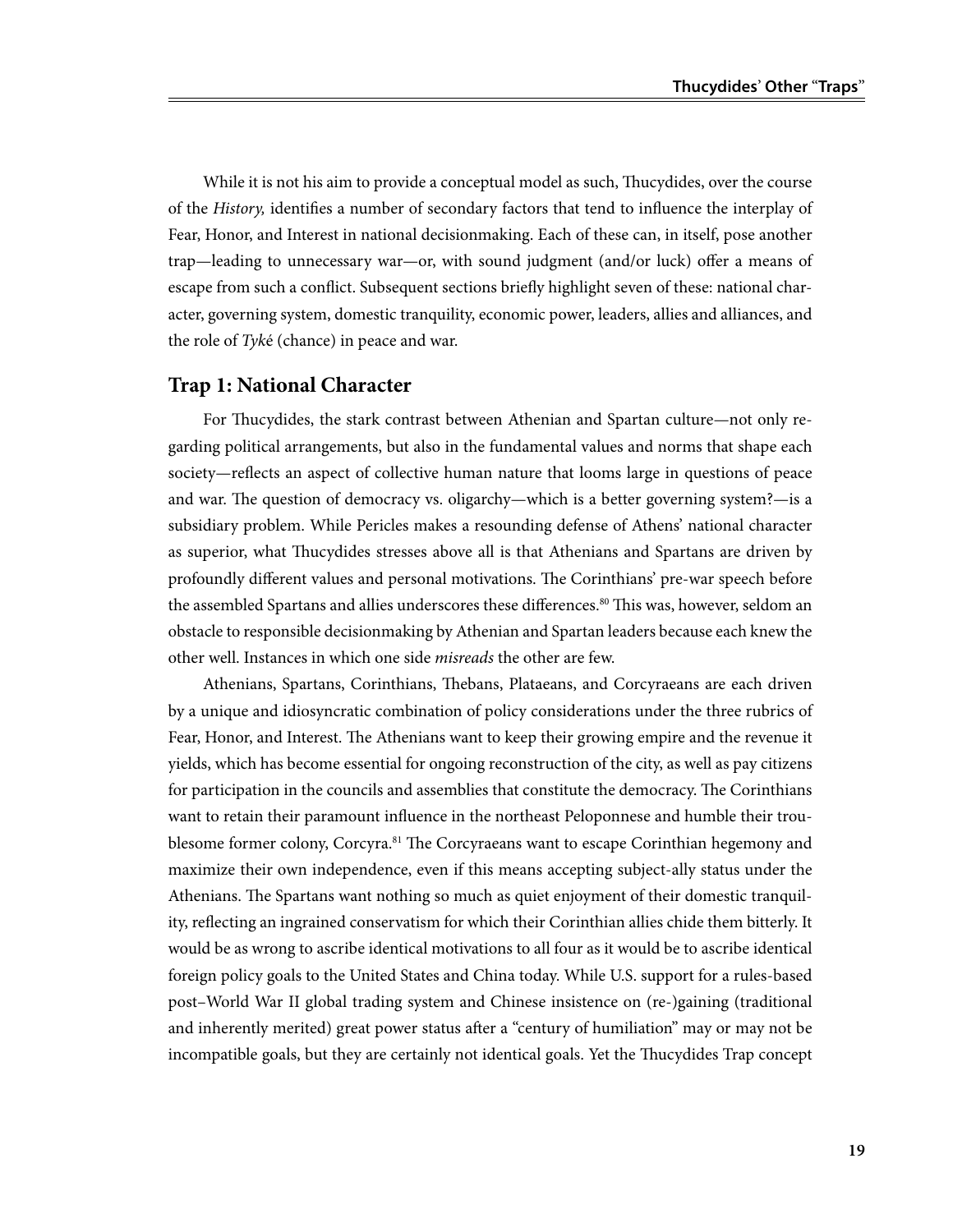requires that each be seen as motivated solely by calculations of relative power keyed to power transition theory as a variant of the traditional security dilemma.

A degree of shared attention to the Thucydides Trap does not indicate that American and Chinese leaders have attained a similar level of mutual comprehension. On the contrary, mirrored mistrust and misperception are routinely evident in statements one side directs at the other. The continuing debate within China over the country's recovery of international stature following a "century of humiliation," little noted in the United States, illustrates the point. That debate is linked, in turn, to the tradeoff between keeping a low profile and striving for achievement.

In the early 1990s, Chinese leader Deng Xiaoping invoked a foreign policy strategy of *taoguangyanghui* (keeping a low profile, or KLP). Under this approach, China concentrated on domestic development while avoiding extensive engagement outside its borders. Key phrases of the KLP policy included "undertaking no leadership" and "raising no banner," both calculated to avoid zero-sum rivalry with the United States that might impede China's internal economic boom.

In October 2013, President Xi Jinping announced the shift to a foreign policy strategy of *fenfayouwei* (striving for achievement, or SFA). Some Chinese scholars and officials still question whether SFA is likely to yield a better international environment for China, but Xi's policies—including island development, frequent foreign travel, and the "One Belt, One Road" initiative—indicate that SFA is the prevailing view of China's leadership today. While KLP left American dominance of the international system unchallenged, SFA implies increased Chinese involvement in global affairs. Whether U.S. leaders comprehend this change as hegemonic and threatening or incremental and historically logical could have a huge impact on bilateral relations in coming years.<sup>82</sup>

A much-discussed *Xinhua* article in April 2015 turned the KLP/SFA question on its head, arguing that the United States under President Obama had itself shifted toward a policy of KLP due to a continuing preoccupation with domestic economic issues.<sup>83</sup> How China assesses the intentions and capacity of the Trump administration will, in turn, influence Xi's decisions about China's own transition from KLP to SFA.

#### **Trap 2: Governing System**

Thucydides subscribes to the notion that human nature dictates characteristic patterns of behavior, especially under the threat of war, but he also discerns in the behavior of Athens and Sparta (and to a lesser degree in other major participants in the Peloponnesian War) distinctive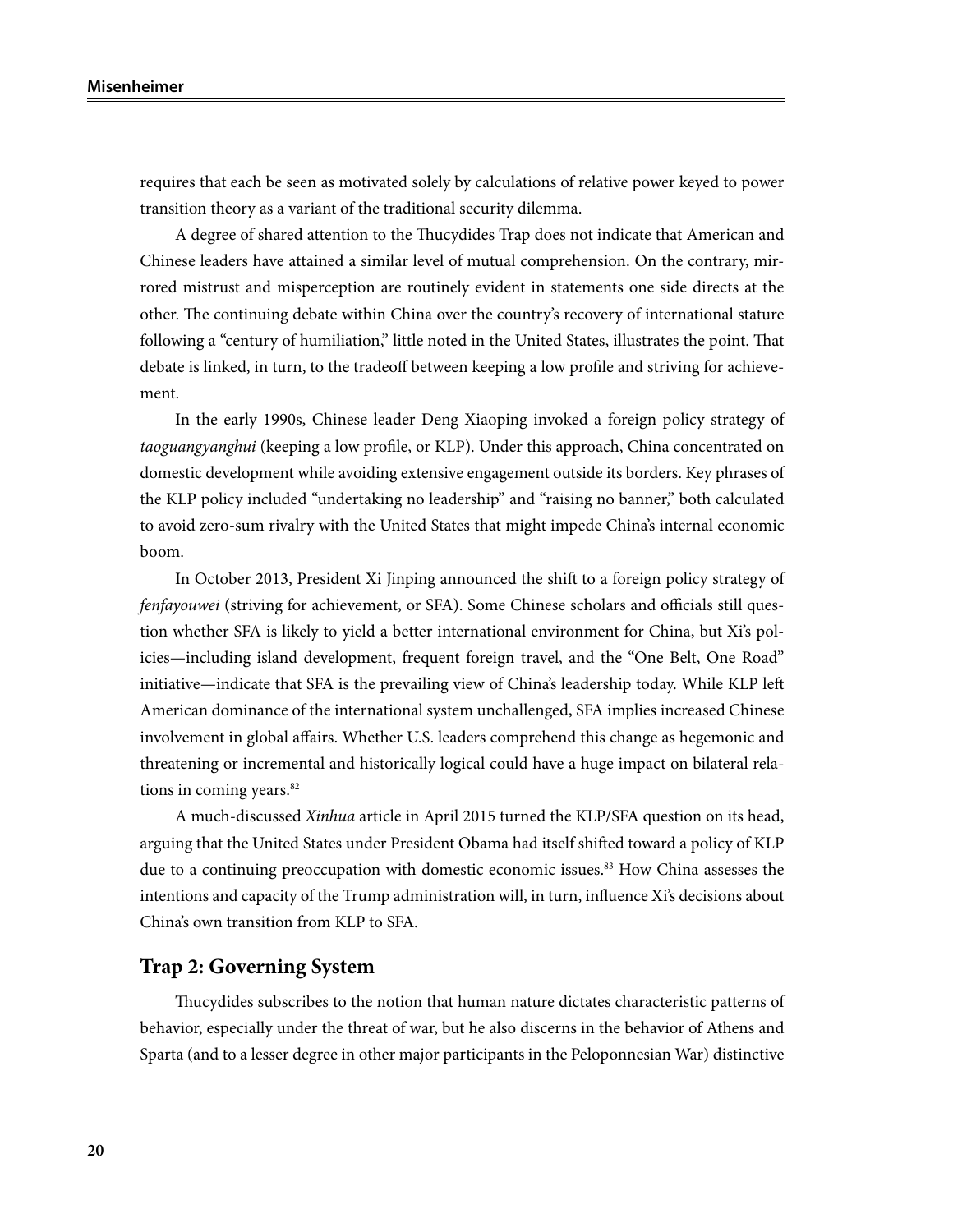cultural tendencies that are at tension with the universal patterns of humanity. This adds an additional dynamic to national decisionmaking. The mode of national decisionmaking adopted by each side reflects this distinction and, in turn, influences each side's policy choices. The respective characters (*tropoi/*τρόποι) of Athens and Sparta color their foreign policies and influence how the dynamic interaction between the two cities, influenced by the distinctive necessities that press upon each, ultimately leads to the collapse of the Hellenic status quo.<sup>84</sup>

As Jeremy Mynott emphasizes, the structure of governance influences "the role of rhetoric and argument, which may take on a different kind of importance in a predominantly oral culture; the forms of public pressure and support that can be exerted through established institutions in the different kinds of polity; and the relative importance of individuals, social classes, ruling groups and international relationships in reaching decisions."85 It is not just that a rising power is colliding with a status quo power; the matter hinges on the exact character of both and the contrast between them. The necessity of war, insofar as it determines the outcome, arises from the particular interaction of these two radically different societies and their equally divergent approaches to national security, rather than from any universal paradigm of great power transition. For the United States and China, similarly, it will be important to understand each other's modes of national decisionmaking and the sort of public expressions associated with the normal processes of government.

#### **Trap 3: Domestic Tranquility**

As both Niccolò Machiavelli and Thomas Hobbes recognized, one of Thucydides' most powerful insights is his recognition of the corrosive impact of *stasis*—factional infighting, often between (pro-Spartan) oligarchs and (pro-Athenian) masses—on sociopolitical stability. It afflicts nearly every *polis* in Greece, including Athens, often with a significant effect on the war, and Thucydides notes that this was a problem for Greeks in earlier ages as well.<sup>86</sup> In this respect, he makes the point that a tendency toward internecine conflict seems to be an enduring feature of human nature, as the most cultured and up-to-date Greeks in his own time seem no less prone to it than their ancient forebears. His vivid portrayal of the moral collapse resulting from *stasis* is a major component of his broad insight—revealed incrementally over the course of the *History*—of the interplay between human nature, the human condition, and war:

*In peace and prosperity states and individuals have better sentiments, because they do not find themselves suddenly confronted with imperious necessities; but*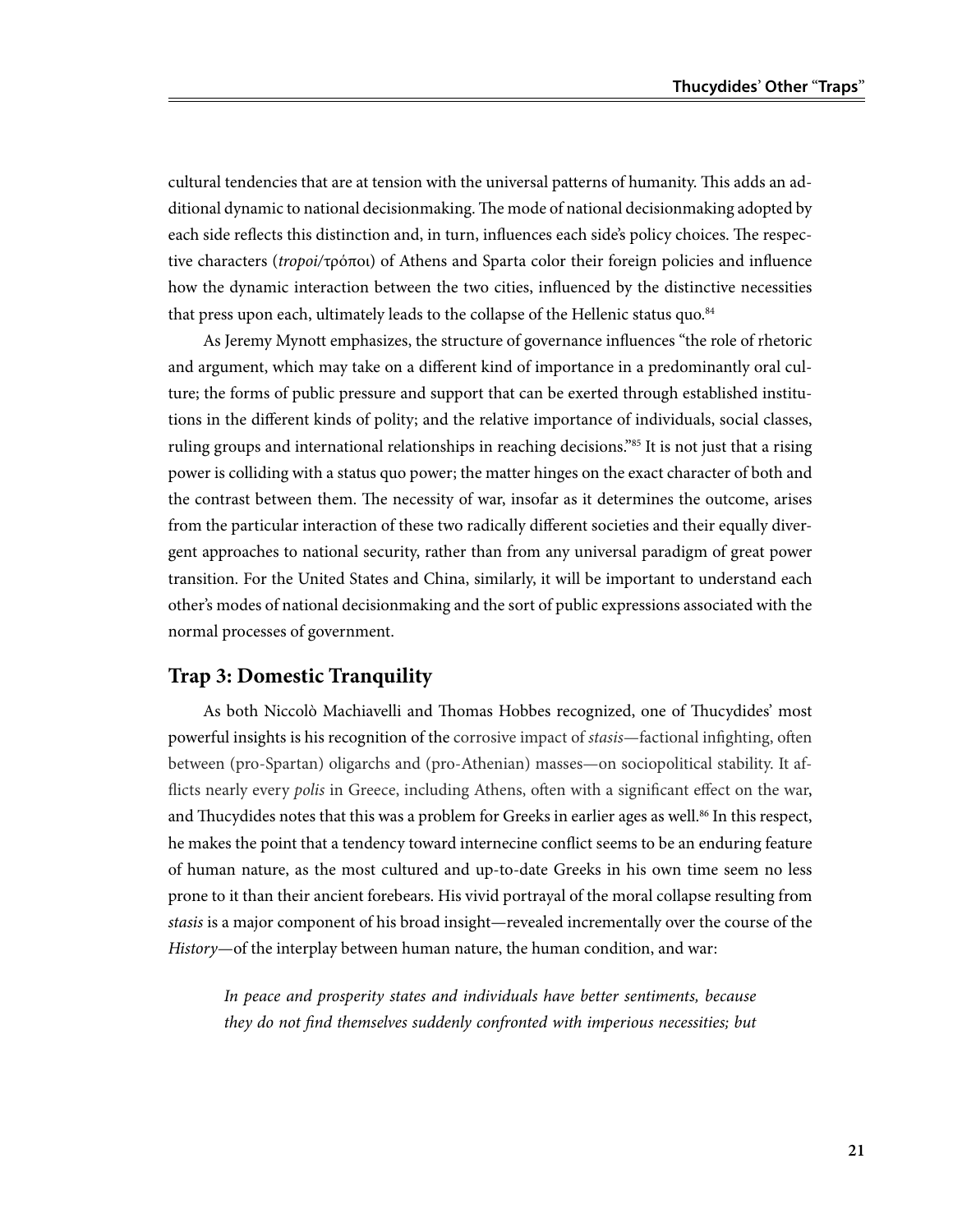*war takes away the easy supply of daily wants and so proves a rough master that brings most men's characters to a level with their fortunes.*<sup>87</sup>

Public acceptance of the rationale for conflict matters in this context. From the time of the First Crusade, Western nations have found it necessary to adduce a "just" basis for conflict. While the outbreak of conflict typically elicits an initial outpouring of fervid support for "our" forces (and our leader), the rationale adduced for the war—especially whether most citizens deem it a convincing argument for the justness of "our" cause—plays a role in the staying power of our war effort. President Woodrow Wilson during World War I and Presidents Franklin Roosevelt and Harry Truman during World War II invested enormous effort in honing the message and delivering it to the American people, in part because they recognized that the scope of the conflict—a negative factor amplified by the distance from home—obliged them to do so. This will pose challenges for U.S. leaders in any future conflict in the Indo-Pacific region and in power maneuvering through measures short of war.

Chinese commentators in recent years have tended to overperceive the U.S. domestic focus on job creation and other economic concerns as an exaggerated sign of national decline. On the U.S. side, economists speculate endlessly on how long the Chinese can sustain double-digit annual growth and on how severe the popular backlash will be when growth slows. Sustaining domestic support is vital for both China and the United States.<sup>88</sup>

#### **Trap 4: Economic Power**

Thucydides was no economist, but he is justly recognized as the first historian to appreciate the importance of wealth as an aspect of national power. He gives the wise and decisive (but impecunious) Spartan King Archidamus, who felt sharply the disadvantage of battling a well-financed adversary, one of the *History*'s famous maxims: "War is a matter not so much of arms as of money, which makes arms of use."89 Thucydides returns to financial matters repeatedly over the course of war, emphasizing the immense cost of the Sicilian expedition and noting Athenian efforts—like the desperate imposition of a 5 percent tax on their subject-allies—to sustain cash flow and trim costs. The Athenians are hard-pressed to sustain the revenues necessary to cover the burgeoning cost of two simultaneous wars.<sup>90</sup> Over time, the Athenian treasury is inexorably depleted, while the Spartans eventually obtain foreign (Persian) funding sufficient to support a navy capable of defeating the Athenians.

For China, money tells the contemporary story. In the 1950s, the Chinese government had none. Today, Beijing is spending lavishly around the world, particularly in the Indo-Pacific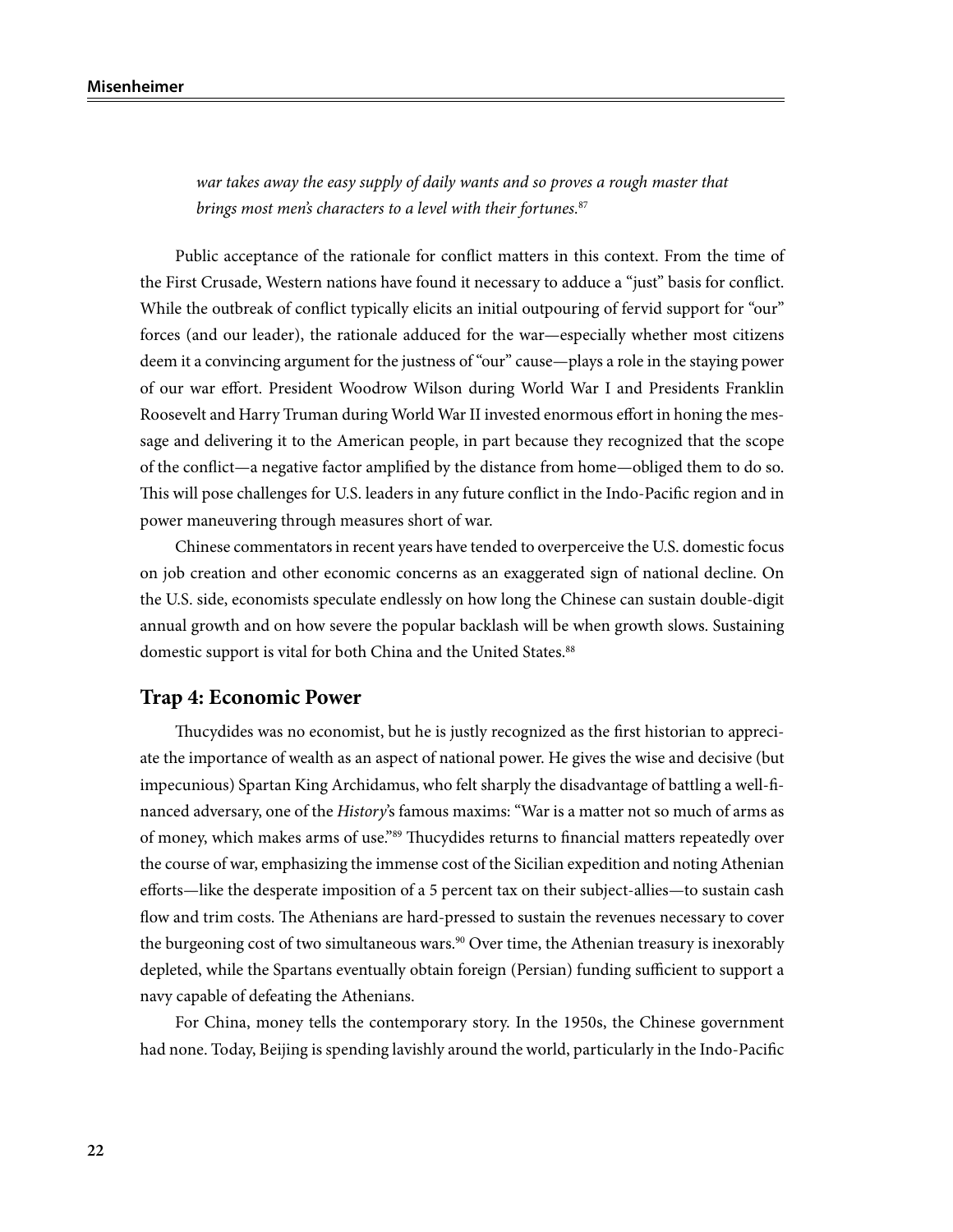region, but also in Africa and beyond, to influence policies and draw new friends. A familiar joke notes that China has a market-Leninist system administered by a Communist Party in which nobody believes in communism. Widely publicized investments in port and transportation infrastructure in Australia and other Asian states (including a new Jakarta-Bandung fast train in Indonesia) are modernizing regional logistics and opening doors. The trillion-dollar "One Belt, One Road" project represents a monumental effort to reshape regional trade to Chinese specifications. Chas Freeman notes that the Obama administration played the economic angle poorly vis-à-vis the Chinese in Asia:

*Rather than facilitating the peaceful resolution of territorial disputes by the claimants, it embeds these disputes in Sino-American rivalry and promotes their militarization. Rather than working together to reform or replace outmoded international financial institutions and practices, it presumes that China and America are at cross purposes.*<sup>91</sup>

It is important to recognize that China, even while expanding its military capabilities, is establishing itself as the Indo-Pacific region's chief investor and peacemaker, from investing in high-profile projects across the region to mediating an end to the world's longest running civil war—the Kachin resistance to the 1962 coup d'etat that installed in Rangoon a junta drawn from the ethnic Burmese majority. These are the actions of a player—the biggest player in the history of the world—who knows the rules established by the Washington Consensus and is willing to buy into the game at the full price of admission, but is also learning to leverage its economic power to expand global influence.

#### **Trap 5: Leaders**

In Thucydides' *History*, leaders transcend process and circumstance to exert enormous influence in both war and statecraft. Just as Carl von Clausewitz recognizes military genius as an important imponderable of war, Thucydides sees the impact that each leader's uniquely different ledger of assets and liabilities has on the outcome of politics and war. Though national character is consistent, a change in leadership transforms decisionmaking and alters the trajectory of events. Athens under Pericles is prudent and consistent, subordinating operational decisions to a coherent (if controversial) grand strategy. But under Cleon, Hyperbolus, and Alcibiades (after Pericles succumbs to the plague), the city's decisions become rash and erratic with no clear guiding principle or long-term plan. Diodotus' success in opposing Cleon in the matter of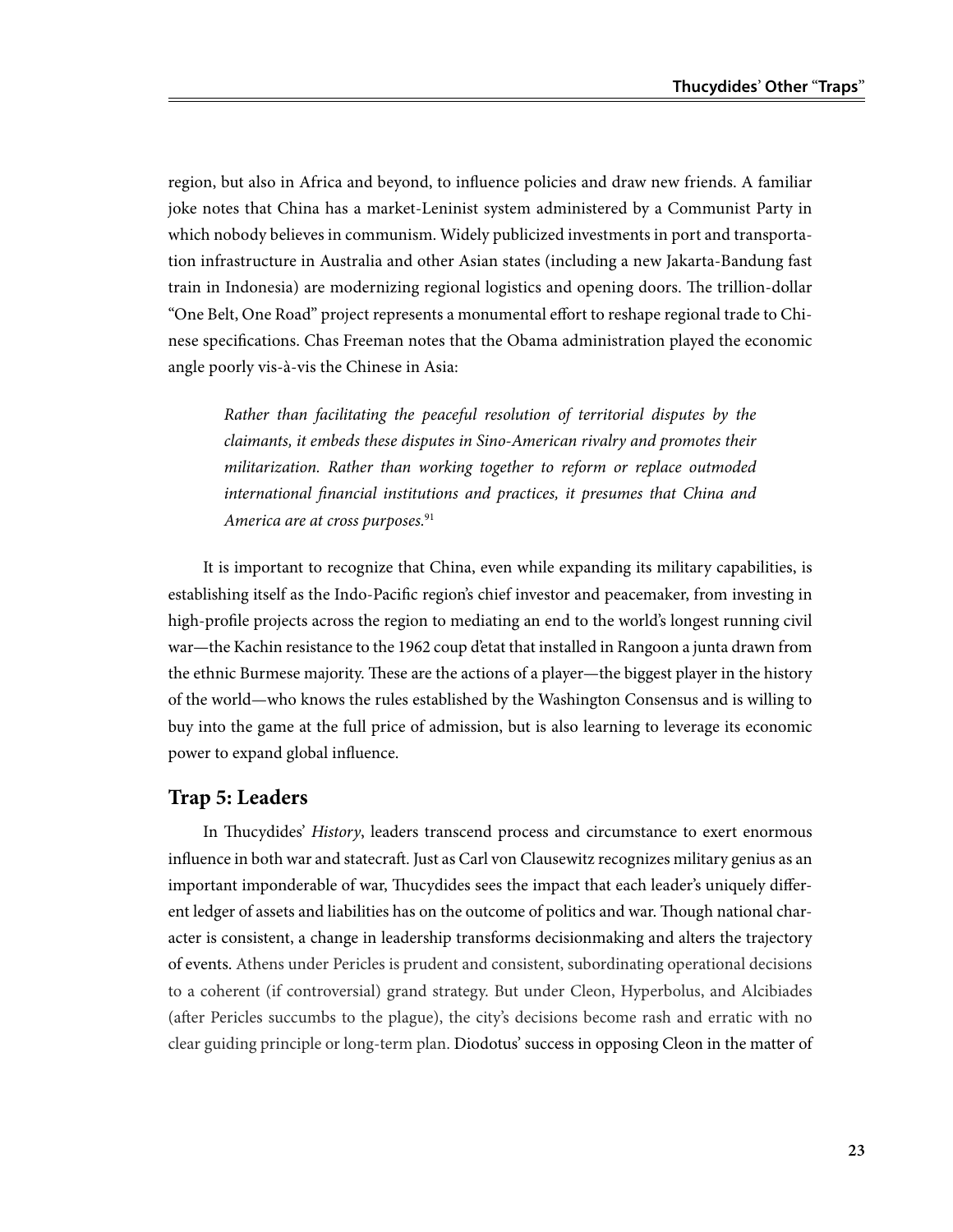Mytilene shows the power of leadership as well as the fluidity and unpredictability of strategic decisionmaking.<sup>92</sup> Similarly, Spartans commanded by Brasidas are innovative, resourceful, and successful in ways not seen with other Spartan forces before or after.<sup>93</sup>

In Book 6, the twists and turns of the war in Sicily demonstrate anew the contrast between sound leadership and its opposite. Hermocrates the Syracusan and Gylippus the Spartan exemplify a standard of personal honor, strategic vision, and tactical savvy that sets them apart from men like the slow-witted Anaxagoras, who are timid, blinkered, or cowardly in facing the Athenian threat. In Athens, the speeches of Nicias and Alcibiades, respectively opposing and advocating the Sicilian adventure, pose an even starker contrast.<sup>94</sup> Nicias sensibly warns of exactly the sort of disasters that eventually befall the Athenian armada, while the brash Alcibiades belittles the enemy and dazzles the assembly with talk of gain and glory.<sup>95</sup>

Thucydides' meticulous account of the Sicilian Expedition can easily be read as a simple morality tale: An unprovoked war of aggression invites divine wrath against the proud Athenians.96 After six decades of magnificent achievement at home and abroad, including creation of "the greatest empire yet known, of present or former times, among the Hellenes,"97 the Athenians now suffer calamitous downfall.

Thucydides reveals, as he seldom does, his own view that Alcibiades' support of the invasion is motivated more by personal ambition than patriotism, yet he does not reduce the difference to caricature—Alcibiades is a megalomaniacal narcissist and a traitor, but also a charismatic leader of troops and an ingenious tactician. Nicias, though cited by the historian as "the most fortunate general of his time," is also dilatory and fatally foolish in Sicily, not least in his irresponsible decision to delay withdrawal from the island for 27 days on the advice of (previously unmentioned) soothsayers after a lunar eclipse sparks amazement. Thucydides nevertheless comments later that Nicias, "of all the Hellenes in my time, least deserved such a fate" (that is, butchery at his enemy's hands) because "the whole course of his life had been regulated with strict attention to virtue." But did he deserve that horrid fate *less* than the tens of thousands of troops under his command who also perished because of his manifest ineptitude in the final stages of the war?<sup>98</sup> For Thucydides, Nicias' quality of earnestness, perhaps combined with his prior service—including negotiation of the peace with Sparta, which proves all too brief—seem to outweigh his deficient performance. Yet logic would suggest that Demosthenes and Lamachus, who both also died at Syracuse, are equally deserving of the regard that Thucydides accords to Nicias alone.<sup>99</sup>

Plato resurrects Nicias in his dialogue *Laches* as an interlocutor with whom Socrates engages on the topic of courage.100 Plato's decision to use Nicias as an expert participant in a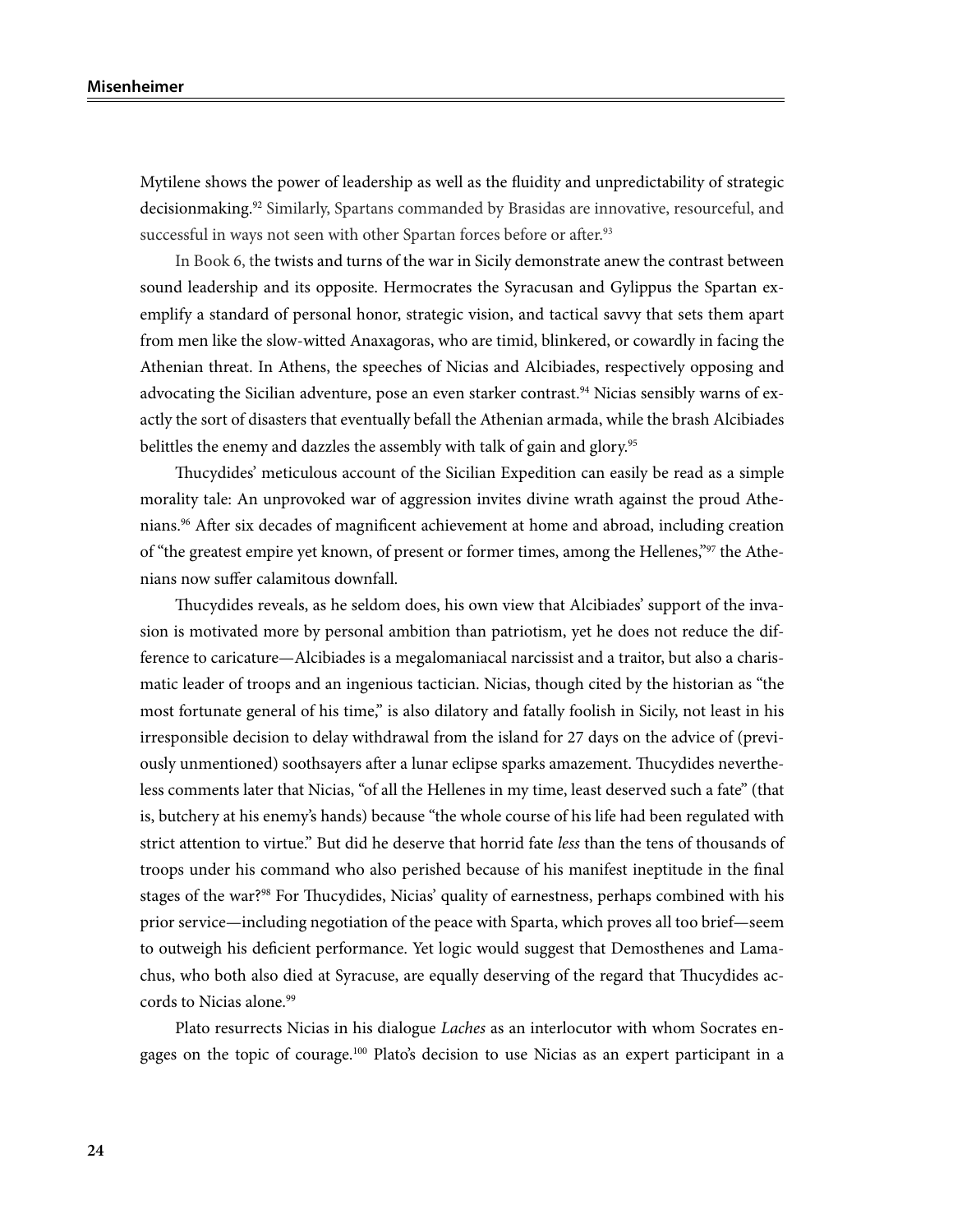discussion of military education and the nature of courage suggests that the Athenian people at the time—no more than three decades after the Sicilian Expedition—still esteemed him and did not regard his failure in Sicily as dishonorable. It is striking, nonetheless, to note that the *Laches* places Nicias in a discussion of courage not only in war, but also in public and private life. Though unfailingly brave in battle (if unduly cautious and prone to vacillation), Nicias in Thucydides' telling shows political cowardice in failing to reveal to the Athenian people the precarious circumstances of the Athenian army before Syracuse. Accordingly, "his life in itself illustrates the importance, recognized by Socrates, of cultivating courage in all the arenas of action and suffering."101 As a leader, Nicias is problematic. Ultimately, it is not his superiority to Alcibiades, but his inferiority to Pericles that must define his legacy.

In the final book of the *History*, the Athenians are desperate for sound leadership as they struggle to rebuild their own naval capacity and avoid a further disaster but never find it. Alcibiades' period of renewed leadership brings tactical improvement but is undermined by his drive for personal, not national, success. Phrynicus, a "man of sense," is undermined by the jealousy of others. Worse is to come. On the Spartan side, leadership is better overall but still notoriously inconsistent. While Lysander (whose successes are chronicled by Diodorus Siculus and Xenophon in their respective volumes that take up the Ionian War at the point where Thucydides leaves off) is brilliant and irreproachable, other Spartan leaders run the gamut from the insecure Astyocus to the spineless, pettifogging Therimenes. Lichas seems at first high-minded and forthright, but proves inconstant. Thucydides makes it clear that every government is hardpressed to find clear-thinking, reliable leaders.<sup>102</sup>

In early 2017, Graham Allison stated that the election of Donald Trump has heightened his pessimism over U.S.-China relations: "If Hollywood were producing a blockbuster on China and the U.S. on the path to war, central casting could not have come up with a better lead for Team America than our president."103 Nonetheless, interaction between U.S. and Chinese leaders through the first year of the Trump administration has been relatively positive. Inevitably, U.S. perception of the character and intent of China's leaders will determine whether statements such as this are heard as conciliatory or threatening:

*The argument that strong countries are bound to seek hegemony does not apply to China. This is not in the DNA of this country, given our long historical and cultural background. China fully understands that we need a peaceful and stable internal and external environment to develop ourselves. We all need to work together to avoid the Thucydides trap—destructive tensions between an emerging*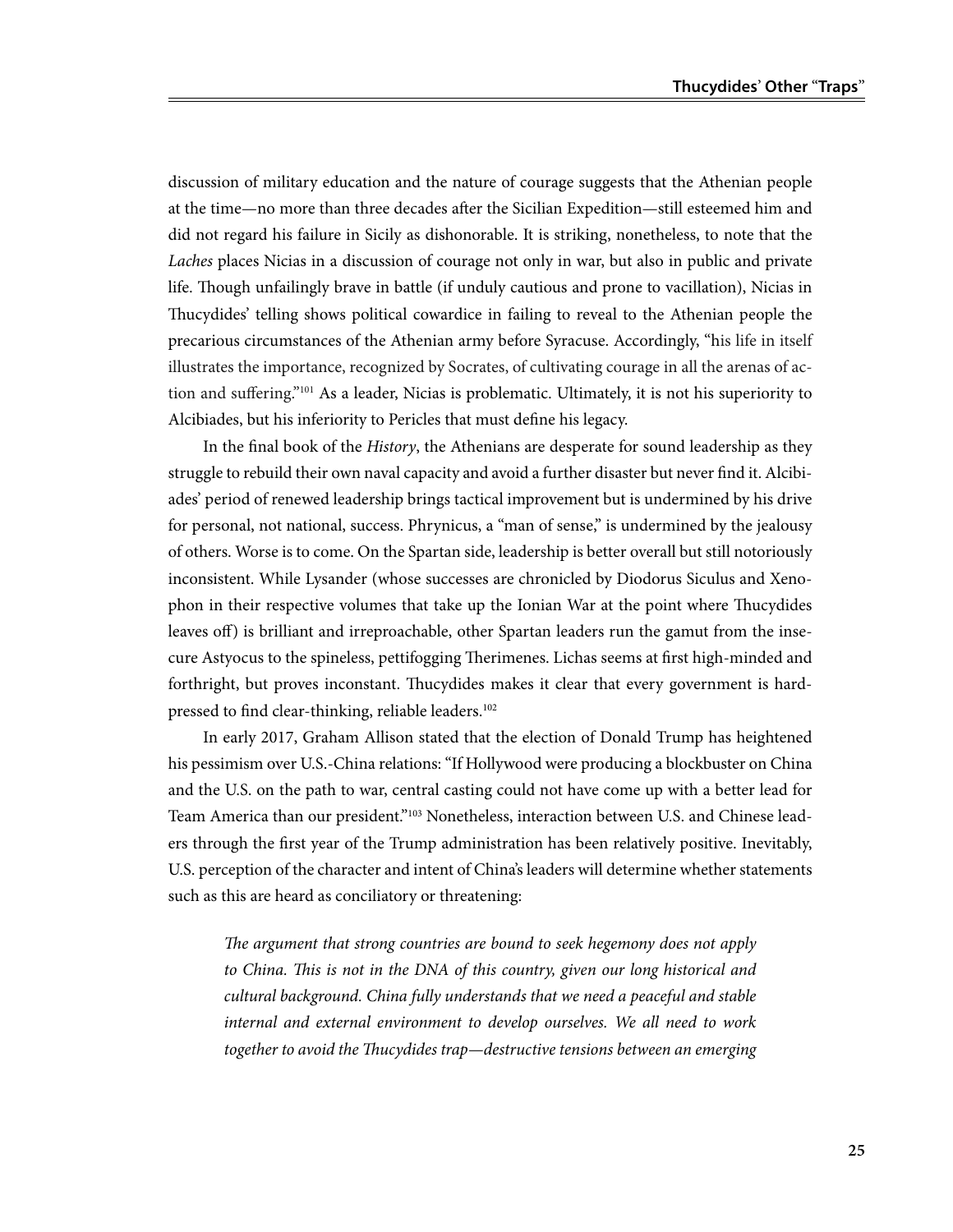*power and established powers. Our aim is to foster a new model of major country relations.*<sup>104</sup>

It is worth recalling that U.S. and Chinese leaders succeeded in maintaining stable relations and preventing the development of a war-demanding *prophasis* during the Cold War, when the volume of bilateral trade (always one measure of the financial cost a war would impose on both sides) was negligible. Now, facing new *aitiai* (contentious island claims), as well as a burgeoning commercial relationship and the serious risk of a North Korea conflict that would be costly for both sides, Presidents Xi and Trump can find in Thucydides both positive and negative examples worthy of their attention. Famed Thucydides scholar Donald Kagan reminds us that the Peloponnesian War "was caused by men who made bad decisions in difficult circumstances. Neither the circumstances nor the decisions were inevitable."<sup>105</sup>

# **Trap 6: Allies and Alliances**

Thucydides identifies the beginning of the great war of his time with one "overt act": the surprise assault by Thebes (a key Spartan ally) on its hated neighbor Plataea (Athens' oldest ally) in 431 BCE.106 In fact, it would be difficult to overstate the importance of alliances in Thucydides' view of both macro-war and the moral predilections of the humans who wage it. He even identifies the ability of Greek *poleis* in prior centuries to collaborate on a large scale (especially in war) as a crucial threshold between primitive and modern.107

The acquisition of allies is a visible and crucially important metric of a great power's status. This is reflected even in the Spartans' repeated assertion that their war aim is to "liberate" the far-flung *poleis* of the Greek-speaking world from Athenian domination. Consider Sparta's final ultimatum to Athens in the run-up to war: "Sparta wishes the peace to continue, and there is no reason why it should not, if you would let the Hellenes be independent." The statement is precisely crafted so as to enhance Sparta's standing with (current and potential) allies and to drive a wedge between Athens and the allies whose tribute payments sustain Athenian naval supremacy. The Spartan goal is not to bring freedom (*eleutheria*/ἐλευθερία) in a modern sense, but to *free* the Greek city states from their status as tribute-paying subject-allies of Athens. States enjoying autonomy (*autonomia*/αὐτονομία) will naturally incline toward future backing for the power that engineered their "liberation," so Sparta's own standing would rise in step with the decline of Athenian power.<sup>108</sup>

The making and breaking of alliances is a decisive factor in the Peloponnesian War, as battlefield victories for both Athens and Sparta typically hinge on the backing they are accorded,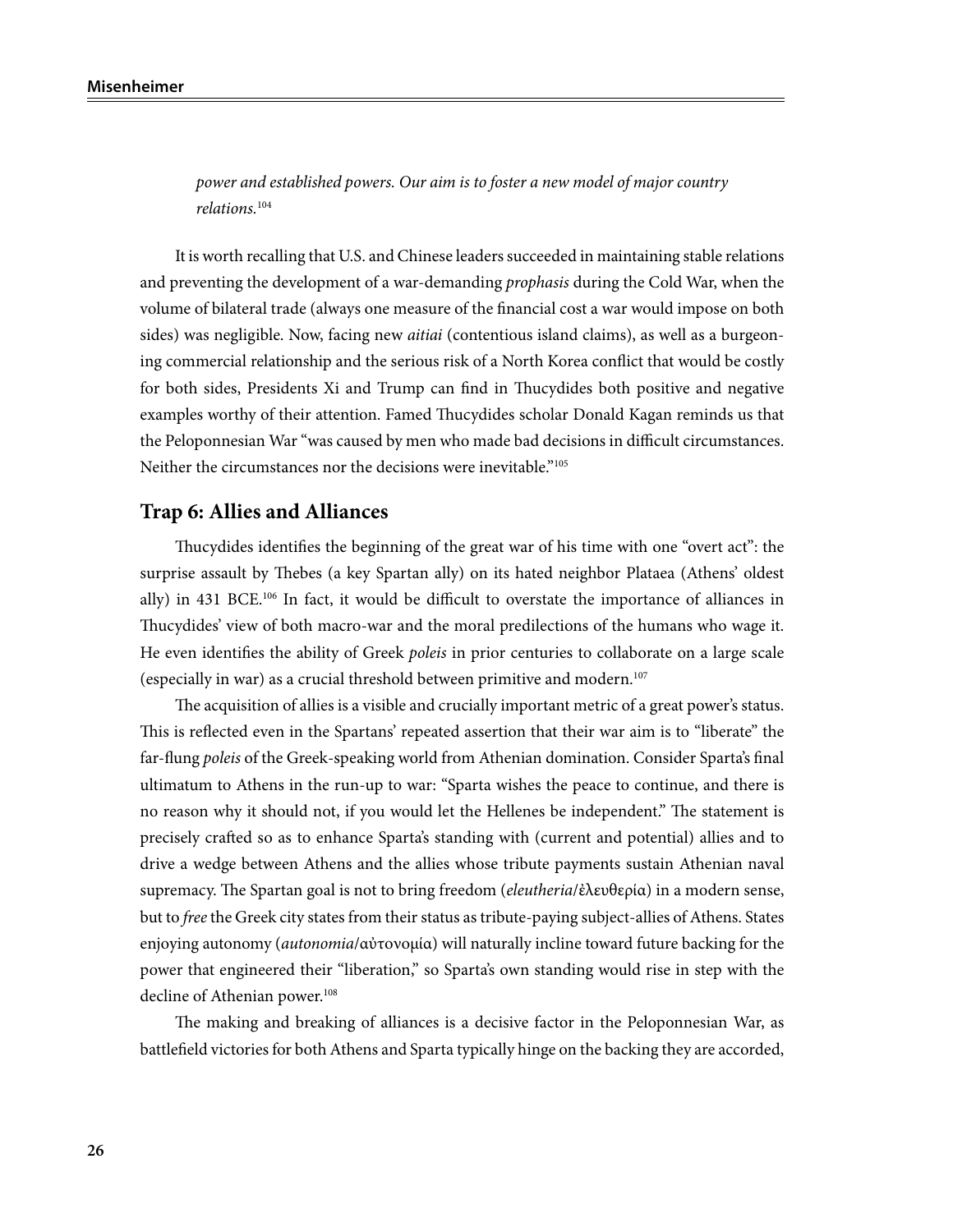or denied, by erstwhile allies.109 Both also fall victim to a hazard of war that Thucydides has Athenian envoys warn against early on: "taking the wrong course on matters of great importance by yielding too readily to the persuasions of . . . allies."110 British researcher Christopher Coker frames the implications of this fact for the United States and China as they interact across the vast expanse of the Western Pacific: "Do not allow your state to be manipulated into war." He continues:

*This accords with the story Thucydides actually tells: Neither Athens nor Sparta sought war, but somehow war came. Athens was convinced by another citystate, Corcyra, to protect it from the interference of a Spartan ally, Corinth. The Corinthians then convinced the Spartans to intervene on their side against the rapacious Athenians, and thus a "war like no other" began. A shift in power may or may not have been a necessary condition for the Peloponnesian War. But the way in which Athens and Sparta were manipulated by their lesser allies*  surely was.<sup>111</sup>

Allies were no less central in the fateful Athenian decision to invade Sicily, 800 miles away, and in the eventual crushing defeat of Athenian forces there.<sup>112</sup>

In the Aegean world, as in Asia today, the number and strength of allies is an important metric of capacity and influence, a visible reflection of status as a great power. While overall the U.S. network of allies in the Indo-Pacific region appears strong and durable, China has exploited the anti-American views of President Rodrigo Duterte in the Philippines, who has placed the United States in the awkward position of the Spartan general Brasidas when the people of Acanthus balk at accepting his offer of assistance to "liberate" them from Athenian domination: "I am . . . astonished at finding your gates shut against me, and at not meeting with a better welcome."<sup>113</sup>

For the United States, sustaining cooperation with regional allies without being manipulated by them remains a policy necessity. As Freeman underscores, "China's neighbors want American help to hedge against Chinese power even as they strive to reach an accommodation to it,"114 but it remains for the United States to aggregate its strength in a way that will benefit itself. At the same time, Lam Peng Er of Singapore's East Asian Institute (and a critic of the Thucydides Trap concept) has noted that "it is not inconceivable that smaller Chinese and American allies in East Asia might well drag the United States and China into a conflict rather than a conflict directly caused by the 'power transition' between the two great powers per se."<sup>115</sup>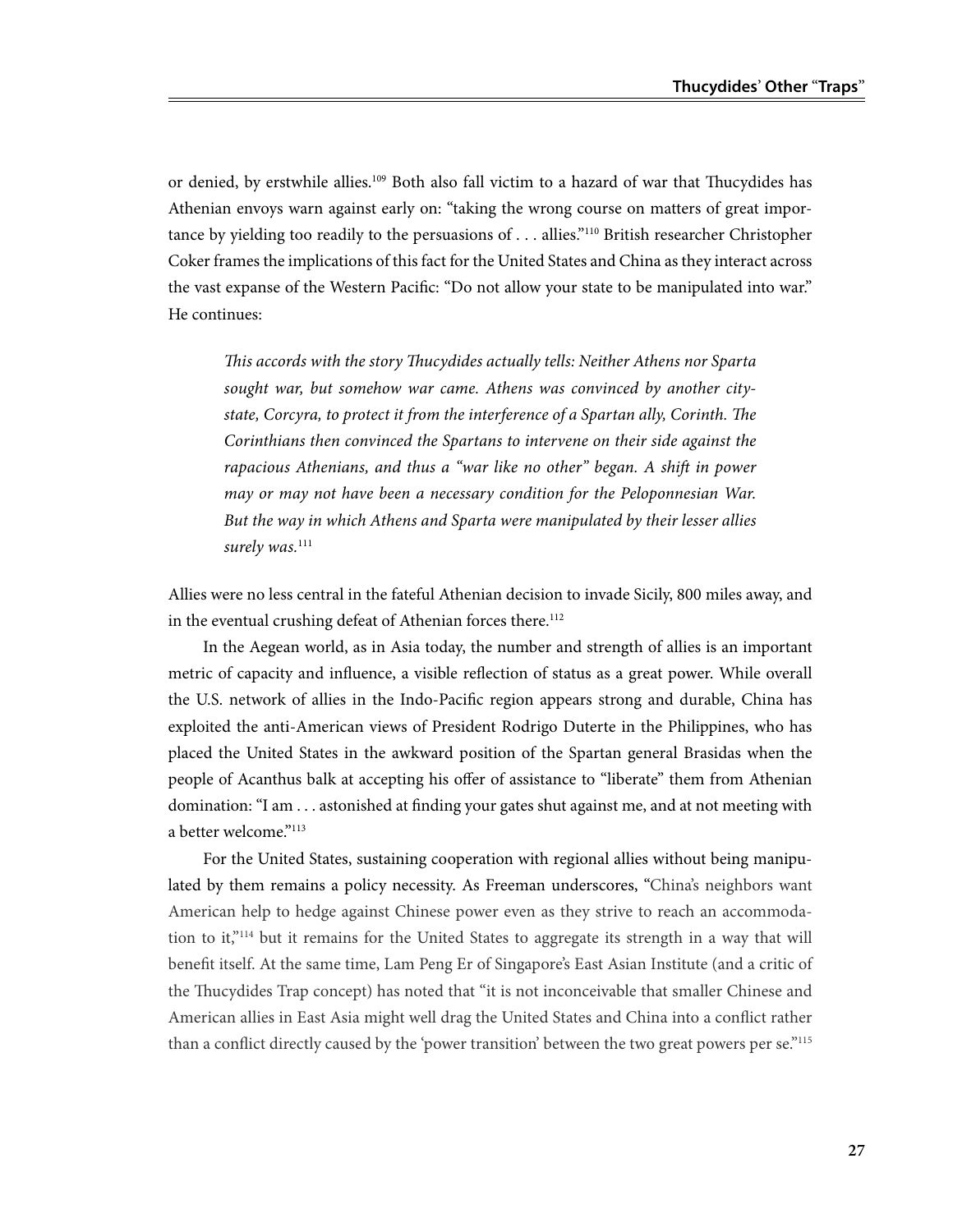# **Trap 7: The Role of** *Tykē* **(Chance) in Peace and War**

Further undermining the idea that war (or anything in it) is "inevitable" is Thucydides' frequent emphasis on the unexpected and the unpredicted. Homer epitomized the traditional Greek view of querulous Olympian gods whose selfish, partisan agendas stir conflict among hapless mortals. But the only preternatural element acknowledged in the *History* is chance, or *Tyk*é (Tύχη), which plays a significant but unpredictable role in shaping war. An Athenian delegation visiting Sparta before the war sums up the matter succinctly: "Consider the vast influence of accident in war, before you are engaged in it."<sup>116</sup> Pericles directs a similar admonition to his fellow Athenians: "Sometimes the course of things is as arbitrary as the plans of man; . . . this is why we usually blame chance for whatever does not happen as we expected."117 A fearful acknowledgement of the power of chance pervades the *History*.

In this, Thucydides anticipates Clausewitz, who also ascribes great significance to the random, unforeseen, and unforeseeable in war and does not expect divine intervention. For Thucydides, *Tyk*é is an imponderable factor lurking in the friction and fog of war. The weak should not depend on it for salvation, and the strong cannot discount it as a potential counterweight to seemingly overwhelming military strength. *Tyk*é has an endless capacity—from battlefield intelligence revealed to be false, to altogether unforeseeable events like the eclipse during Nicias' retreat from Syracuse and the storm following the Athenian naval victory at Arginousae—for delivering "the surprises which upset human calculations."118 Recognition of the uncertainty of interstate relations in peace as well as war helps equip a leader for the most difficult challenges of statesmanship.

### **Assessing the "Allison Trap"**

Publication of *Destined for War* elicited a few critical reviews.119 But, as British classicist Neville Morley and others have observed, the predominant response to the Thucydides Trap concept across the foreign policy community in the United States and elsewhere over the past 6 years has been uncritical acceptance of the notion that a grave normative trap for Washington and Beijing exists in the pages of Thucydides. In effect, credulity has filled the space that should have been reserved for critical engagement and analysis. Yet, as the preceding section attempted to show, Allison's notion of a Thucydides Trap is simply not supported by Thucydides' text. Changing the name to the "Allison Trap" might therefore be preferable. Dropping the ancient historian's name would detract nothing from Allison's work except an unmerited air of respectability conferred by the Thucydides "brand."120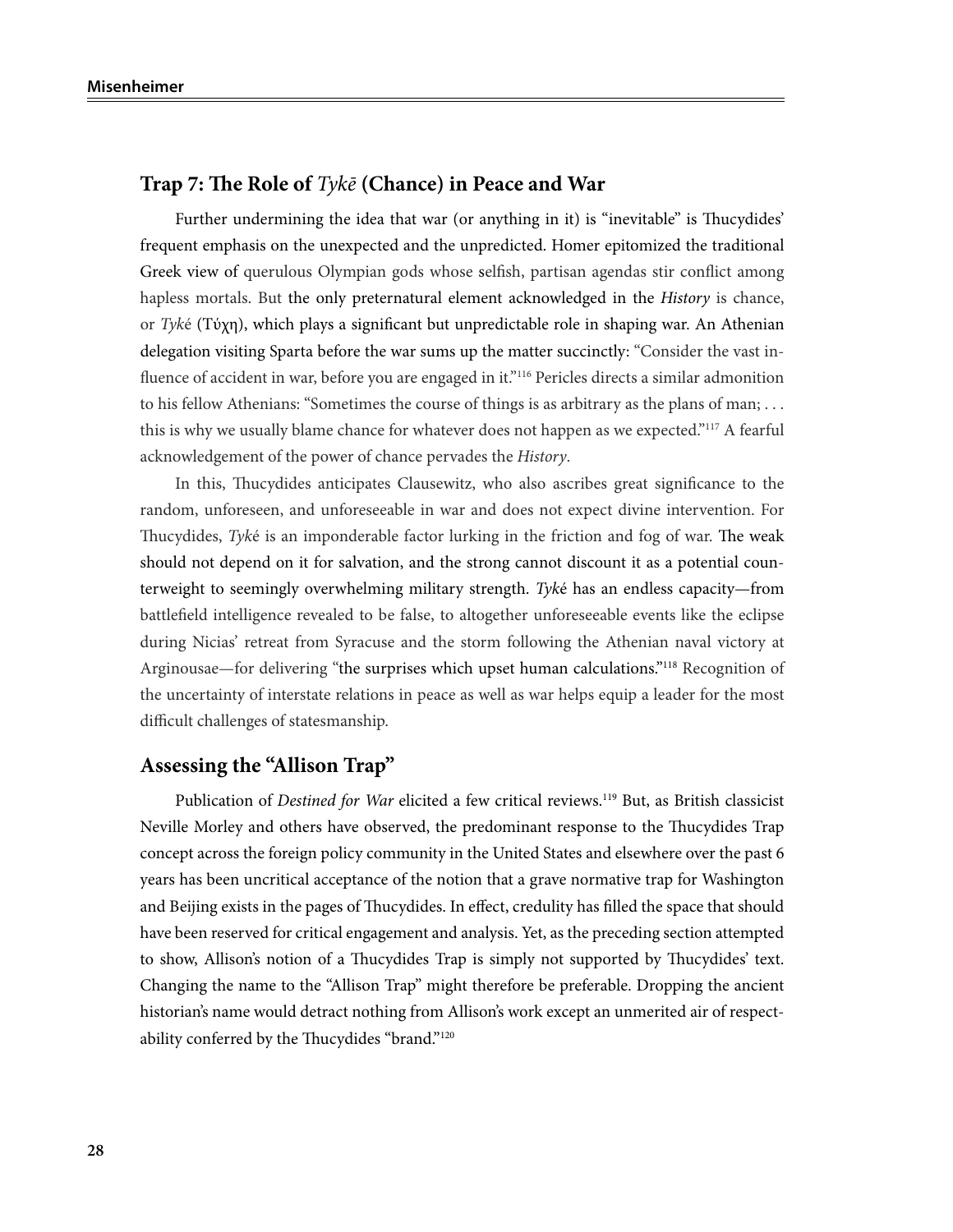The use we make of ancient authorities in contemporary policymaking must be guided by rigorous scholarship. Specifically, if Thucydides' analysis of the war that shaped his age has value for us today, as I believe it does, that value will emerge only from attentive reading of the entire *History.* This means coming to grips with the manifold difficulties of its uneven and idiosyncratic text rather than seizing on a single line taken out of context as the distilled epitome of Thucydidean wisdom.

A closer look reveals additional shortcomings. Even though Allison devotes many pages of *Destined for War* to a review of events leading up to the onset of the Peloponnesian War, his Thucydides Trap metaphor does not accord with those events. As T. Greer incisively notes,

*A review of the origins and first moments of this war suggests that it was less a matter of growing fear and growing power, than a matter of tarnished honor and quests for glory. Athens' growing wealth was a necessary condition for the war, but it was hardly the only or the most important cause of it. Had Athens' quest for glory been less ambitious, had Sparta not tied herself to an ally hellbent on forcing her private wars and narrow interests onto the entire league of Spartan allies, and had the Greeks not been a people obsessed with insults, rank, and honor, this war may never have occurred. It was not an inevitable clash of fear and power that brought war to Hellas, but a very specific set of decisions made by a very specific set of leaders in the years before the war.*<sup>121</sup>

Even Allison's assertion of a transition from peace to war in 431 BCE is problematic. The thousand-plus Greek city states of the 5<sup>th</sup> century, grouped into shifting alliances around Sparta and Athens, had already been locked in nearly continuous warfare for more than 50 years prior to the Peloponnesian War. Athens had already been at war 2 out of every 3 years for more than a century, never once enjoying more than 10 consecutive years of peace. Thus, while Thucydides insists that the conflict that began in 431 was a new war, not all scholars share that view. Athens and Sparta fought a "First Peloponnesian War" from 460 to 446, and Ste. Croix, among others, sees not a new war in 432, but one long conflict stretching from 460 to 404 (much as some war historians look at World War I and World War II as "The Long War").

Allison's characterization of Sparta as a "ruling" power and Athens as "rising" is equally suspect. Among Greek city-states, Sparta had been preeminent in land war for seven centuries, but Athens had also long been a major power, possessing not only the capacity but also the will to undertake bold military initiatives with minimal allied support, including aiding the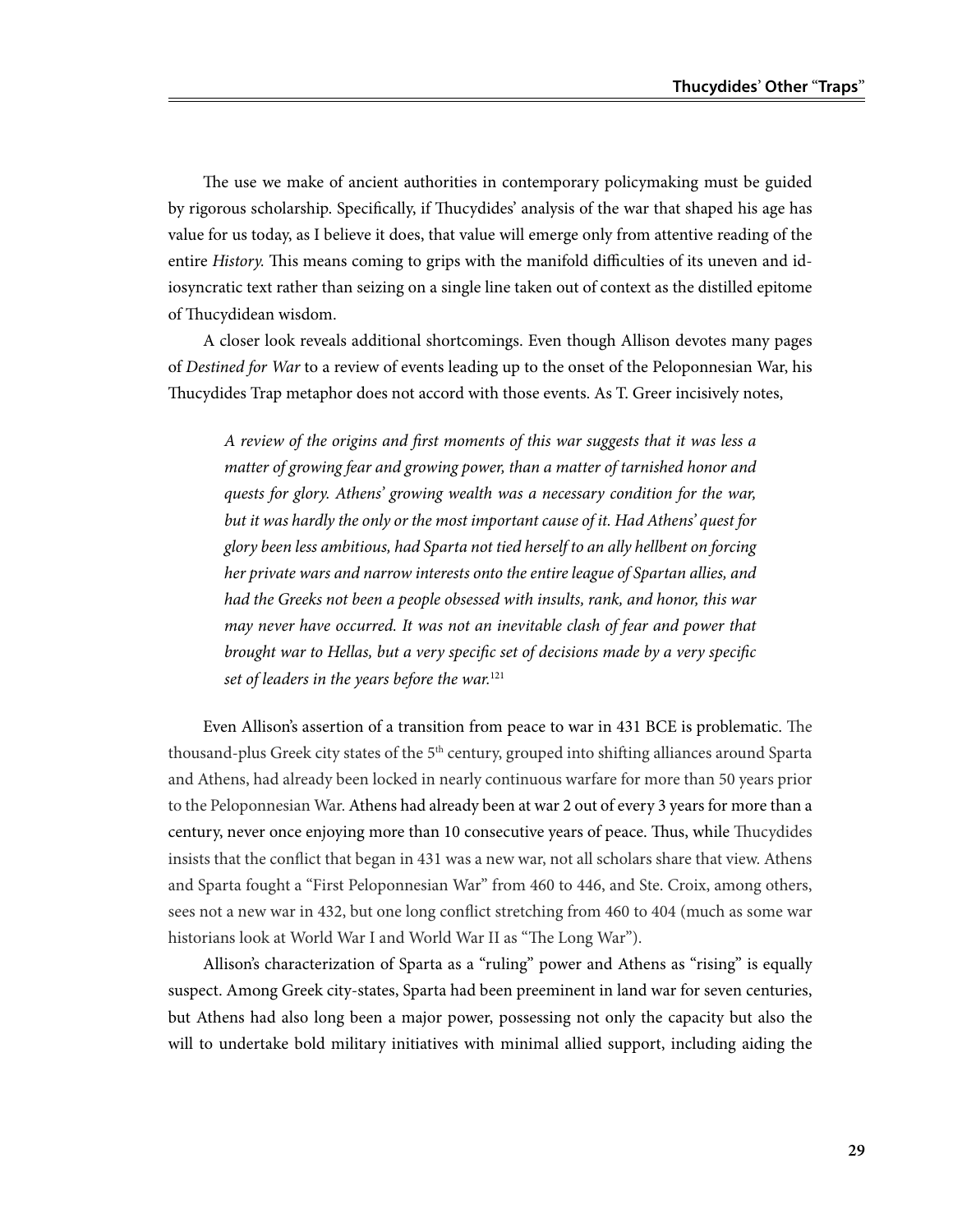Greek *poleis* of Asia Minor against Persian encroachment, meeting and defeating the Persians at Marathon and uniting the entire Greek-speaking world in an all-or-nothing bid to resist Persian conquest that, prior to the naval victory at Salamis in the autumn of 480, would have appeared foolhardy.

By the time the Peloponnesian War began in 431, Athens had thus been "rising" for nearly a century and had long since converted the pan-Hellenic anti-Persian alliance into an Athenian empire. The Spartans recognized, but did not fear, Athens' growing activism and military capacity as early as 520, when Plataea appealed to Sparta for an alliance to fend off Thebes. The Spartans actually urged the Plataeans to ally instead with Athens, thus enhancing the power and reach of the Athenians in a region (Boeotia) under Spartan hegemony.122 Sparta hoped to contain Athens by preventing reconstruction of the Long Walls linking the city to the port of Piraeus, but in the end acquiesced to the Athenians' surreptitious building program with no more than a stiff demarche.

By 465, fear of Athens' military power led the Spartans to insult the Athenians by rejecting their proffered military assistance after a devastating earthquake and consequent Helot uprising in Sparta's home region. It is difficult, however, to discern a basis for a sudden crescendo of Spartan fear that made war with Athens "inevitable" in 431.

Furthermore, the actual course of pre-war Spartan decisionmaking as recorded by Thucydides (apart from the historian's one-line summary judgment in 1.24.6) has no visible rising/ruling dynamic. The Spartans are spurred to declare war, not by evident fear of Athenian power, but by incessant browbeating from their Corinthian allies (who were motivated, in turn, by the narrow and specific fear of losing Epidamnus to Corcyra, which was, at the time, seeking assistance from Athens).

We can add to this the fact that the Athenians, once accused of violating the Thirty Years' Peace that had ended the First Peloponnesian War in 464, offered to accept binding arbitration under the terms of that treaty:

■ In Sparta, King Archidamus recommends delay, in the hope (though not the certainty) that war might thus be avoided altogether. Sthenelaidas overcomes that prudent advice through a passionate appeal, not to *fear* but to *honor*: "Vote therefore, Spartans, for war, as the honor of Sparta demands, and neither allow the further aggrandizement of Athens, nor betray our allies to ruin."123 (It is, notably, the Corinthians who have shaped their arguments to make the Spartans feel the sting of wounded honor, as well as the pointed demands of manipulative allies.124) The ephor's central argument aligns with the *prophasis* but is not identical with it. The Spartans thus choose war by *not* following conventional procedure (that is, accepting the King's recommendation).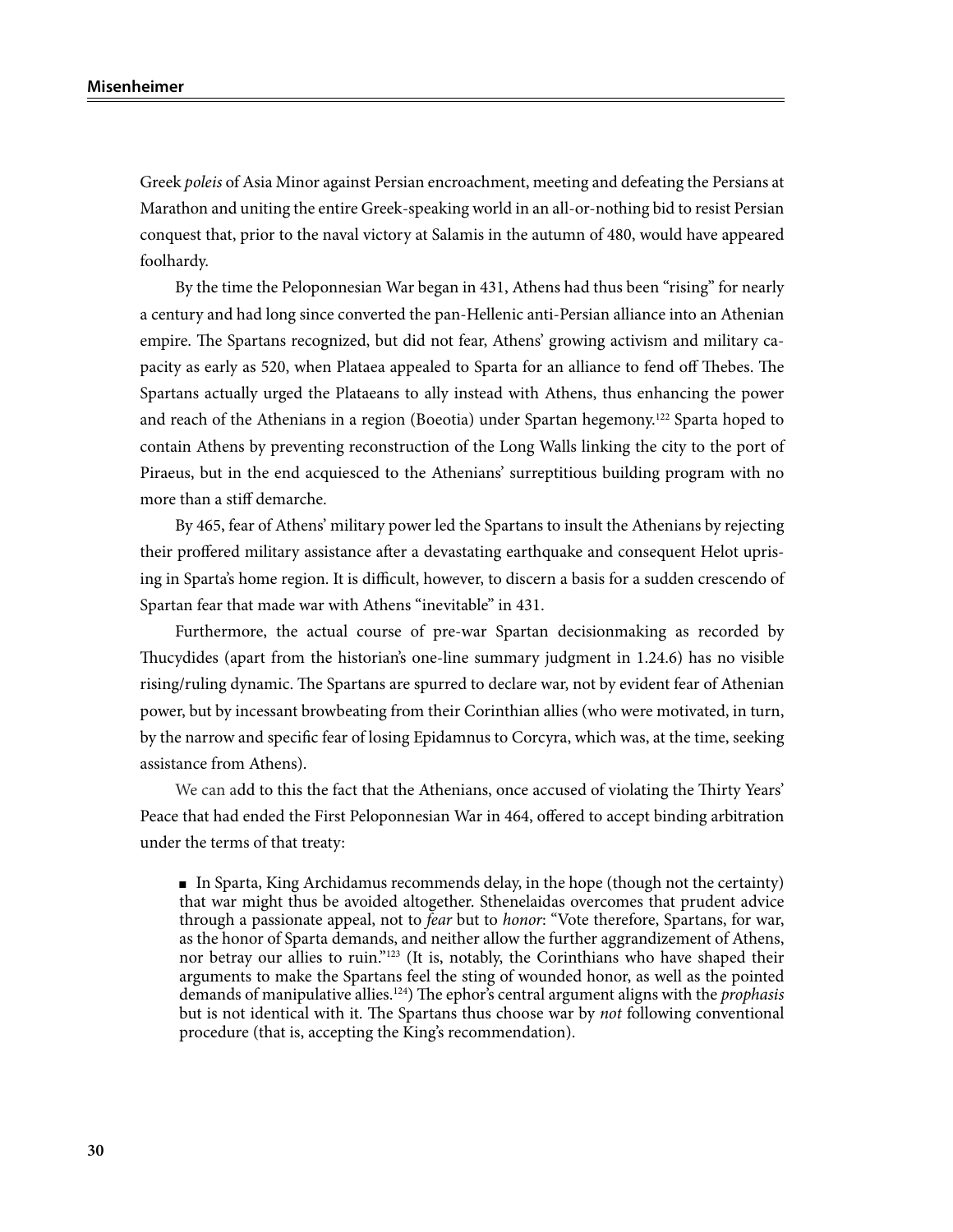■ For their part, the Athenians request arbitration, their right under the Thirty Years' Peace. They opt for a policy of war (albeit an unprecedented and unusual war, involving confinement of the rural Attic population inside the city walls and confining offensive operations to relatively low-cost, low-risk coastal raids) only when the Spartans, against expectation, reject arbitration.

Far from challenging Sparta with destruction of the existing power balance, Periclean Athens offered to accept the limits imposed by the *status quo ante*. It is thus Sparta's decision (again, goaded by Corinth) to reject arbitration rather than Athens' provocations that precipitated the war.<sup>125</sup>

From an analytical standpoint, the Thucydides Trap fallaciously presumes to take local, idiosyncratic circumstances and elevate them to the level of eternal principle. To the extent that Thucydides judges the interplay of *prophasis* and *aitiai* to invoke *anangke* (necessity) and ignite the Peloponnesian War, that compulsion is narrowly and specifically cited as existing between *those* two Greek city-states at *that* time, under the influence of particular, specified circumstances. Allison reduces a "concatenation of circumstances"126 to simple declaration of inevitability, even though Thucydides neither asserts a normative principle about the collision of rising/ruling powers nor provides an adequate basis for inferring one in the pre-war interaction of Sparta and Athens. As his inclusion of both the *Archaeology* and the *Pentecontaetia* as formal digressions in Book 1 of the *History* makes overwhelmingly clear, even if Spartan fear of rising Athenian power contributed to the outbreak of war in 431, it did so for reasons uniquely and inseparably linked to  $5<sup>th</sup>$ -century Greece and 50 years of dynamic, shared history between its two most powerful states.

It is also important to recall that Thucydides is writing about events that have *already occurred*, and is therefore attempting to reason out why those events *must* have occurred as they did. This logical, backward-looking perspective has nothing in common with Allison's effort to contrive an analytical framework for predicting *future* events.<sup>127</sup> Looking back, the outbreak of the war would naturally appear *inevitable* in the strict sense that it had actually happened. Martin Ostwald frames the conclusion: "If the 'truest prophasis' (ἀληθεστάτη πρόφασις) of the outbreak of the Peloponnesian war is that, in view of the situation prevailing in the Greek world at the time, it was necessary for it to break out, we may assume that [Thucydides] selected his facts with a view to demonstrating this necessity."128

More broadly, the difficulty and unevenness of Thucydides' text necessitates a quotient of humility in attempting to distill from it principles applicable over time. The historian spent 30 years or more in composition, but left no account of a quarter of the war. What we do have is incomplete and unevenly edited; sections were written at widely disparate times and we have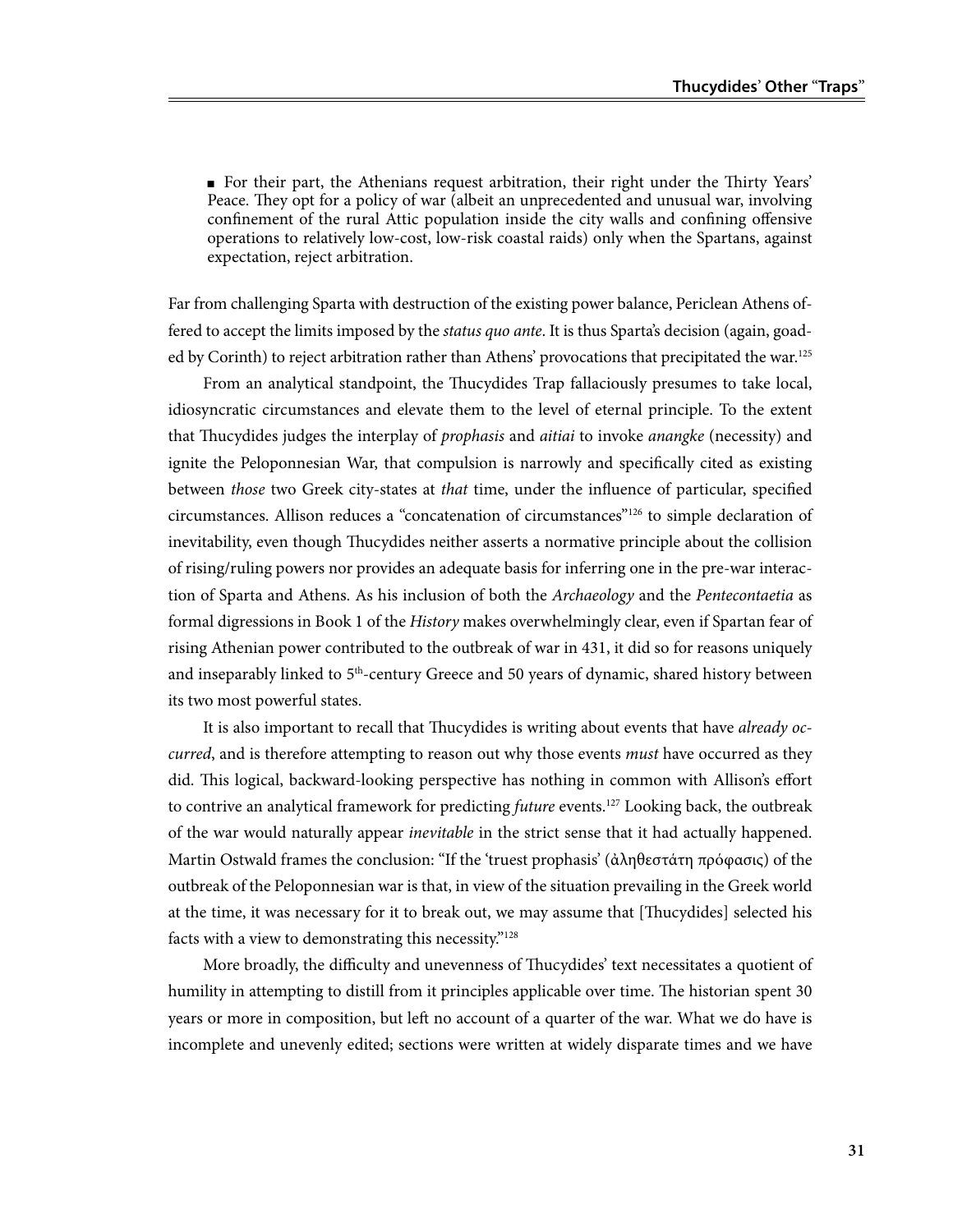no way of knowing how much the author deemed final. As Anthony Andrewes notes, "Clearly there is much to be learnt from the study of Thucydides, but too much insistence on the unity of his thought may be dangerous."129

More to the point, keying analysis solely to the power dynamic between rival states to the exclusion of other considerations (including quality of leadership; system of government; mode of decisionmaking; domestic stability; economic interest; structure, will, and capacity of military alliance structures; culture; and values) trivializes and oversimplifies a complex analysis. Allison's posited understanding of the danger of great power rivalry based solely on 1.23.6 is thus an absurdly narrow view of what Thucydides has to say about inter-state relations. As Morley points out, it would be equally (in)defensible to seize on the Melian Dialogue and argue that Thucydides believes powerful states can do whatever they wish, including committing genocide, without fear of consequences.130

In his many published references to the risk of a U.S.-China war, Allison confutes disparate factors—including the prospect of economic *sorpasso*, the risk of unplanned escalation consequent to a minor military incident (over island claims), and the possibility of regional escalation due to North Korean actions—and calls them all the Thucydides Trap. Yet if North Korea initiates or catalyzes a war in Asia (a feasible scenario, as it has been for more than half a century), that conflict will *not* be the result of a Thucydides Trap.131 Allison's expression of concern about escalation from minor irritants (*aitiai*) in the South (or East) China Sea is particularly un-Thucydidean, as the Peloponnesian War did not come about in that way. As argued above, without an insurmountable *prophasis* of fear and mistrust built up over at least half a century, the *aitiai* that touched off the war need not have resulted in conflict at all.

The interplay of *prophasis* and *aitiai* yielded—within the state decisionmaking apparatus of both Sparta and Athens—a heightened probability of war, but by no means a certainty. War was not inevitable, as both Athens and Sparta reviewed their capabilities and options at length before adopting a carefully considered choice to go to war. They were not overtaken by events (like European leaders at the outbreak of World War I).

Finally, it is striking that Allison has apparently made no effort in 6 years to formulate a more rigorous linkage between his theory and the actual text of the *History*. Instead, he and his students at Harvard's Belfer Center have attempted to buttress it with a "Thucydides Trap Case File" (see appendix) purporting to list examples of Thucydides Trap interaction—that is, the clash of "rising" and "ruling" powers—from centuries past. In 12 of 16 cited instances in which a *rising* power bumps heads with a *ruling* power, the result is war. When new Chinese leader Xi Jinping visited the United States for the first time in 2013, Allison invoked this 12-for-16 batting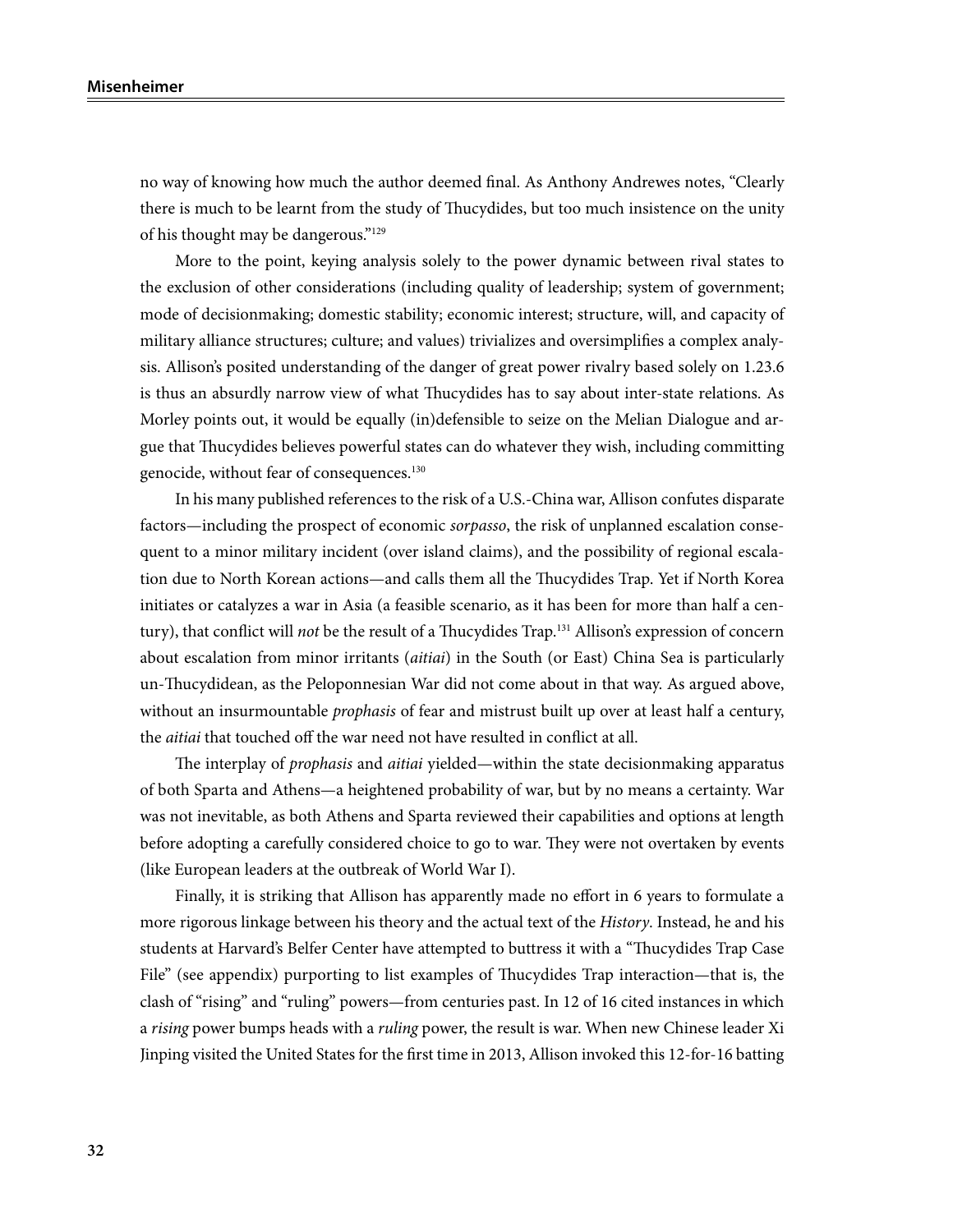average in asking rhetorically, "Can Mr. Obama and Mr. Xi successfully defy those odds?"132 This tendentious question invites a response. Those "odds" are based on the Case File, which in fact provides no basis at all. Its crippling deficiencies include:

■ Selection bias. The list is meant to support a normative theory valid worldwide, for all cultures, and across the span of human history; yet the *very* few examples selected cover only the past five centuries, with a near-total emphasis on Europe. The sample set appears arbitrary. Why *only* these conflicts? If the rising/ruling dynamic is to be accepted as a *normal* pattern in human behavior, why are no examples adduced from Africa, Asia, or the indigenous peoples of the Americas or Oceania?<sup>133</sup>

■ Incommensurability. The circumstances and decision mechanics that led to a "war" or "no war" outcome in the cited cases are so disparate and dissimilar—including a mix of idiosyncratic megalomania, religious passion, and a few instances of "modern" racist and nationalist impulses—that the supposed working of some single, unified, and inexorable theory in all is simply not visible. The radical asymmetry of the cases deprives the "file" of explanatory power and coherence.

■ The changing nature of power. European conflicts in the centuries cited often involved rival claims to land, as the "rise" of a state typically meant territorial expansion. No such zero-sum problem exists between the United States and China today.

■ The changing character of war. The appendix shows that the three most recent cited cases in the original (2015) iteration of the Case File—all dating from the age of nuclear weapons—resulted in "no war." This begs the question of whether the advent of nuclear weapons has negated the supposedly "inevitable" workings of the Thucydides Trap.<sup>134</sup>

It was perhaps to obviate such criticism that the Belfer Center took the astonishing step of altering the data set. An updated (2017) Case File chart prepared for the publication of *Destined for War* deletes one example (1970s–1980s: Soviet Union [ruling] vs. Japan [rising]: no war) and substitutes another not previously included in the data set (late  $15<sup>th</sup>$  century: Portugal [ruling] vs. Spain [rising]: no war). The effect is to eliminate the clumping of "no war" outcomes in the post–World War II age of nuclear weapons and create the visual impression of a Thucydides Trap mechanism that yields "war" and "no war" outcomes in a fairly even distribution over the selected 500-year period.

This obvious rigging of the "research" vitiates any authority the Case File might have had. It is simply not a credible body of academic research on which a hypothesis might be ventured. Rather, it is manifestly an ex post facto contrivance keyed to a prefabricated theory.135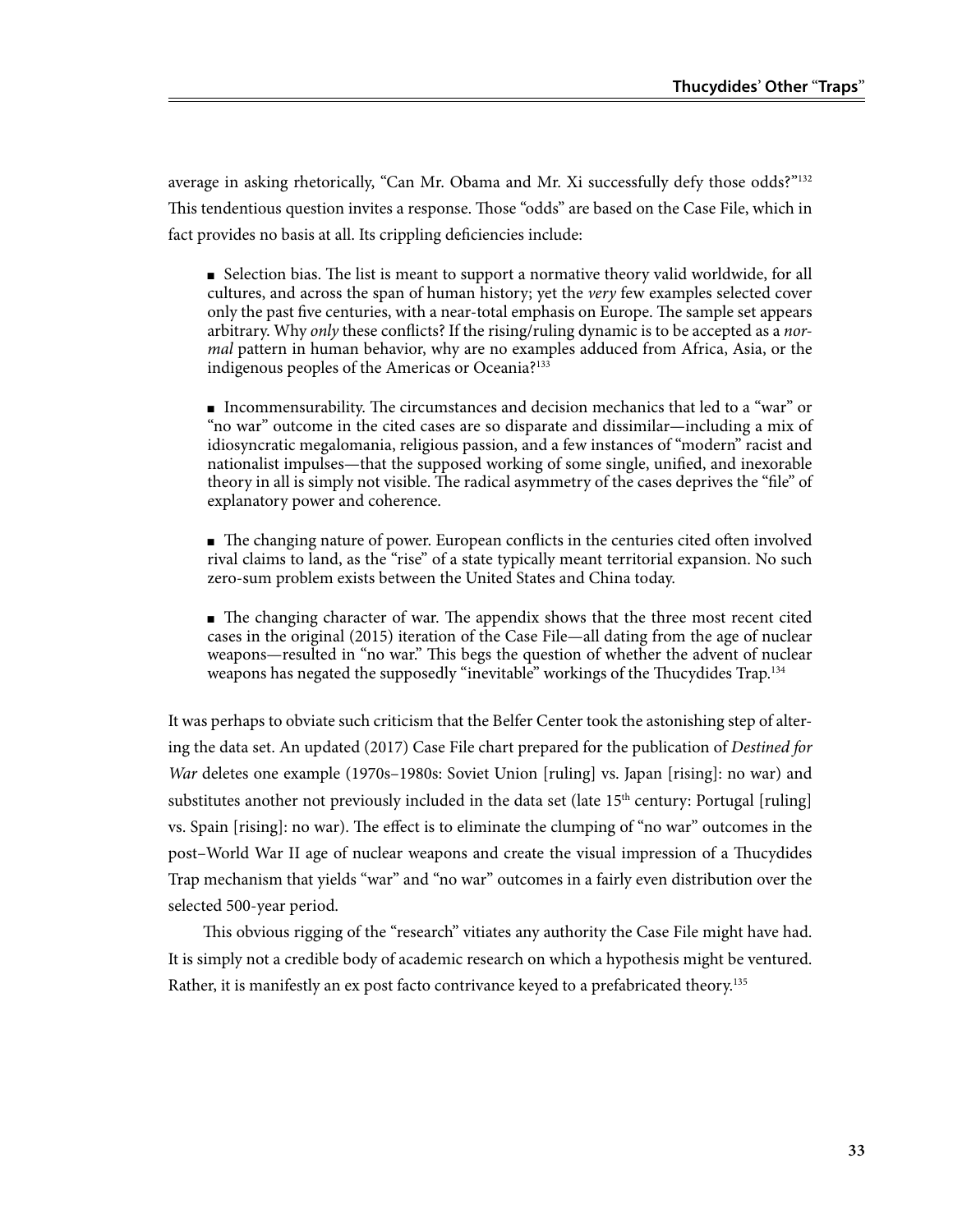Morley has characterized the Thucydides Trap as a "meme," lamenting the all-too-familiar phenomenon of pulling out isolated ideas from Thucydides or lines from his characters' speeches and giving them marquee treatment as principles or rules. Unfortunately, he concludes,

*This is the Thucydides that, clearly, many readers want, especially when it comes to international relations; the fact that this isn't the sort of Thucydides we actually have doesn't really matter when we have a whole structure of discourse that turns his work into precisely the sort of pedlar of foreign policy maxims for which there's a demand.*<sup>136</sup>

### **Conclusions: Destined for Difficult Diplomacy, Not for War**

Over the past 6 years, Graham Allison has tirelessly pushed a dark and downbeat message on U.S.-China relations: Both "Trump and Xi view the nation the other leads as the principal obstacle to achieving their core ambition." They need to find consensus on "a new form of great power relations," but "if they settle for business as usual, we are likely to get history as usual, where the odds of war are against us." Provocative maneuvering by Taiwan could become "the shortest path to war between the United States and China." Overall, war is "more likely than not" (which presumably accounts for the absence of a question mark in the primary component of his book's title: *Destined for War*).137

As Allison himself points out, however,

*To recognise powerful structural factors is not to argue that leaders are prisoners of the iron laws of history. It is rather to help us appreciate the magnitude of the challenge. If leaders in China and the United States perform no better than their predecessors in classical Greece, or Europe at the beginning of the 20th century, historians of the 21st century will cite Thucydides in explaining the catastrophe that follows.*<sup>138</sup>

This view is consonant with the central argument of this case study: that it is the performance of leaders (acting in the interest of their citizens and aided by insights from Thucydides' *History*) rather than any "iron law" of inevitability that will determine whether war awaits us in coming weeks, months, or years. As Nye puts it, "The task for international relations students is to build on the past but not be trapped by it."<sup>139</sup> Accordingly, it is necessary for the United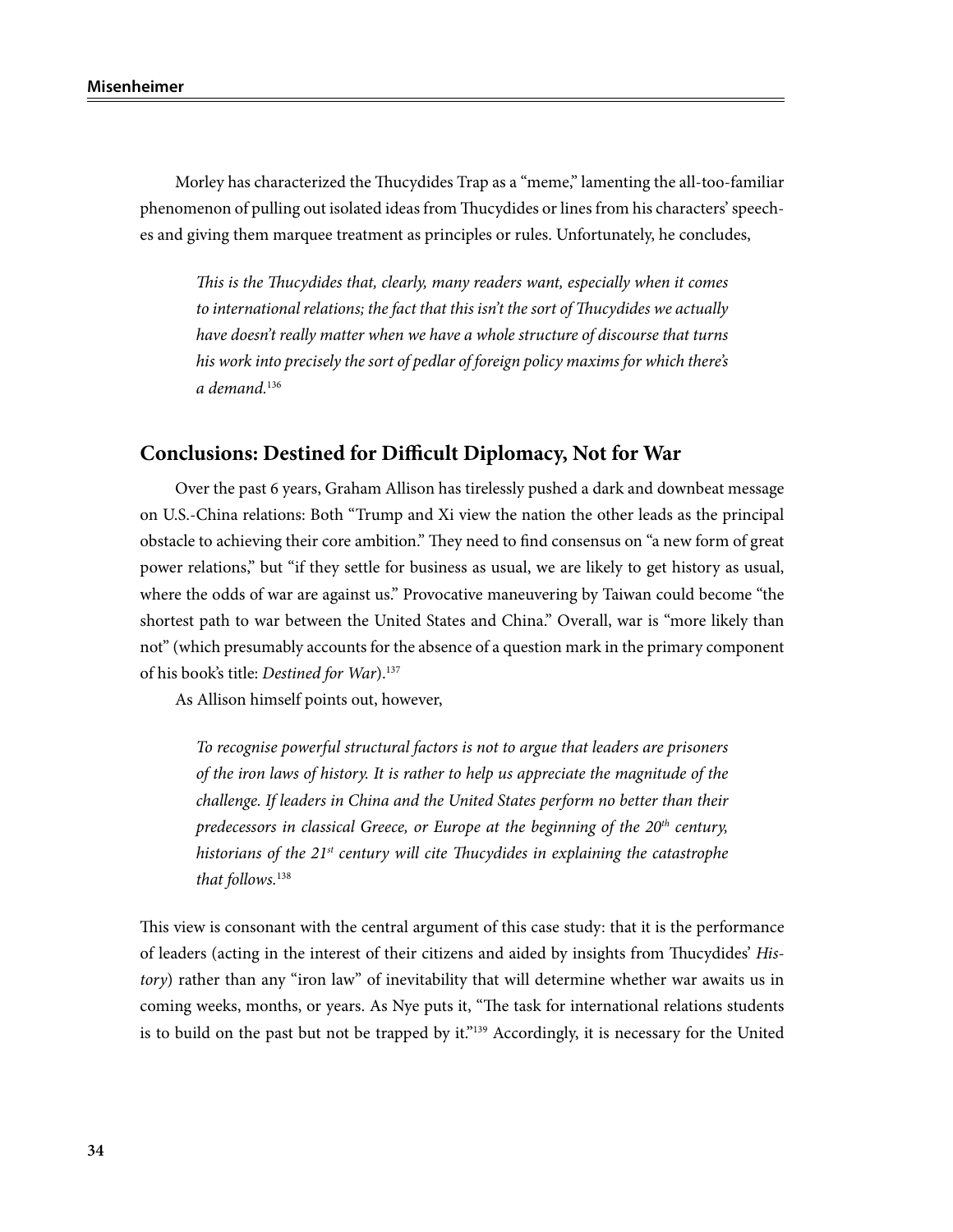States, together with its allies, to think creatively about how the region's future will be different from its past. Any attempt to contain or prevent China's "rise"—a term portending alteration of geopolitical norms to accommodate the objective fact of China's size and economic capacity but also embodying immense latitude in how that might occur—would be both foolish and unattainable. Whether or not it is described as a "new form of great power relations," adjustment is occurring and will continue. The interaction of leadership and statecraft from both sides will determine the degree to which the adjustment is gradual, mutually consensual, mutually beneficial, and broadly constructive. What is needed, as Zoellick points out, is mutual commitment to avoiding conflict in the process:

*China and the United States each have good, self-interested reasons to pursue structural reforms and global rebalancing. Yet cooperation can boost mutual prospects and the likelihood of success. Moreover, the effectiveness of Chinese and*  U.S. reforms will boost global economic conditions and enhance the likelihood of *structural reforms elsewhere.*<sup>140</sup>

As Eikenberry suggests, the institutions associated with the U.S.-led post–World War II international order (the Washington Consensus) are capable of adjusting to new realities. They are not mere instruments of American power but the foundations of a global system that has proved beneficial for both China and the United States. They can become more inclusive and "less American" without undermining the prosperity or the vital security interests of either side.

For Thucydides, war occurs through human agency and as a consequence of human nature. The Greek civilization he portrays cannot imagine the elimination of war from human experience, and the historian himself is convinced that human nature is unchanging through history and does not vary appreciably from one place to another.<sup>141</sup> The *History* is thus meant to be a portrayal of typical, characteristic behavior likely to be recognized, understood, and (as appropriate) imitated (or eschewed) by people of the future. Thucydides ventures no comment on how people *ought* to be, as his aim is to describe them as they *are*. His vivid presentation of war in his time, its origins, and its toxic effect on human values and behavior is moving and intellectually engaging, but applying it to contemporary experience is not straightforward, even though that is exactly what the historian invites his future readers to do.142 The *History* is not a policy manual or even a linear chronicle of events. Distilling, to say nothing of applying, Thucydidean "lessons" is not straightforward. As Romilly states: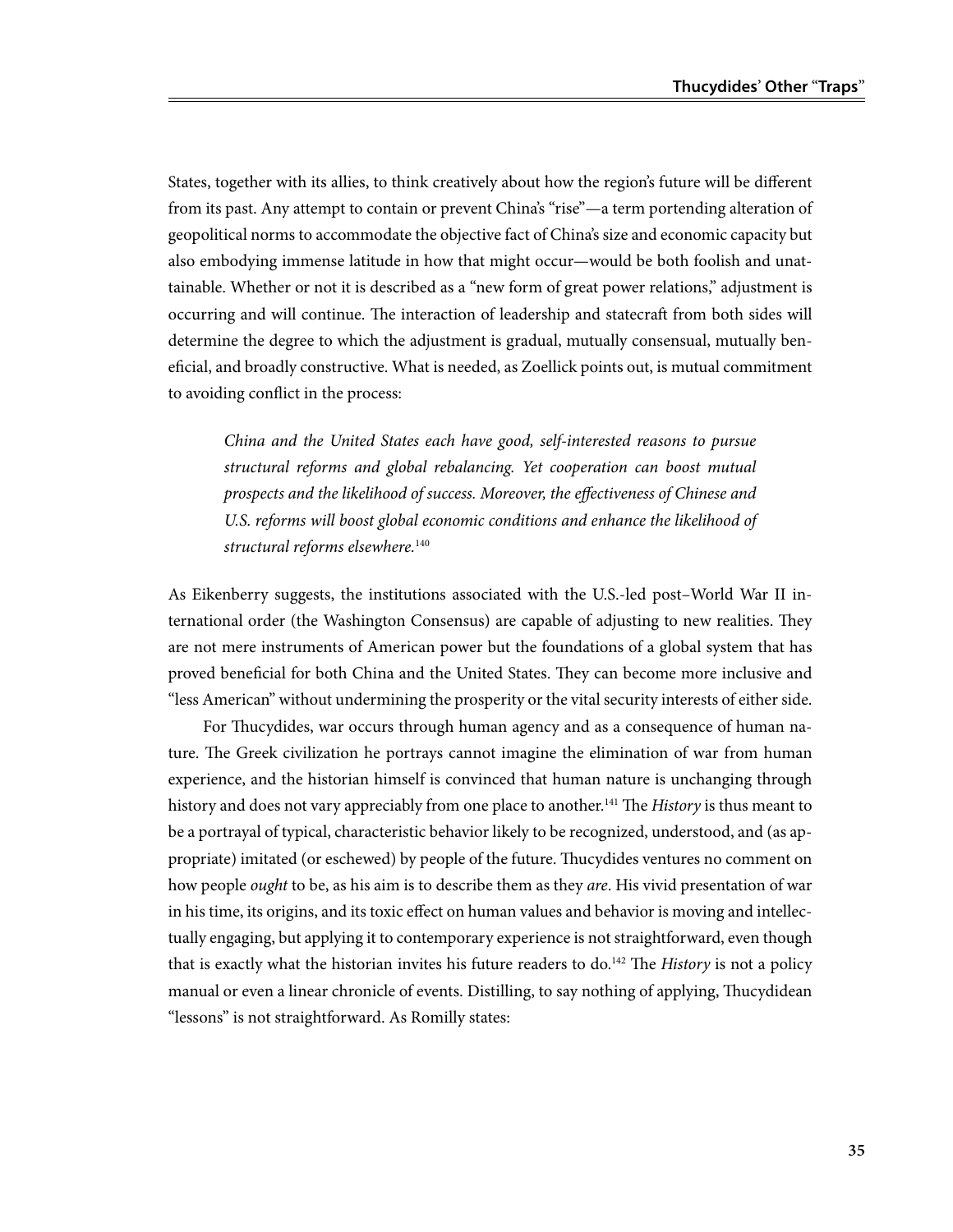Lessons are *implicit in Thucydides' account, not explicit*. Thucydides generally *does not signal his meaning overtly, but lets it emerge from clues in the text, in particular from repeated words and phrases and from the nearly mathematical rigor of the relationships he draws between separate events. This coherence is the principal characteristic of Thucydides' text, the product of [his] raison.*<sup>143</sup>

It also bears noting that Thucydides' Greek text is uniquely difficult. Gomme's classic commentary and Simon Hornblower's recent reboot highlight hundreds of instances in which comprehending his exact intent, much less rendering it in clear English, poses a serious challenge. As Jeremy Mynott puts it, "The meaning is sometimes highly compressed and, as with poetry, resists decompression."144

The book's value to contemporary strategists and policymakers is not to be found in any predictive formula readily applicable to future events but in the lucid exposition of human behavior (both individual and collective) in the shaping of political action—especially matters of war and peace. While it would be foreign to Thucydides' intent to read the *History* for straightforward predictions about the future, its lessons about the way Fear, Honor, and Interest drive political outcomes—and, moreover, the way the seven listed "traps" can become either pitfalls or tools for managing and potentially mitigating crisis—are certainly relevant to the current security dilemma as it exists in the South and East China seas.

In addition, it must be said the rational imperative of U.S. national security policy requires prudential readiness for conflict with a roster of potential adversaries including China, along with Iran, North Korea, and Russia. Our knowledge of history and our understanding of the contemporary world demand nothing less. At the same time, Thucydides and common sense concur in demanding that a rash assumption that war is inevitable is to be resisted, not least because it can become self-fulfilling.

Yet the temptation to embrace a glib assumption—either that interdependent globalization will render war impossible or that hegemonic Chinese policies will render war inevitable—is sure to remain strong as evidence of China's increasing wealth, military capacity, global influence, and even soft power continues to mount at a torrid pace. Headlines bring new examples on a daily basis. To cite only a few recent examples:

■ China's Singles Day, the Alibaba Group's annual one-day shopping festival, initiated in 2009, registered a record \$25.4 billion in sales in its November 11, 2016, iteration. This reflects an increase of 39 percent over the previous year and exceeds the value of the U.S. Black Friday (\$5.03 billion) and Cyber Monday (\$6.6 billion) combined.145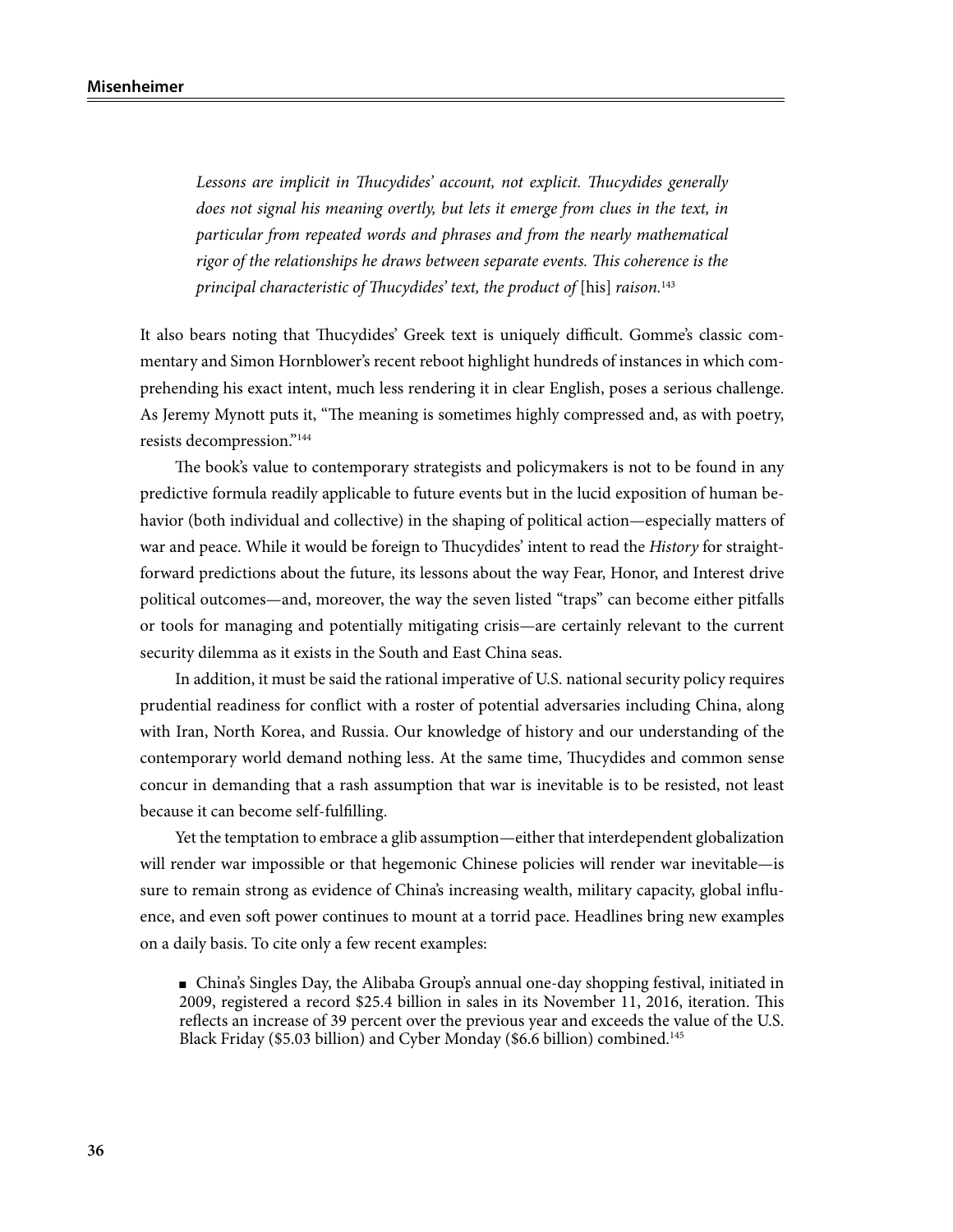■ On May 5, 2017, China's first domestically manufactured jetliner successfully completed its maiden voyage.<sup>146</sup>

Even in the realm of media soft power, Chinese influence is visible as never before:

■ DC Comics' latest reboot of its superhero properties included creation not only of a young Chinese hero with the powers of Superman—"The New Super-Man!"—but also an entire "Justice League" of Chinese variants of Batman, Green Lantern, and other popular DC superheroes.<sup>147</sup>

■ In Marvel comics, the year-ending 2016 Spider-Man "annual" features a story in which the New York–based wall-crawler pays his first visit to Shanghai.

■ In November 2016, Chinese billionaire Wang Jianlin's Dalian Wanda Group paid a billion dollars to purchase Dick Clark Productions, which produces the Golden Globe Awards, American Music Awards, and Billboard Music Awards, among others.<sup>148</sup>

■ China is the world's leading source of rare earth minerals, producing 95 percent of the world's total and estimated to possess 70 percent of the world's reserves. China will thus have a vital interest in global tech production, from magnets in wind turbines and electric car motors to smartphones and flatscreen TVs, for the foreseeable future.<sup>149</sup>

The well of similar stories is not likely to run dry soon, even though the 2017 World Happiness Report shows China stuck in 79<sup>th</sup> place (out of 155 countries) compared to the U.S. ranking at  $14<sup>th</sup>$  place.<sup>150</sup> Economists, politicians, and strategic analysts around the world will, justifiably, continue devoting enormous attention to political, economic, and security-oriented interactions between Beijing and Washington. While such data are useful to the strategic decisionmaker, there is no basis (at least not in the pages of Thucydides' *History*) for positing that China's rising levels of income, material comfort, economic influence, and military power by themselves make war inevitable. Rather, statistical metrics of the U.S.-China relationship provide a sense of the complexity and dynamism that leaders on both sides must take into consideration. They render peace neither more nor less uncertain, and war neither more nor less likely. What is certain is that the economic, political, and military interaction of the United States and China going forward will be both complex and difficult, demanding that policymakers be on top of their game—and that they avail themselves of analytical advantage to be gleaned from Thucydides.

### **Geography, History, Destiny**

No matter how much geography we might learn in coming years from wars and rumors of wars, there is no basis for suggesting that it is a divinely decreed instrument of instruction. On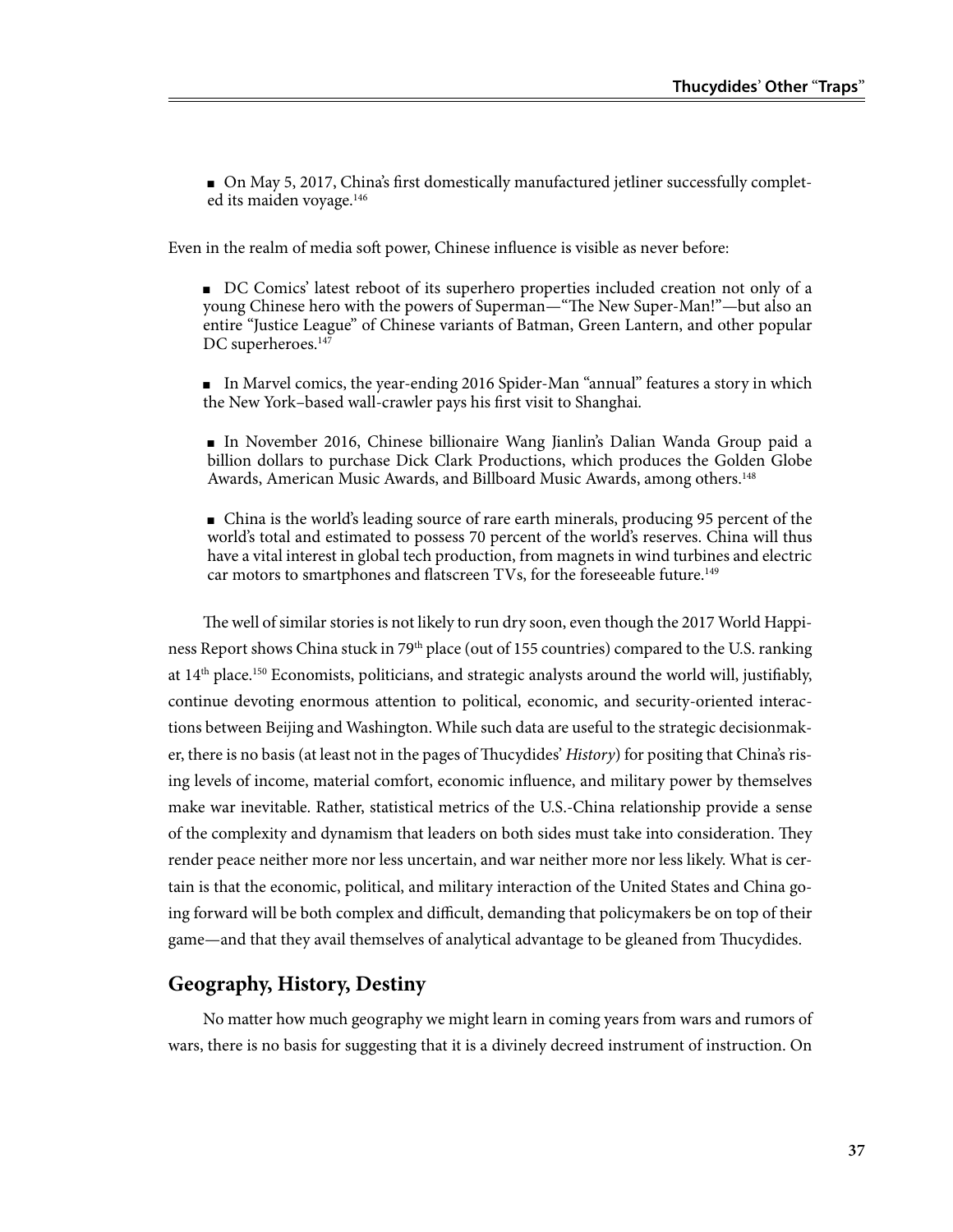the contrary, U.S. experience in the Cuban Missile Crisis and the Indo-Pacific region reminds us that war can be averted even beyond what may seem the last possible moment.

Though largely forgotten today, the protracted crisis over the Quemoy and Matsu island groups during the Eisenhower administration brought the United States and China to the brink of nuclear war. In September 1954, the Joint Chiefs of Staff recommended the use of nuclear weapons against mainland China. Eisenhower demurred, and diplomatic efforts proceeded in tandem with military developments. In February 1955, British Prime Minister Winston Churchill warned against a U.S. nuclear strike, but a few weeks later American Secretary of State John Foster Dulles stated publicly that the United States was "seriously considering" exactly such a step. It seemed that alternatives to war had been exhausted and that conflict was truly *inevitable*.

But the war decision never came. The Quemoy Island group, today better known as Kinmen Island, has become an important trading point between China and Taiwan. Old defensive works, including tunnels excavated as shelters for Nationalist troops against mainland artillery and air attack, are a popular attraction for tourists from both Taiwan and the mainland. The underlying dispute over the status of Quemoy and Matsu (and of Taiwan itself) has not been solved officially, but prudent leadership on both sides, combined with judicious action by allies to uphold the rule of law and avoid unnecessary escalation over a sustained period, allowed the moment of danger to pass. It is far from inevitable that most of us will master Asian geography, but it is no more so that actual war will compel us to do so.

This case study has argued that Graham Allison's Thucydides Trap metaphor falls short as a predictive framework in international relations and is, moreover, not properly attributable to Thucydides at all. The historian of the Peloponnesian War identifies Fear, Honor, and Interest as the prime considerations in political decisionmaking (in both peace and war), as well as decisionmaking rationales and factors that contribute to a given political decision (including the decision to go to war), but the war decision is *always* an act of will rather than a stroke of fate administered blindly by *Tyk*é, *Fortuna,* or Providence. Humans are the agents and instigators of war, not merely its passive victims.<sup>151</sup> It is not only inaccurate but also pernicious to argue, as Allison does, that war can properly be viewed in terms analogous to a thunderstorm—a dangerous event to be dreaded and feared but one that will *inescapably* result when certain atmospheric conditions—all beyond human control—occur. It is thus necessary to reject the notion of war as an inexorable phenomenon to which human beings may be "destined."152 Rather, citizens and their leaders must remain mindful that their own decisions will result either in causing war or in preventing it. This is no less true today in the South China Sea—or in the Congo, Iraq, Libya,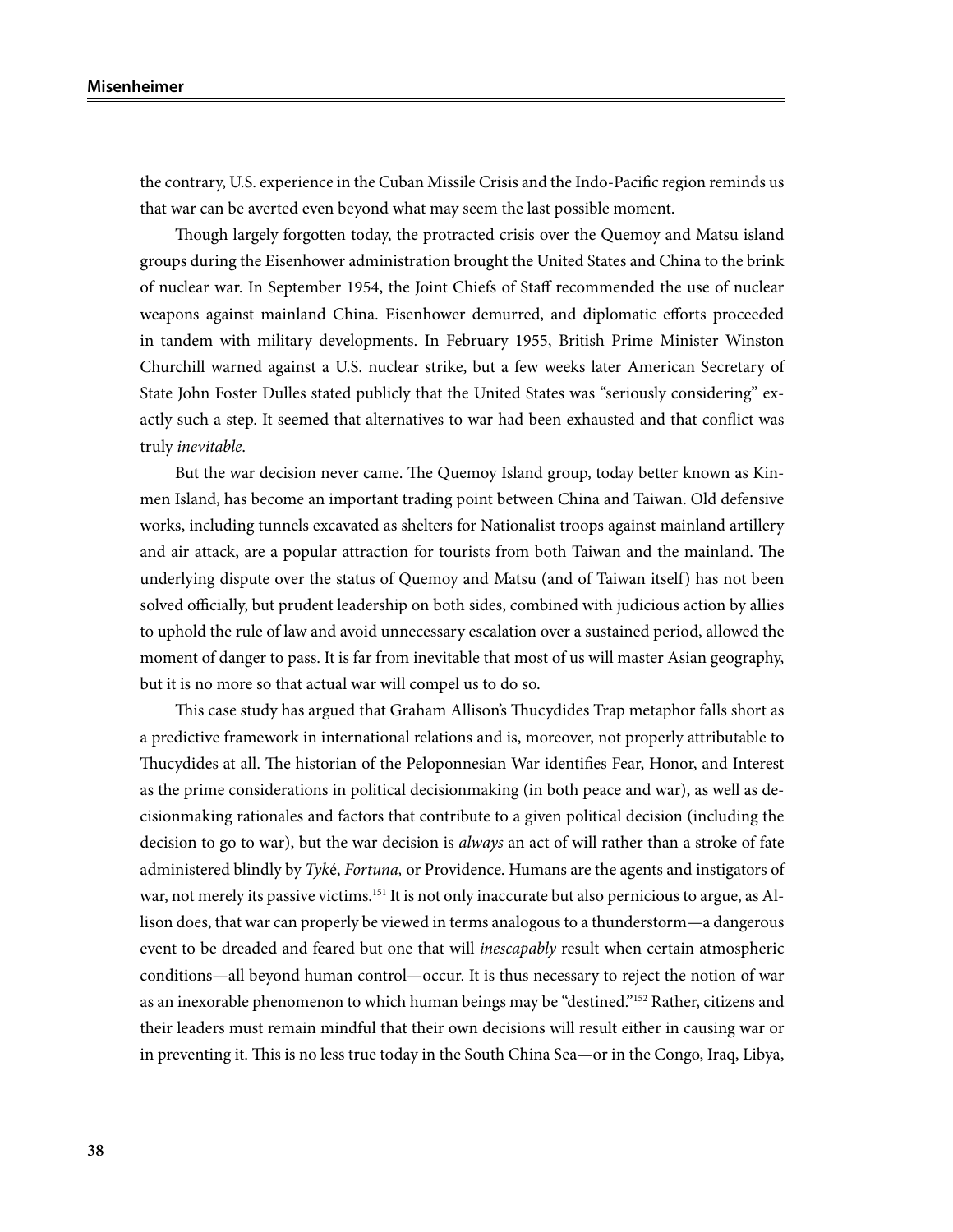Mali, Nigeria, South Sudan, Syria, Ukraine, or Yemen—than in the Mediterranean world of the 5<sup>th</sup> century BCE.

Thucydides provides two different explanations of the importance of the war that dominated his life and shattered the brief Golden Age of classical Greece. In 1.1 he writes that he believed at the outset that it would be "a great war, and more worthy of relation [that is, 'of being talked about' (*axiologōtaton/*ὶ ἀξιολογώτατον)] than any that had preceded it" due to the impressive size and character of its motion, energy, and daring. In 1.23, however, he indicates that the Peloponnesian War was unsurpassed, eclipsing the Persian wars, because of the great sufferings (*pathēmata*/παθήματα) that it brought to so many people over so long a time (27 years):

*Never had so many cities been taken and laid desolate (the old inhabitants sometimes being removed to make room for others); never was there so much banishing and bloodshedding, now on the field of battle, now in political strife.* 

It is such human costs that must be kept uppermost in mind through the coming years of evolving bilateral relations between the United States and China. Just as the Peloponnesian War did not occur as the preordained consequence of a destiny-shaping Thucydides Trap, war between rising and settled powers<sup>153</sup> in our own time is not inevitable. Indeed, expectations of imminent conflict may have diminished over the 6 years since the Thucydides Trap metaphor entered the public eye.154

War remains possible, nonetheless, and leaders on both sides must act wisely, mindful of their own national interests and the "traps" always latent in great power relations, to avoid an unnecessary and unwanted conflict that would bring suffering and bloodshed far beyond anything Thucydides ever imagined. As Eikenberry says, success will be impossible if leaders in Washington and Beijing indiscriminately cast China and the United States as tragic actors condemned to reenact the Peloponnesian War. In this endeavor, American and Chinese leaders might take counsel from the Spartan envoys who treated for peace after the unexpected Athenian victory at Pylos:

*If great enmities are ever to be really settled, we think it will be, not by the system of revenge and military success, and by forcing an opponent to swear to a treaty to his disadvantage; but when the more fortunate combatant waives his privileges and, guided by gentler feelings, conquers his rival in generosity and accords peace on more moderate conditions than expected. . . . And men more often act*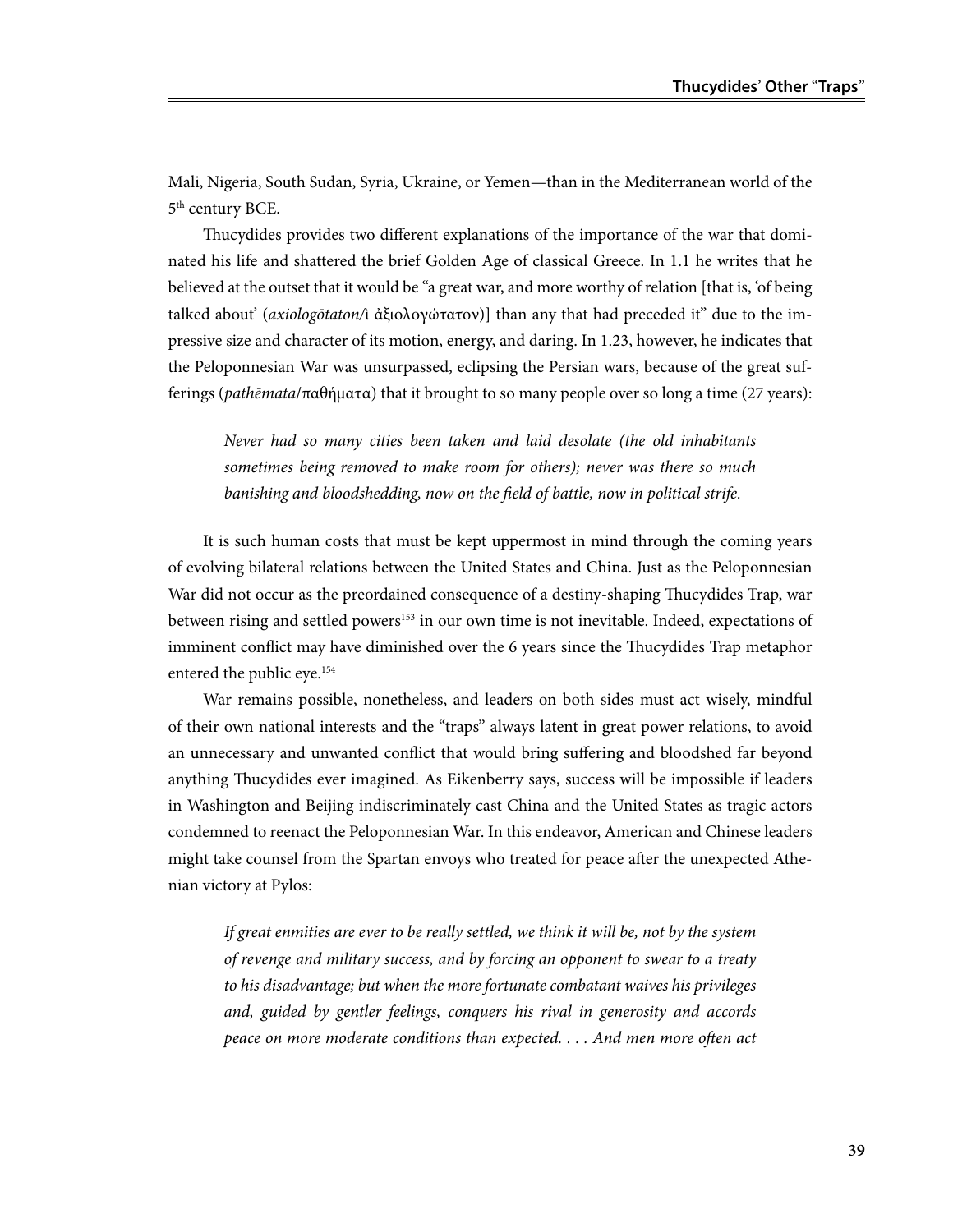*in this manner toward their greatest enemies than where the quarrel is of less importance.*<sup>155</sup>

Graham Allison has declared tirelessly over the past 6 years that Washington and Beijing "are on a collision course for war."<sup>156</sup> If they are, the factors that may drive the two nations toward conflict do not stem from a normative "dynamic" of interaction between "rising" and "ruling" powers discerned by Thucydides' *History of the Peloponnesian War*. As with the Spartans and Athenians twenty-five centuries ago, future relations between China and the United States will be shaped by the idiosyncratic actions and decisions of their leaders, who will be spurred by domestic opinion and guided by the perceived requirements of Fear (national security), Honor (national status and societal values), and Interest (prosperity and economic advantage). Those leaders can nevertheless find beneficial counsel in the pages of the *History*, as noted above.

As it has since the flashpoints of the 1950s, and even more so since China's economic transformation in the 1980s, successful management of the bilateral relationship will demand continual attention at the highest levels of leadership. As Allison points out, it will also demand "a depth of mutual understanding not seen since the Henry Kissinger-Zhou Enlai conversations that reestablished U.S.-China relations in the 1970s."157 Perhaps reading Thucydides together can help Americans and Chinese begin to build such understanding, including progress toward a mutually agreed "new form of great power relations" that assures prosperity and security for both sides and stability for the region. While U.S. interests in the Indo-Pacific region necessitate prudent readiness for the worst, it is possible that that new model could take the form of mutually beneficial, positive-sum engagement.

Thucydides may well be expressing his own view when he has Corinthian envoys declare that "There is . . . no advantage in reflections on the past further than may be of service to the present."158 If reading Thucydides' dense and provocative *History* can reinforce our confidence that war is never inevitable—that its outbreak is always a consequence of human intellect and action, and that there are qualities of governance and citizenship that can help us avoid it—then the advantage will indeed be great.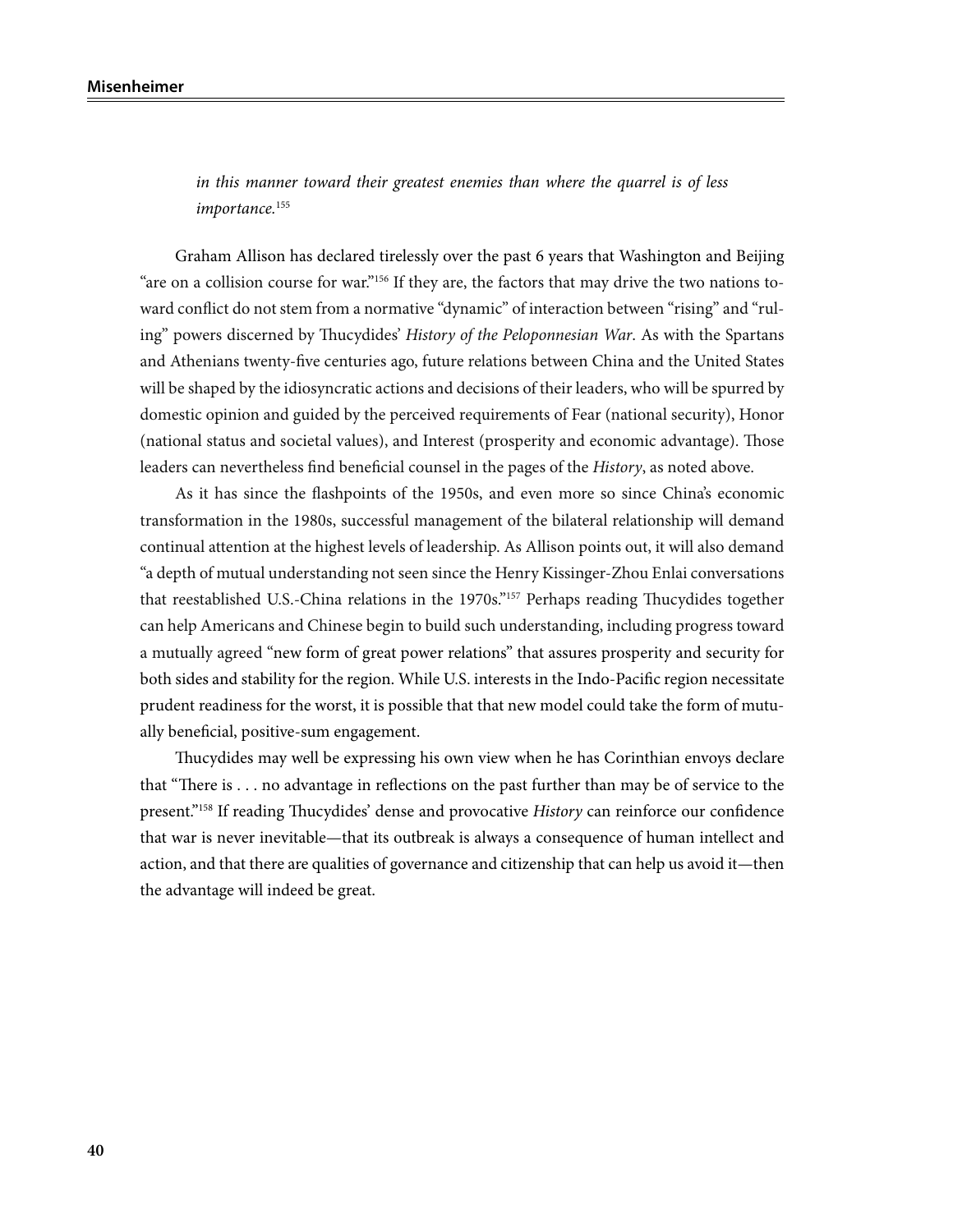# **Appendix**

2015 Version: Belfer Center Thucydides' Trap Case File

|                | <b>Period</b>                  |                    | <b>Ruling Power</b>              | <b>Rising Power</b>   |               | <b>Result</b> |
|----------------|--------------------------------|--------------------|----------------------------------|-----------------------|---------------|---------------|
|                | First half of 16th century     | $\Phi_{\Phi} \Phi$ | France                           | <b>Hapsburgs</b>      |               | War           |
| $\overline{2}$ | 16th-17th centuries            |                    | <b>Hapsburgs</b>                 | <b>Ottoman Empire</b> | $\mathbf{G}$  | War           |
| з              | 17th century                   |                    | <b>Hapsburgs</b>                 | Sweden                |               | War           |
| $\overline{4}$ | 17th century                   |                    | <b>Dutch Republic</b>            | England               | ┿             | War           |
| s              | Late 17th-early 18th centuries |                    | France                           | <b>Great Britain</b>  | 米             | War           |
| 6              | Late 18th-early 19th centuries | 米                  | <b>United Kingdom</b>            | France                |               | War           |
| 7.             | Mid-19th century               | 米」                 | <b>United Kingdom,</b><br>France | Russia                | $\Rightarrow$ | War           |
| $\overline{8}$ | 19th century                   |                    | France                           | Germany               | $\equiv$      | War           |
| 9              | Late 19th-early 20th centuries |                    | Russia, China                    | Japan                 | $\bullet$     | War           |
| 10             | Early 20th century             | ≽k                 | <b>United Kingdom</b>            | <b>United States</b>  |               | No war        |
| 11             | Early 20th century             | <b>FRING</b>       | Russia, U.K., France             | Germany               | ═             | War           |
| 12             | Mid-20th century               |                    | Soviet Union, U.K.<br>France     | Germany               | ◎             | War           |
| 13             | Mid-20th century               |                    | <b>United States</b>             | Japan                 |               | War           |
| 14             | 1970s-1980s                    |                    | <b>Soviet Union</b>              | Japan                 |               | No war        |
| 15             | 1940s-1980s                    |                    | <b>United States</b>             | <b>Soviet Union</b>   |               | <b>No war</b> |
| 16             | 1990s-present                  |                    | United Kingdom,<br>France        | Germany               |               | No war        |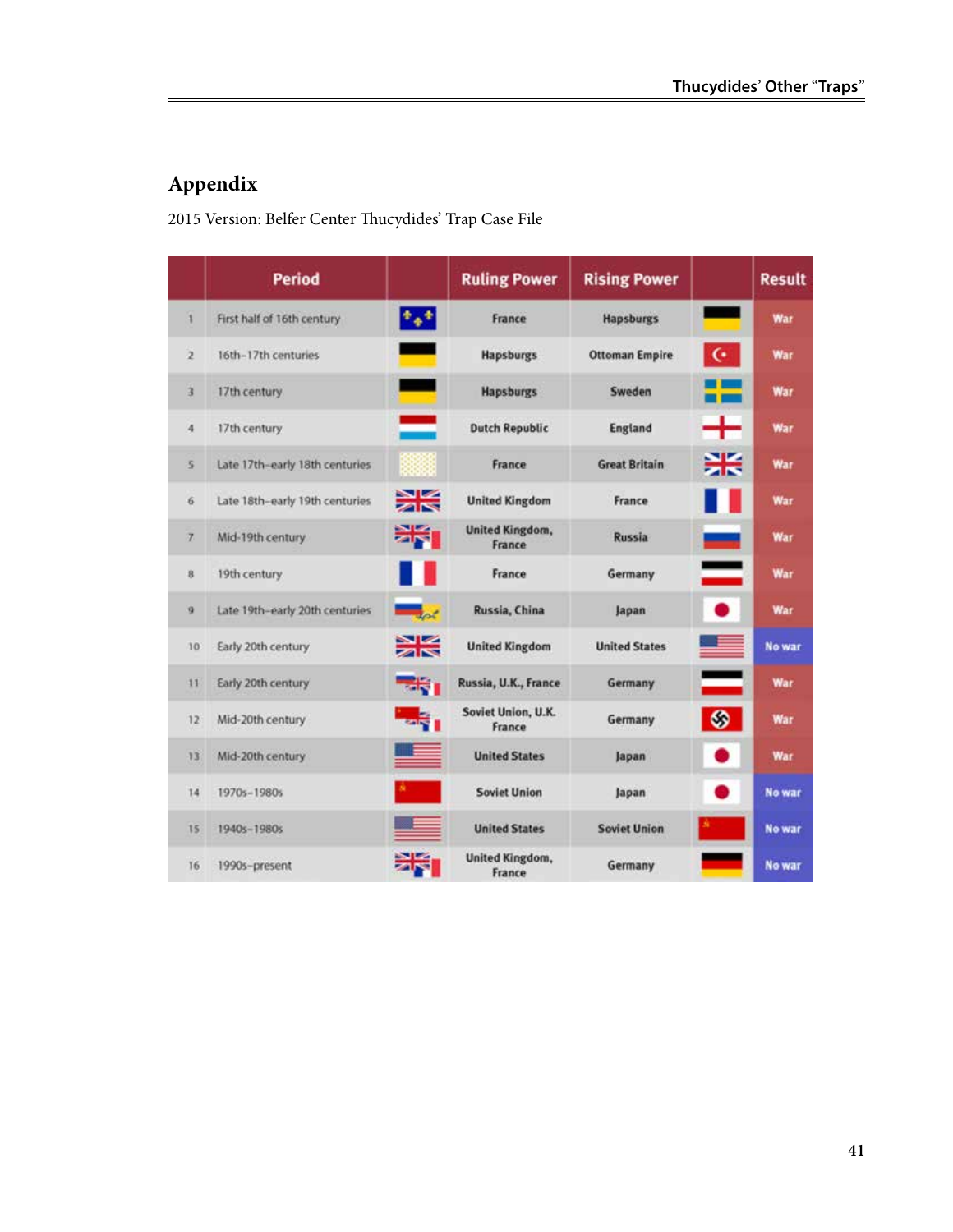|                | Period                                                        | <b>Ruling Power</b>                                | <b>Rising Power</b>                      | Domain                                                                         | Result     |
|----------------|---------------------------------------------------------------|----------------------------------------------------|------------------------------------------|--------------------------------------------------------------------------------|------------|
| 1              | Late 15 <sup>*</sup> century                                  | ш<br>Portugal                                      | п,<br><b>Spain</b>                       | Global empire and trade                                                        | No war     |
| $\overline{z}$ | First half of 16 <sup>th</sup> century.                       | <b>Deal</b> France                                 | <b>Hapsburgs</b>                         | Land power in western Europe                                                   | War        |
| 3              | 16 <sup>th</sup> and 17 <sup>th</sup> centuries               | <b>Hapsburgs</b>                                   | Ottoman<br>$\mathbf{C}$<br><b>Empire</b> | Land power in central and<br>eastern Europe, sea power in<br>the Mediterranean | <b>War</b> |
| 4              | First half of 17 <sup>th</sup> century                        | <b>Hapsburgs</b>                                   | Sweden<br>- -                            | Land and sea power in northern<br>Europe                                       | War        |
| 5              | Mid-to-late 17" century                                       | <b>Dutch Republic</b>                              | $F$ England                              | Global empire, sea power, and<br>trade                                         | War        |
| 6              | Late 17 <sup>th</sup> to mid-18 <sup>th</sup><br>centuries    | <b>France</b>                                      | Great Britain                            | Global empire and European<br>land power                                       | War        |
| $\overline{7}$ | Late 18 <sup>th</sup> and early 19 <sup>th</sup><br>centuries | United Kingdom                                     | <b>France</b>                            | Land and sea power in Europe                                                   | <b>War</b> |
| 8              | Mid-19 <sup>th</sup> century                                  | France and<br><b>United Kingdom</b>                | <b>Russia</b>                            | Global empire, influence in<br>Central Asia and eastern<br>Mediterranean       | War        |
| 9              | Mid-19 <sup>m</sup> century                                   | <b>France</b>                                      | Germany                                  | Land power in Europe                                                           | War        |
| 10             | Late 19th and early 20th<br>centuries                         | <b>China and Russia</b>                            | Japan                                    | Land and sea power in East Asia                                                | War        |
| 11             | Early-20 <sup>m</sup> century                                 | United Kingdom                                     | <b>United States</b>                     | Global economic dominance<br>and naval supremacy in the<br>Western Hemisphere  | No war     |
| 12             | Early-20 <sup>th</sup> century                                | <b>United Kingdom</b><br>先<br>supported by France. | Germany                                  | Land power in Europe and<br>global sea power                                   | War        |
| 13             | Mid-20 <sup>®</sup> century                                   | <b>Soviet Union.</b><br><b>France, UK</b><br>原     | S Germany                                | Land and sea power in Europe                                                   | War        |
| 14             | Mid-20 <sup>®</sup> century                                   | <b>United States</b>                               | Japan                                    | Sea power and influence in the<br>Asia-Pacific region                          | War        |
| 15             | 1940s-1980s                                                   | <b>United States</b>                               | <b>Soviet Union</b>                      | <b>Global power</b>                                                            | No war     |
| 16             | 1990s-present                                                 | <b>United Kingdom</b><br>and France                | Germany                                  | Political influence in Europe                                                  | No war     |

2017 Version: Belfer Center Thucydides' Trap Case File

*Source*: Belfer Center for Science and International Affairs, Harvard University.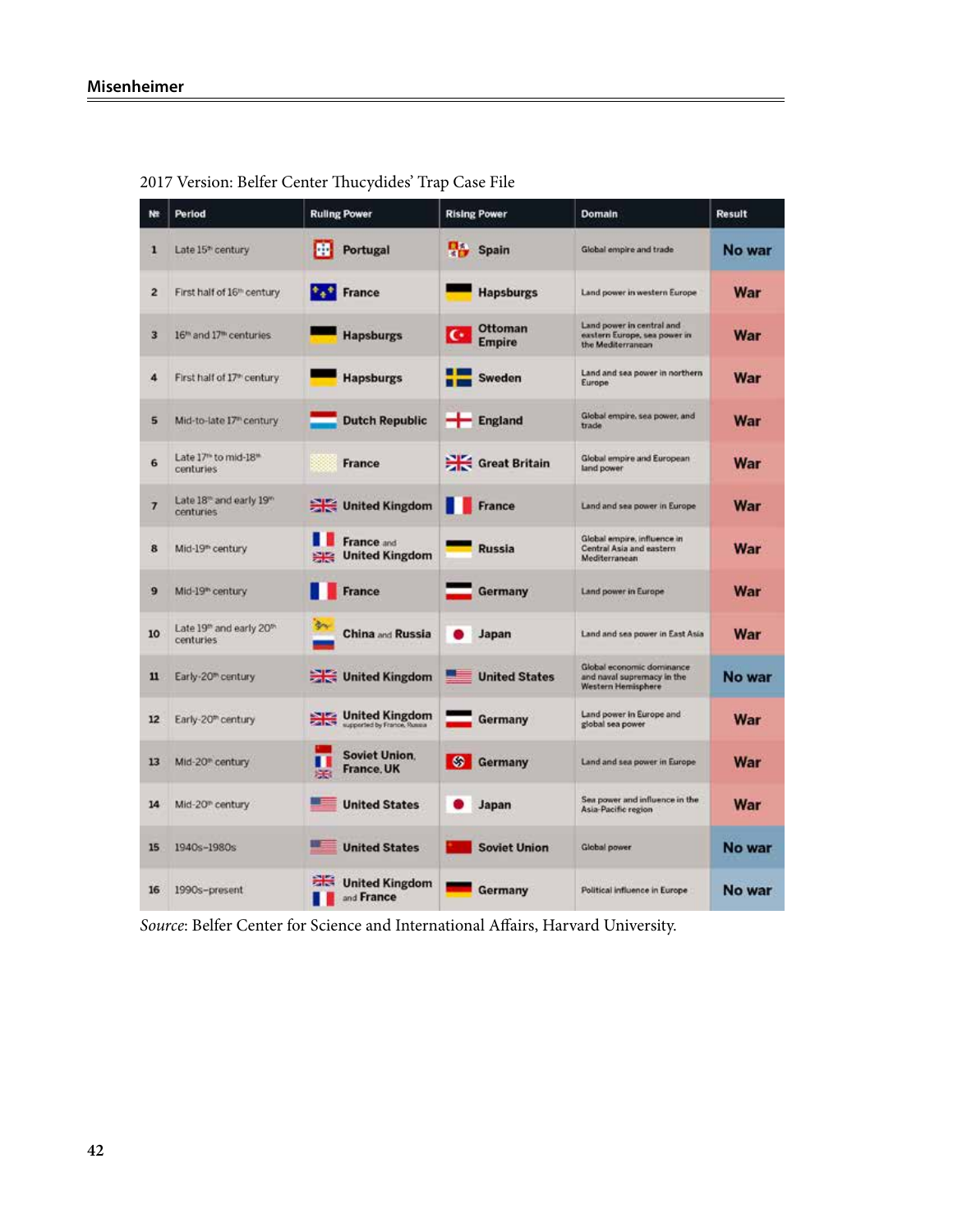#### **Notes**

1 Except where otherwise stated, all quotations from Thucydides' *History of the Peloponnesian War* cited in this case study are drawn from Thuycidides, *The Landmark Thucydides: A Comprehensive Guide to the Peloponnesian War*, ed. Robert B. Strassler, trans. Richard Crawley (New York: Free Press, 1996), hereafter, *History*. See Graham Allison et al., Thucydides Trap Forum, transcript, Belfer Center for Science and International Affairs, Harvard University, March 22, 2017, available at <www.belfercenter. org/sites/default/files/files/publication/Thucydides%27s%20Trap%20Forum%20Transcript%20-%20 March%2022%2C%202017.pdf>. (Allison's reference comes from Thuc. 1.23.6.). English philosopher Thomas Hobbes (1588–1679), who found in Thucydides what he deemed a useful framework for understanding the English Civil Wars (1639–1651) of his own time, was the first to translate the *History* directly from Greek into English in 1628. See Thucydides, *History of the Peloponnesian War*, trans. Thomas Hobbes (London: Bohn, 1843).

<sup>2</sup> The state's decision to go to war, or not, is of course a matter of the utmost importance to every citizen, although not all governing systems allow the citizen meaningful scope to influence that decision, or to hold government decisionmakers accountable for its consequences. The Sovereign People of classical Athens, the world's first direct democracy, were especially close to the national decisionmaking process. Male citizens 20 years of age or older debated options in the *Ecclesia* (ἐκκλησία), or Assembly, and if they decided by simple majority vote to commit the state to war, the same men returned the next day with armor and weapons ready to fight.

3 Garson O'Toole, "War Is God's Way of Teaching Us Geography," *QuoteInvestigator.com*, available at <http://quoteinvestigator.com/2014/05/19/geography/>. "Garson O'Toole," pseudonym of the online Quote Investigator, believes this witticism (which over many years has been erroneously attributed to Ambrose Bierce or Mark Twain) may be more than a century old. Sadly, some important geographical lessons imparted by war (or by the prospect of war) seem perishable, and thus require periodic renewal.

4 Robert B. Norris, "Quemoy and Matsu: A Historical Footnote Revisited," *AmericanDiplomacy. org*, November 2010, available at <www.unc.edu/depts/diplomat/item/2010/0912/comm/norris\_quemoymatsu.html>.

5 Robert Kagan, *The Return of History and the End of Dreams* (New York: Vintage Books, 2009), 36. The Joint Chiefs of Staff reportedly recommended a nuclear strike against China during the first crisis, as Chinese diplomats reportedly recalled, and complained in expressing their own veiled nuclear threats, in conjunction with the third.

6 Kim Iskyan, "China's Middle Class Is Exploding," *Business Insider*, August 27, 2016, available at <www.businessinsider.com/chinas-middle-class-is-exploding-2016-8>. Overall bilateral trade volume declined slightly in 2016 and 2017, as did the U.S. trade deficit with China (\$346 billion for 2016); Graham Allison, *Destined for War: Can America and China Escape Thucydides's Trap?* (Boston: Houghton Mifflin Harcourt, 2017). In *Destined for War*, Allison amply highlights many such statistical metrics of China's rapid economic rise. He cites the prophetic pronouncements of Lee Kuan Yew (1923–2015)—Singapore's first Prime Minister—who might be compared to Pericles in both length of service and magnitude of the positive transformation he led for his country, in characterizing China as "the biggest player in the history of the world." It is notable, in this regard, that Chinese leader Deng Xiaoping (1904–1997) visited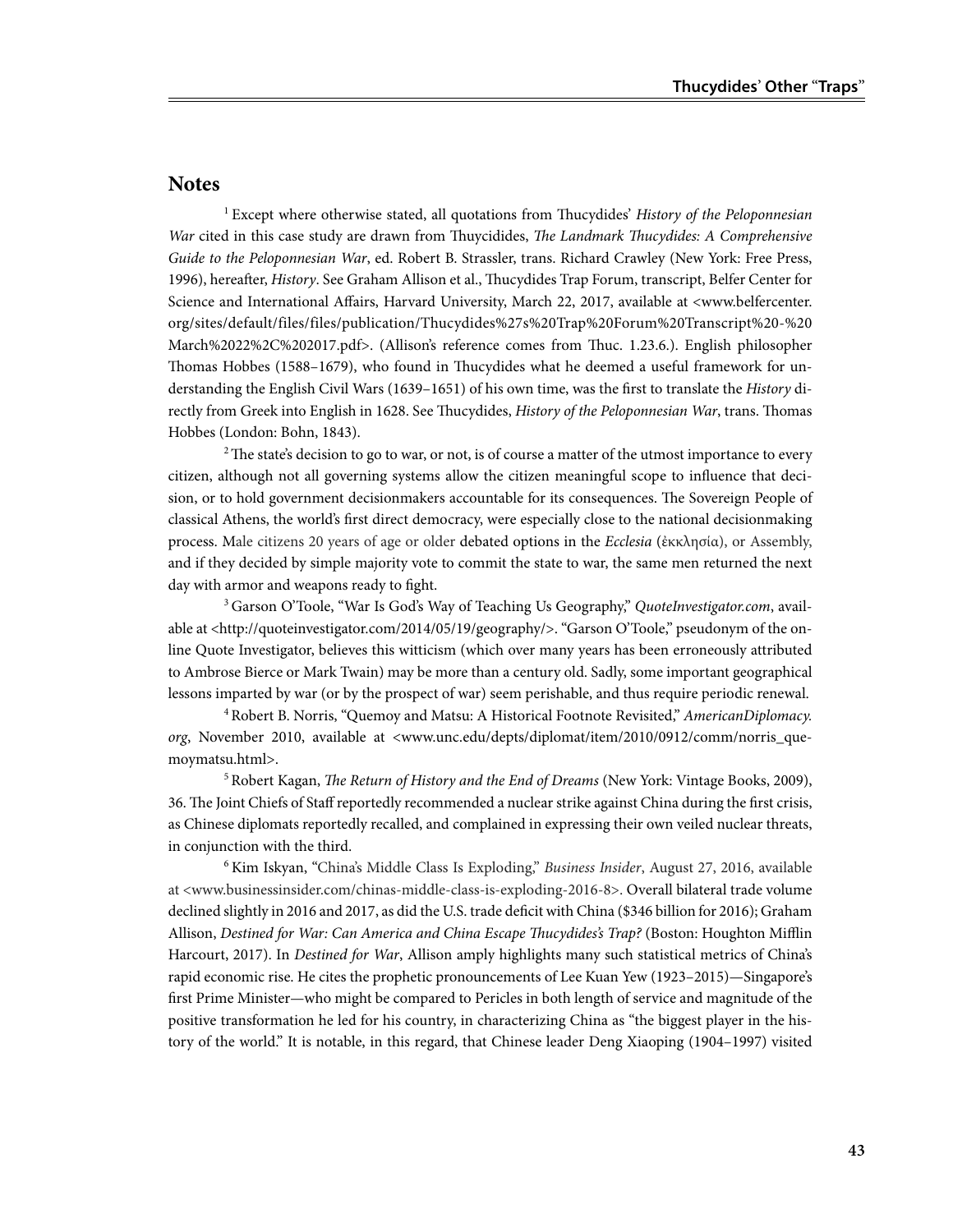#### **Misenheimer**

Singapore for widely celebrated talks with Lee Kuan Yew just 2 months before China's historic "opening" to the global economy in January 1979.

7 See U.S. Census Bureau, "Trade in Goods with China," available at <www.census.gov/foreigntrade/balance/c5700.html>. Between 1988 and 2008, middle class income grew by 70 percent in China, compared to only 4 percent in the United States. Economists speculate endlessly about how long China's unprecedented growth can continue and whether the country can avoid social fissures and domestic instability from income inequality, environmental degradation, demands for political pluralism, or other factors. The overarching reality is clear: Export-led growth has led China to the point of "challenging" the United States in certain statistical metrics traditionally associated with national power, a concept resistant to precise evaluation.

<sup>8</sup> See appendix. Because Allison and others routinely cite China's provocative policies and practices in the South and East China seas in conjunction with the Thucydides Trap concept, this snapshot of the issue is included to provide context and perspective. Readers interested in the legal and historical origins of the conflicting claims of China and other states in the region can consult the excellent Department of State *Limits in the Seas* volumes. Also, Eleanor Freund's "Practical Guide," published by Harvard's Belfer Center, offers detailed information in a uniquely user-friendly format. Finally, the Asia Maritime Transparency Initiative (affiliated with the Center for Strategic and International Studies) provides an indispensable online window on regional trends unfolding over such vast expanses of ocean that up-to-date facts and analytical coherence are often difficult to obtain. See Department of State, *Limits in the Seas*, 6 vols*.* (Washington, DC: Department of State [Bureau of Oceans and International Environmental and Scientific Affairs]); See also Eleanor Freund, *Freedom of Navigation in the South China Sea: A Practical Guide: Special Report*  (Cambridge, MA: Belfer Center, June 2017), available at <www.belfercenter.org/sites/default/files/files/ publication/SCS%20Report%20-%20web.pdf>; and "China's Continuing Reclamation in the Paracels," Asia Maritime Transparency Initiative, Center for Strategic and International Studies, August 9, 2017, available at <https://amti.csis.org/paracels-beijings-other-buildup/>. It is beyond the scope of this essay to evaluate the conflicting claims and operational measures undertaken by the rival claimants, beyond advocating a strictly fact-based approach both to describing such claims and to adducing comments from Thucydides' *History* that are potentially relevant to those claims and to the broader U.S.-China relationship. That said, while China has been aggressive in asserting its maritime claims, particularly since 2014, it is useful to keep in view countervailing arguments like those of Taiwan-based analyst Michael Turton. He sees Beijing's contention that its claims date back to time *literally* immemorial as a powerful, little-remarked and utterly spurious assertion of Chinese soft power: "Outsiders view [China] as exotic and opaque, giving undeserved weight to its territorial claims on its neighbors, all  $20<sup>th</sup>$  century re-interpretations. . . . China makes its spurious claims reinforce each other [through] its creation of a *faux* historical continuity which can then be quotemined and re-interpreted for support for China's modern and wholly anachronistic expansionist territorial claims." See Michael A. Turton, "Constructing China's Claims to the Senkaku," November 6, 2013, available at <https://thediplomat.com/2013/11/constructing-chinas-claims-to-the-senkaku/>.

<sup>9</sup> "China's Continuing Reclamation in the Paracels."

 $10$  Ralph Jennings, "China Calmed Asian Maritime Dispute in 2017 Without Ceding Sovereignty," VOANews.com, December 11, 2017, available at <www.voanews.com/a/south-china-sea-disputes-calming-down/4158167.html>.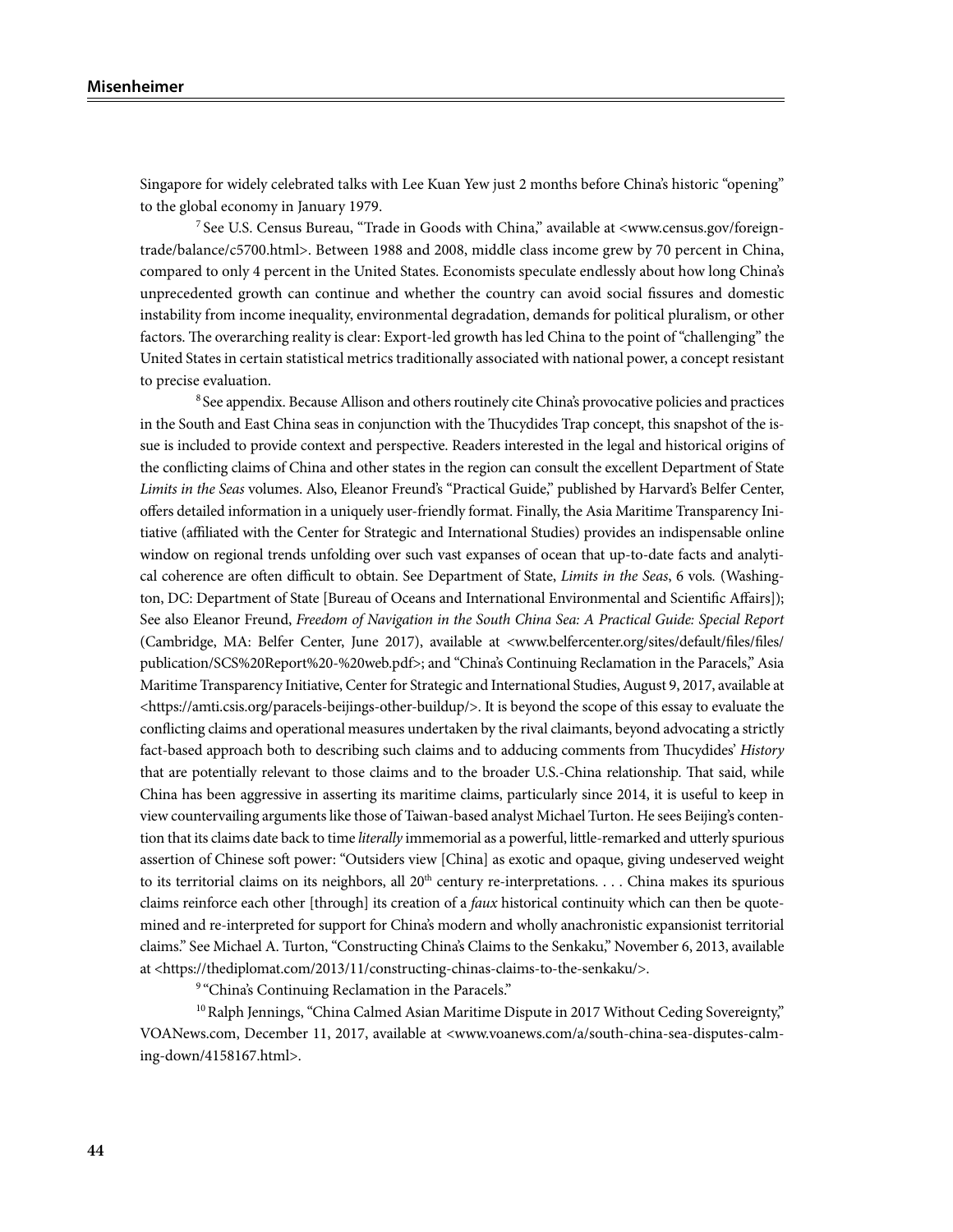<sup>11</sup> David E. Sanger, "Superpower and Upstart: Sometimes It Ends Well," *New York Times*, January 22, 2011, available at <www.nytimes.com/2011/01/23/weekinreview/23sanger.html>.

 $12$  The G-2 concept, suggested early in the Obama administration by American economist C. Fred Bergsten and subsequently endorsed with varying emphasis by former U.S. National Security Advisor Zbigniew Brzezinski, Scottish historian Niall Ferguson, and former World Bank president and former U.S. Deputy Secretary of State Robert Zoellick, among others, appeared to elicit little enthusiasm from officials of either China or the United States.

13 Ben Schott, "The Thucydides Trap," *New York Times*, January 31, 2011, available at <http:// schott.blogs.nytimes.com/2011/01/31/the-thucydides-trap/? r=0>.

14 Joseph S. Nye, Jr., *Understanding International Conflicts: An Introduction to Theory and History* (New York: HarperCollins, 1993), chap. 1, available at <http://165.193.140.14/assets/hip/us/hip\_us\_pearsonhighered/samplechapter/0205778747.pdf>. Nye is a long-time Thucydides enthusiast and knows the *History* well. He included a masterful short summary of Thucydides' analysis of the causes of the Peloponnesian War in his 1993 book *Understanding International Conflicts* and notes in his introduction: "Some aspects of international politics have not changed since Thucydides; there is a certain logic of hostility, a dilemma about security that goes with interstate politics. Alliances, balances of power, and choices in policy between war and compromise have remained similar over the millennia."

15 Munir Akram, "Rising Dragon, Wounded Eagle," *Dawn* (Pakistan), April 16, 2016, available at <www.dawn.com/news/1327278/rising-dragon-wounded-eagle>.

<sup>16</sup> Allison, *Destined for War*. In *Destined for War*, the 10<sup>th</sup> of Allison's "Twelve Clues for Peace" acknowledges as much: "Thick economic interdependence raises the cost—and thus lowers the likelihood of war." Yet the book, like Allison's many published articles and recorded interviews on the Thucydides Trap concept over recent years, presents such positive observations within the context of an overarching view that war is, as the title declares, *destined*.

<sup>17</sup> Karl Eikenberry, "Thucydides Trap," The United States Studies Centre at the University of Sydney, August 1, 2014, available at <www.ussc.edu.au/analysis/thucydides-trap>.

<sup>18</sup> John Mearsheimer, "Can China Rise Peacefully?" lecture, University of Chicago, December 18, 2013, video, available at <www.youtube.com/watch?v= 0DMn4PmiDeQ>.

19 Graham Allison, "Thucydides's Trap Has Been Sprung in the Pacific," *Financial Times*, August 21, 2012, available at <www.ft.com/content/5d695b5a-ead3-11e1-984b-00144feab49a>.

20 Graham Allison, "Obama and Xi Must Think Broadly to Avoid a Classic Trap," *New York Times*, June 6, 2013, available at <www.nytimes.com/2013/06/07/opinion/Obama-and-Xi-must-thinkbroadly-to-avoid-a-classic-trap.html>. The appendix shows the Belfer Center's Case File, which purports to provide a historical foundation to the notion of a Thucydides Trap as a normative pattern in the encounter of "rising" and "ruling" powers during the past five centuries of European history.

21 Graham Allison, "The Thucydides Trap: Are the U.S. and China Headed for War?" *The Atlantic*, September 24, 2015, available at <www.theatlantic.com/international/archive/2015/09/united-stateschina-war-thucydides-trap/406756/>.

<sup>22</sup> Sharon Wilke, "Will the U.S. and China Collide in the 21<sup>st</sup> Century?" *Belfer Center Newsletter*, Spring 2015, available at <www.belfercenter.org/publication/will-us-and-china-collide-21st-century>. The term *sorpasso* (Italian for "overtaking") has languished long on the sidelines of political science waiting to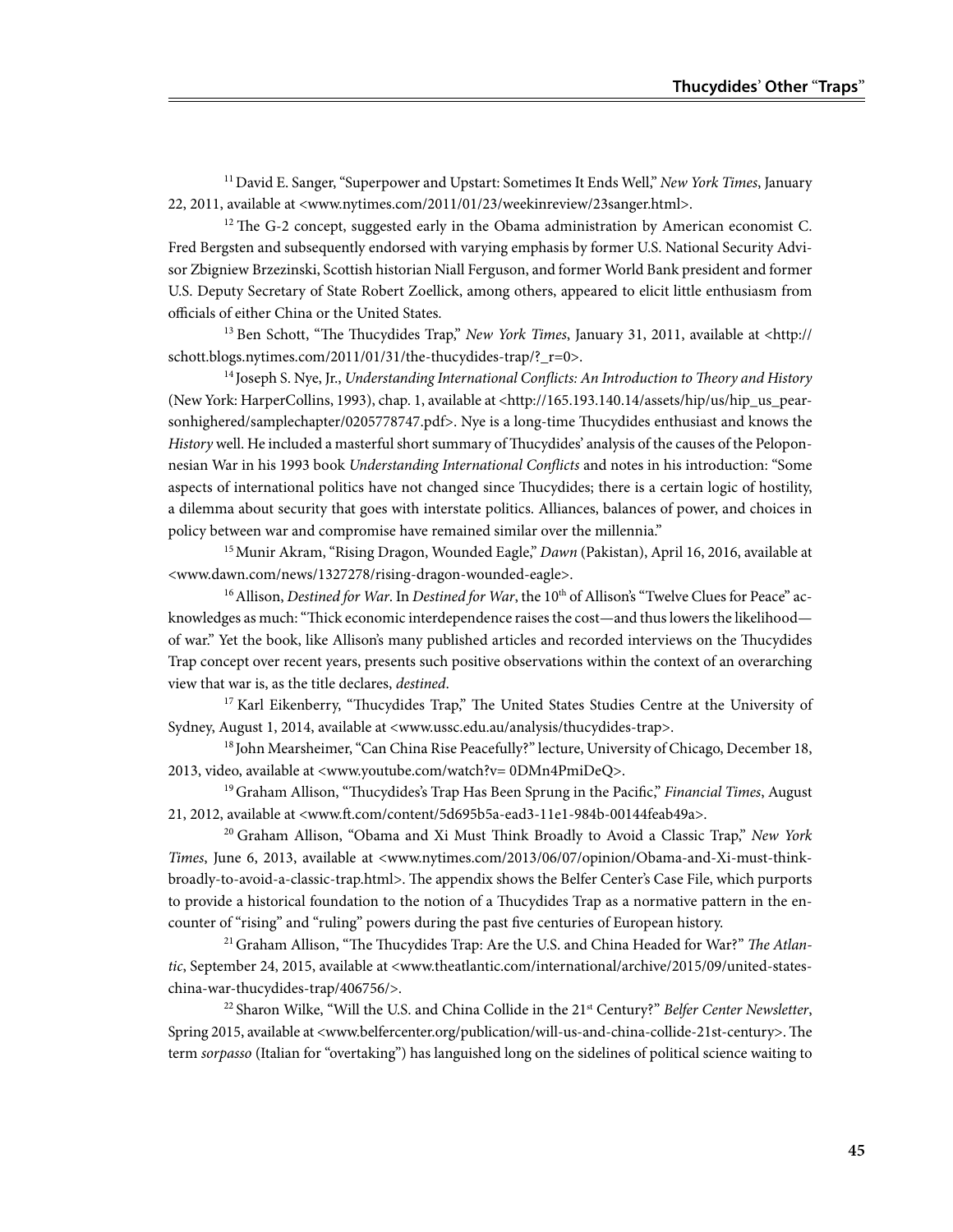be put back into the game in a memorable way. In the 1970s and early 1980s, it was invoked in reference to the Italian Communist Party's (ultimately unsuccessful) bid to overtake the Christian Democrats as Italy's largest political party. In the 1990s, Spain's Communist Party adopted the term as it nearly (but not quite) overtook the Socialist Workers Party as the country's leading party of the left. In 1987, economists announced (to little fanfare) that Italy had achieved *sorpasso* by overtaking Britain as the world's fifth largest economy in nominal GDP terms. Britain regained its former status in 1997, only to be surpassed again by Italy in 2009, which prompted the Italian ambassador in London to hail a *secondo sorpasso*. Each time, the statistical event had no measurable impact on life in the real world. In 2010, China's GDP surpassed Japan's to rank behind only the United States. This *sorpasso*, similarly, brought no visible change to bilateral relations or the power dynamic within the Indo-Pacific region. Renowned scholar of strategy and international relations Niall Ferguson became the first to apply the term to Allison's Thucydides Trap metaphor in a March 22, 2017, Harvard roundtable event to promote the impending publication of *Destined for War*. At least in a small way, this background suggests that measuring how (and whether) a moment of *sorpasso* actually *matters* in relations among states may be more difficult than calculating the statistical metric(s) that confirms its existence.

<sup>23</sup> Allison, "Thucydides's Trap Has Been Sprung in the Pacific."

<sup>24</sup> Allison, "The Thucydides Trap: Are the U.S. and China Headed for War?"

25 Ibid. Allison clearly intends the term *Thucydidean proportions* to convey a sense of great magnitude, although the term has no visible foundation in Thucydides' *History*. At about the same time, Harvard's Belfer Center Web site added a brief account of Allison's elegantly simple methodology for selecting the 16 historical vignettes in his Case File. Taking a "rapid shift in a regional balance of power between a major ruling power and a rival that could displace it" as the independent variable, and "war" as the dependent variable, Allison and his students reviewed European conflicts since 1500 for instances that appear to involve a flashpoint between ruling and ruled.

 $26$  Ibid.

27 See "A Conversation with General Martin Dempsey," Carnegie Endowment for International Peace, Washington, DC, May 2, 2012; and Martin E. Dempsey, "Remarks and Q&A," Joint Warfighting Conference & Exposition, Virginia Beach, VA, May 16, 2012.

28 Quoted by Dingding Chen, "Defining a 'New Type of Major Power Relations,'" *The Diplomat*, November 8, 2014, available at <http://thediplomat.com/2014/11/defining-a-new-type-of-major-powerrelations/>.

 $29$  Ibid.

<sup>30</sup> Christopher Mackie, "Malcolm Turnbull, and Thucydides, and All That," Sydney Morning Her*ald*, December 17, 2015.

<sup>31</sup> See Robert B. Zoellick, "U.S., China and Thucydides: How Can Washington and Beijing Avoid Typical Patterns of Distrust and Fear?" *The National Interest*, July/August 2013, available at <http://nationalinterest.org/article/us-china-thucydides-8642>. The fact that both U.S. and Chinese officials over the past 6 years have made a point of speaking to the Thucydides Trap concept may reflect an important factor that will serve to diminish the likelihood of conflict: that the Chinese leadership is (a) attuned to influential trends in American academic and political discourse and (b) inclined to enter that discourse with the aim of lowering bilateral tension.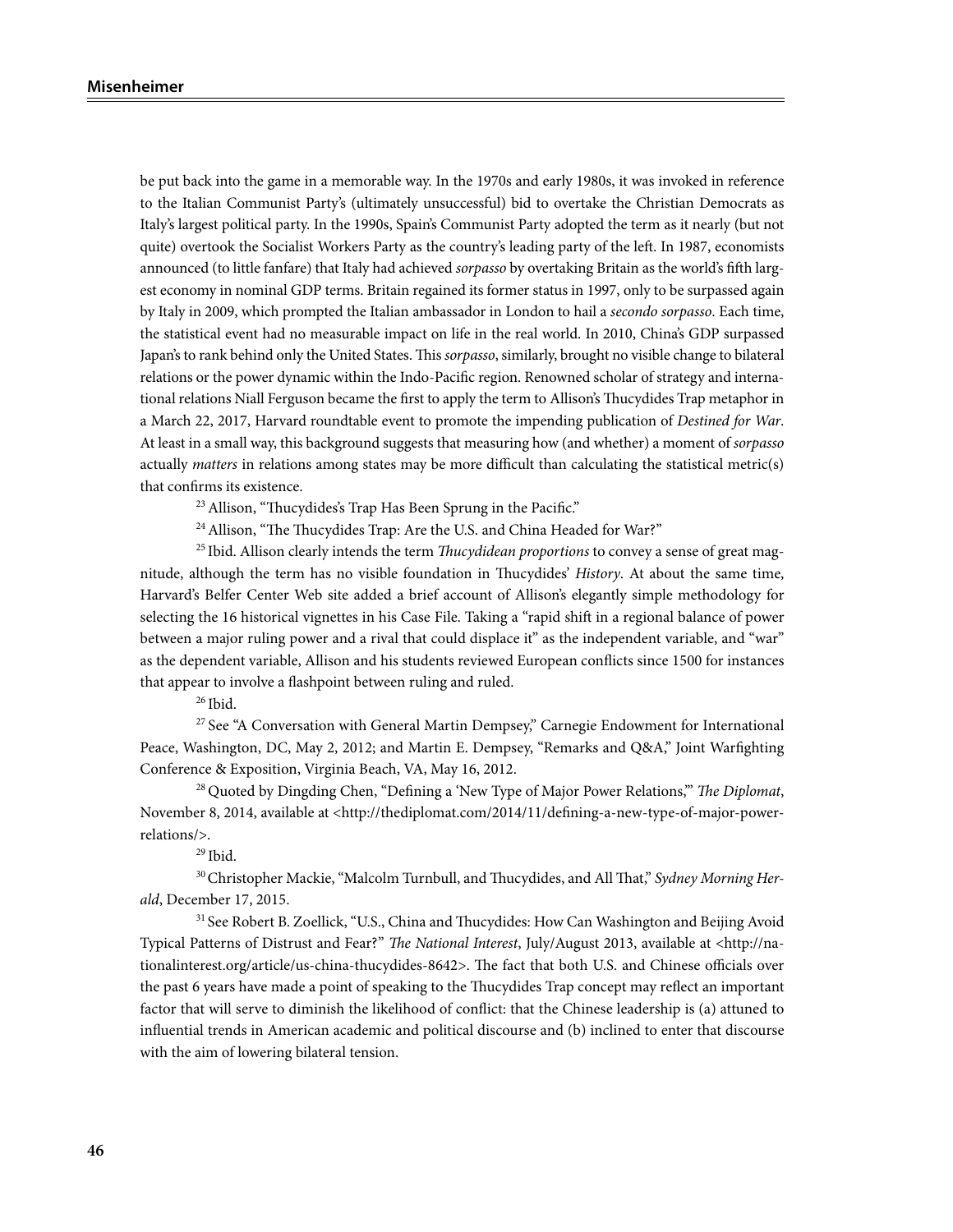<sup>32</sup> Zhang Feng et al., "Thucydides Trap Not Etched in Stone," *China Daily*, August 20, 2015, available at <www.chinadaily.com.cn/opinion/2015-08/20/content\_21655686.htm>. Feng suggests *Xuncius Breakthrough* as an alternative to the phrase *Thucydides Trap*. Chinese philosopher Xuncius (313–238 BCE) declared that a set of well-planned manners or actions, as opposed to selfish designs, can help avoid conflicts and facilitate cooperation. Hence, Xuncius's theory can lead China and the United States toward sustainable cooperation.

<sup>33</sup> See Renée Jeffery, "Evaluating the 'China Threat': Power Transition Theory, the Successor-State Image, and the Dangers of Historical Analogies," *Australian Journal of International Affairs* 63, no. 2 (June 2009), 309–324, available at <www.researchgate.net/publication/44190679\_Evaluating\_the\_%27China\_ threat%27\_power\_transition\_theory\_the\_successor-state\_image\_and\_the\_dangers\_of\_historical\_analogies>. Allison has made no published claim that he is the first analyst to suggest that the rise of a new power can lead to war with the power it appears destined to challenge or supplant. At the same time, it is notable that Allison's published work on the Thucydides Trap concept makes no reference whatsoever to A.F.K. Organski's remarkable effort to devise a quantitative model to measure the impact—including war risk—of a shift in the concentration of political power either on a regional or a global basis. Broadly speaking, the least that can be said is that Organski and Allison examine the same historical phenomenon from perspectives that are broadly synoptic. The fact that Organski's work is included, without elaboration, in a list of "other sources" in the Belfer Center's "Thucydides Project" Web site appears to confirm that Allison's failure to acknowledge an important predecessor is not a mere oversight. See A.F.K. Organski and Jacek Kugler, *The War Ledger* (Chicago: University of Chicago Press, 1980), 206. Also see "How Is Allison's and Coker's Work on the 'Thucydides Trap' Not Plagiarism?" *Political Science Rumors*, October 21, 2015, available at <www.poliscirumors.com/topic/how-is-allisons-and-cokers-work-on-thethucydides-trap-not-plagiarism>. Postings in 2015 by purported political science graduate students on the *Political Science Rumors* blog went further, suggesting that Allison is guilty of plagiarism.

34 Alek Chance, "Is Thucydides Helpful in Explaining Sino-U.S. Relations?" *The Diplomat*, May 20, 2015, available at <https://thediplomat.com/2015/05/is-thucydides-helpful-in-explaining-sino-usrelations/>.

35 Ibid.

36 Ibid.

37 Liz Sawyer, "Translating the Untranslatable," review of *The War of the Peloponnesians and the Athenians*, by Thucydides, ed. and trans. Jeremy Mynott, *The Oxonian Review* 22, no. 6 (July 8, 2013), available at <www.oxonianreview.org/wp/translating-the-untranslatable/>. Translating the untranslatable is the resonant phrase of Thomas Hobbes's 1628 text, the first translation of Thucydides' complete *History* directly from Greek into English. Sawyer notes that since Hobbes, there have been 11 full translations of the *History*, as well as numerous revisions of translations and innumerable translations of popular excerpts such as "Pericles' Funeral Oration" and the "Melian Dialogue."

<sup>38</sup> Thuc. 1.22.4.

<sup>39</sup> Seth N. Jaffe, "Thucydides on the Outbreak of War," Ph.D. thesis, University of Toronto, 2012, 6–7, available at <http://search.proquest.com.proxy.library.georgetown.thesis>, underscores this point: "The *History* can be an 'everlasting possession' only if it truly portrays man, only if it reveals that which is typical of him. Thucydides asserts the timelessness of his work on the ground that the future will resemble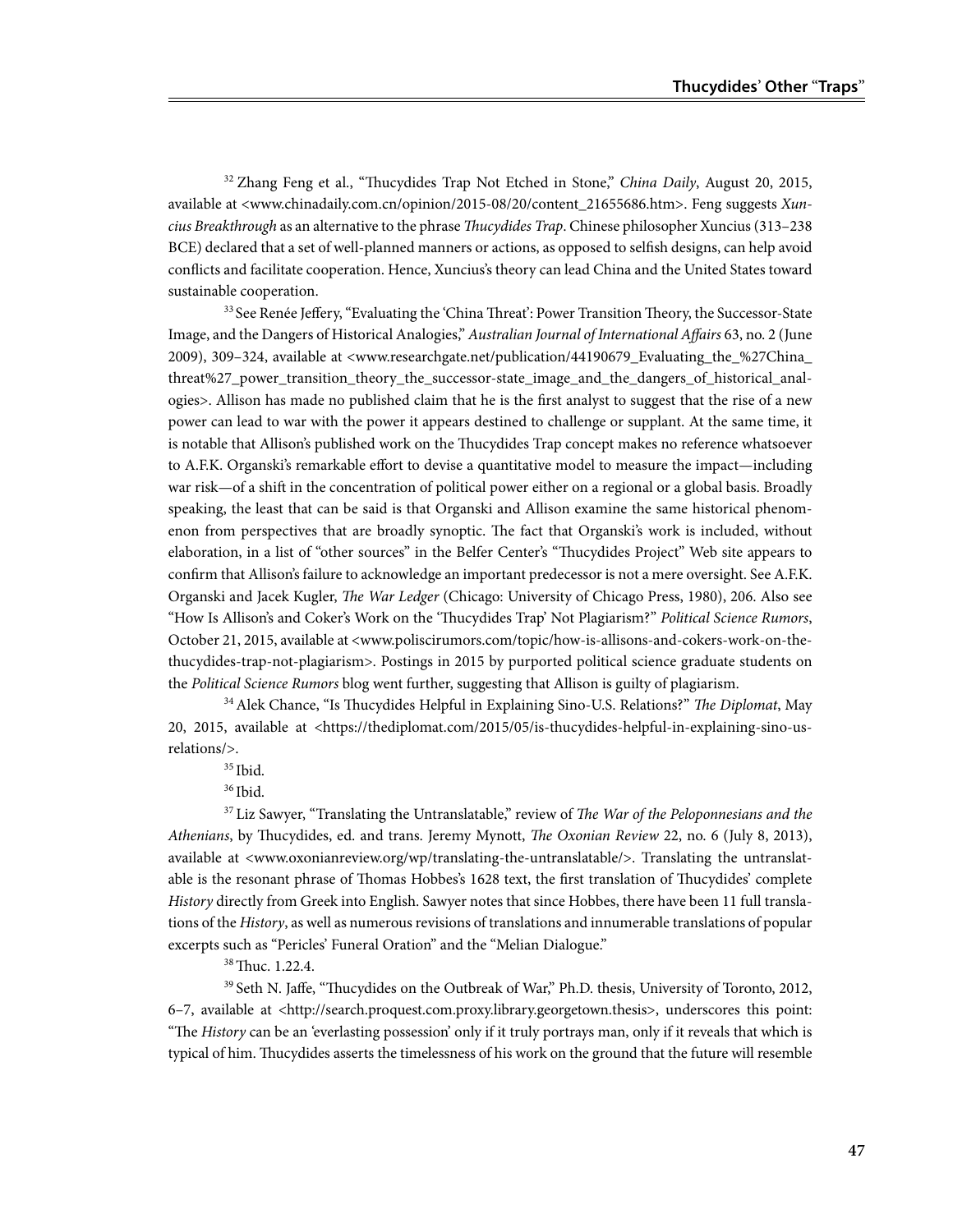the past, because the men of the future will resemble those of the past. History as a singular chain of events will not repeat itself, but the way Thucydides depicts singular events is nonetheless intended to bring out what is universal or representative about them."

40 Thuc. 1.22.2–1.22.3.

<sup>41</sup> The early Warring States Period roughly coincides with Thucydides' lifetime, approximately 460 to 400 BCE. While our biographical knowledge of Thucydides is limited to the few hints provided in the *History* itself, there is no doubt that he existed. Sun Tzu, in contrast, may be a composite, and the *Art of War* attributed to him may be a compilation from multiple sources.

42 Thuc. 2.35–2.46.

43 Thuc. 5.84–5.111.

44 Thuc. 3.70 and 2.47.3–2.54.5.

45 Thuc. 1.22.4.

46 Jaffe, 19.

47 Aristotle, *The Politics*, trans. Carnes Lord (Chicago: University of Chicago Press, 1984), 1.1253a.20.

48 Thuc. 1.24.7, 1.32, 1.56, 1.68, 1.120, and 1.140.

49 This aspect of the *History* appears relevant to recent and ongoing discussion within the United States about the prosecution of current wars and the contemplation of possible future ones. In 2002 and early 2003, advocates of the Iraq war selectively quoted Pericles' unbending refusal to alter course or make concessions for peace (for example, 1.144.3), but that Athenian policy failed disastrously in the end. Moreover, an attentive reading of the *History* as a whole shows that war, while likely necessary because of human nature, is a "hard master." It may yield a peace on better terms than those which preceded the war, but the costs will be high and the prospects far from certain.

50 See Thuc. 1.66.

51 Thucydides highlights many cases in which the citizens of a *polis* must decide whether or not to go to war. In many of the instances listed here, strong emotions and narrow, short-term agendas get in the way of rational decisionmaking keyed to a dispassionate survey of known facts and available options.

| Thuc. Citation | <b>Decision</b>                                                                   |  |
|----------------|-----------------------------------------------------------------------------------|--|
| 1.24.7         | Corcyraeans must decide whether to settle their disagreement with Epidamnus       |  |
|                | or enter a war virtually certain to escalate to include Corinth and perhaps other |  |
|                | city-states                                                                       |  |
| 1.32           | Athenians must decide whether to ally with Corcyra in its war with Corinth        |  |
| 1.56           | Potidaeans must decide whether to join neighboring poleis in revolt against Ath-  |  |
|                | ens                                                                               |  |
| 1.68           | Spartans, after conferring with Corinthians and other allies, must decide to de-  |  |
|                | clare war on Athens                                                               |  |
| 1.120          | Allies of Sparta must vote on whether to support the Spartan declaration of war   |  |
|                | on Athens                                                                         |  |
| 1.140          | Athenians must decide whether to offer terms to Sparta or to enter a state of war |  |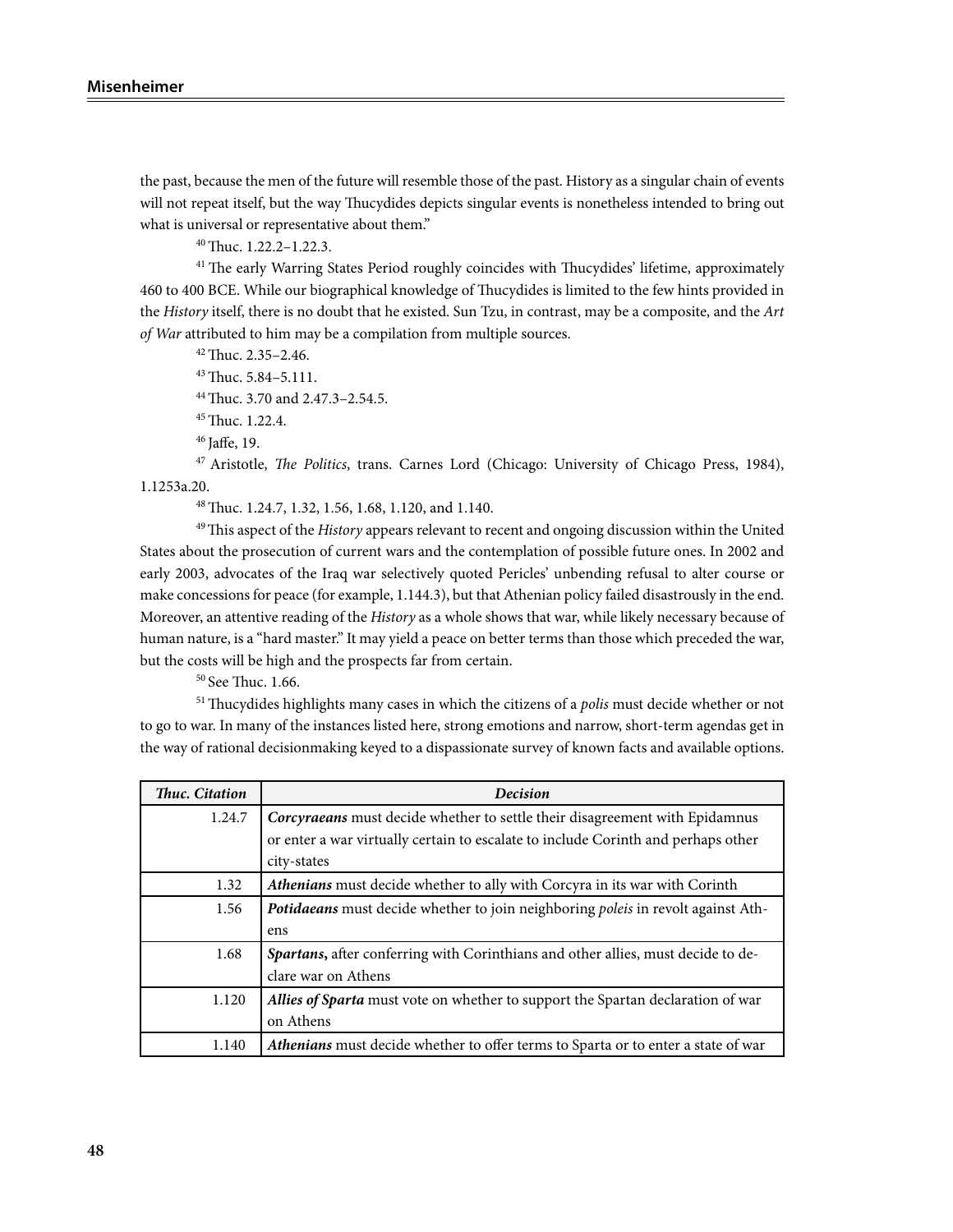| 2.2     | Plataeans must decide whether to resist a surprise incursion by Theban forces     |  |  |
|---------|-----------------------------------------------------------------------------------|--|--|
| 2.72    | Plataeans must decide whether to submit to a Spartan ultimatum to surrender       |  |  |
|         | their city, or to remain allies of Athens and thus enemies of Sparta              |  |  |
| 3.9     | Spartans and their allies must decide whether to send forces in support of Myt-   |  |  |
|         | ilene's revolt from Athens                                                        |  |  |
| 4.59    | Sicilians must decide whether to enter an island-wide truce (advocated by Syra-   |  |  |
|         | cuse) and unite in opposition to the Athenian invasion, or continue current local |  |  |
|         | wars                                                                              |  |  |
| 4.85    | Acanthians must decide whether to join Brasidas in opposing Athens                |  |  |
| 4.91    | Boeotians must decide whether to pursue and attack the Athenian army or to al-    |  |  |
|         | low the Athenians to depart their territory without engagement                    |  |  |
| 4.105.1 | Amphipolitans must decide whether to admit the Spartan general Brasidas and       |  |  |
|         | his besieging army-and thereby revolt from Athens-or remain an ally of Athens     |  |  |
|         | and resist him                                                                    |  |  |
| 5.27    | Argives must decide whether to go to war with Sparta, a conflict many in Argos    |  |  |
|         | regard as "inevitable" because the Peace of Nicias gives Sparta respite from war  |  |  |
|         | with Athens                                                                       |  |  |
| 5.29    | Mantineans must decide whether to join the Argive alliance with Athens against    |  |  |
|         | Sparta                                                                            |  |  |
| 5.84    | Melians must decide whether to submit to an Athenian ultimatum or resist mili-    |  |  |
|         | tarily                                                                            |  |  |
| 6.1     | Athenians must decide whether to invade distant Syracuse                          |  |  |
| 6.76    | Camarinaeans must decide whether to remain in alliance with Syracuse or ally      |  |  |
|         | with Athens in war against Syracuse                                               |  |  |

52 Thuc. 6.10.5.

53 Thuc. 6.18.3. The Athenians at this point exemplify the Chinese proverb: "He who rides the tiger is afraid to dismount." Alcibiades' argument seems to echo Pericles' own warning that "You cannot decline the burden of empire and still expect to share its honors," (2.63.1) although Pericles also issues a strong admonition against strategic overstretch: I have many other reasons to hope for a favorable outcome [in the war] if you can consent not to combine schemes of fresh conquest with the conduct of the war, and will abstain from willfully involving yourselves in other dangers; indeed, I am more afraid of our own blunders than of the enemy's devices (1.144.1). This remark exemplifies a common aspect of the speeches in the *History*: The speaker's remarks prefigure a subsequent outcome known to the historian (who composed some and edited at least part (perhaps all) of the *History* after the end of the war in 404). The magnitude of the loss suffered in Sicily as a direct consequence of the Athenians' failure to heed this warning makes it likely that this statement by Pericles also reflects the opinion of Thucydides himself.

54 Thuc. 6.88.10 and 7.18.1.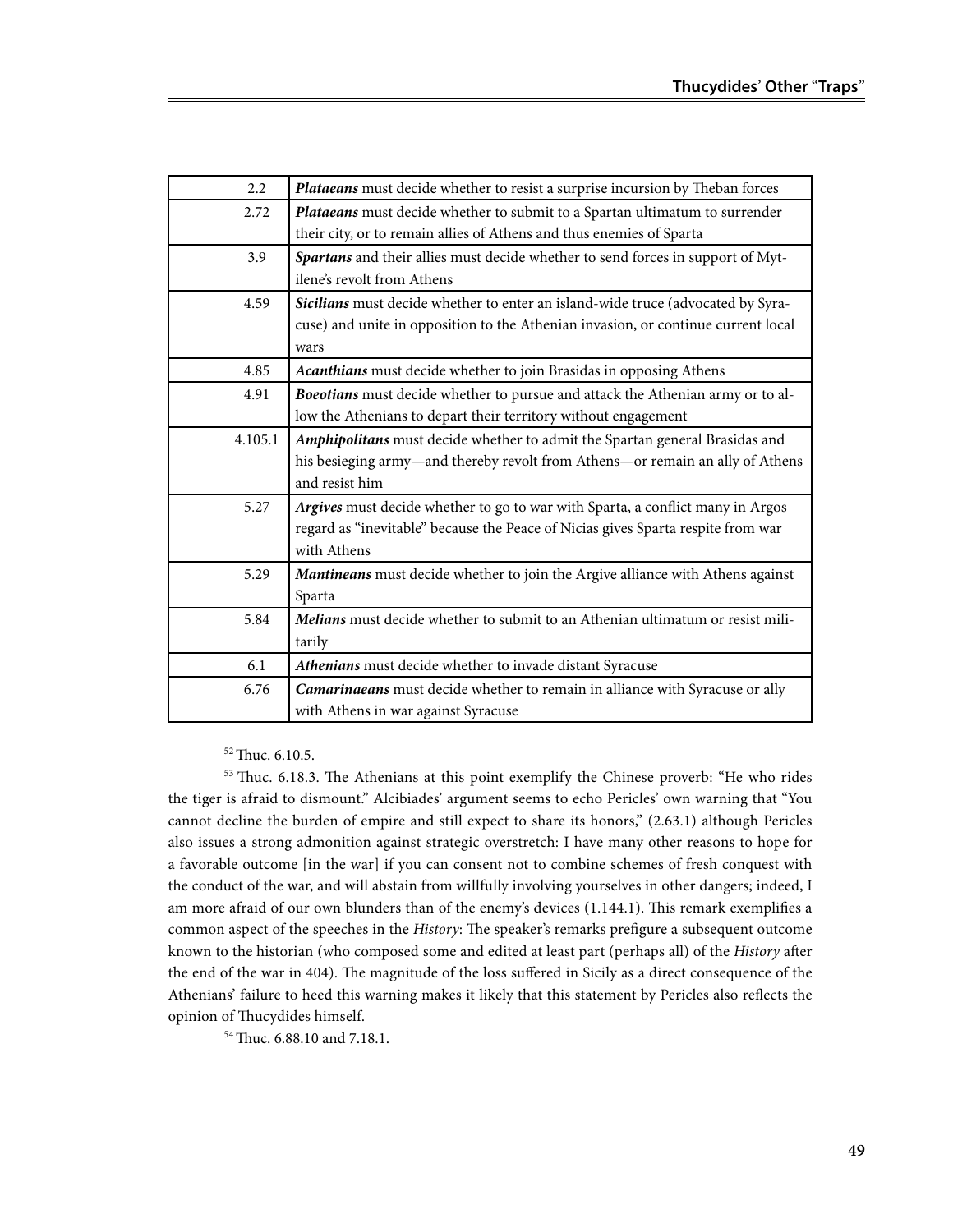<sup>55</sup> Jacqueline de Romilly, *The Mind of Thucydides*, ed. Hunter R. Rawlings III, trans. Elizabeth Trapnell Rawlings (Ithaca, NY: Cornell University Press, 2012), 164. This line of analysis is heavily indebted to Romilly, whose 1956 work *Histoire et raison chez Thucydide* transformed Thucydidean studies through her compelling recognition of the organizing intelligence (*raison*) of the historian at work behind the events of the *History*, shaping the reader's perception with precision and purpose. While he creates the illusion of providing vetted, objective facts and allowing the reader to decide how to interpret them, Thucydides succeeds—through the selection of details both included and omitted—the impact of the 44 emotionally freighted (and rhetorically masterful) speeches in guiding the reader's judgment. See Thucydides, *The Peloponnesian War*, trans. Martin Hammond (New York: Oxford University Press, 2009). As Hammond recounts, prior to Romilly, and the additional impetus of W.R. Connor's *Thucydides* (1984), scholarly attention focused heavily on the "Thucydidean Question": When did the historian form his views on war and human nature? Was it early in the war, as a young man in exile, or after his return to Athens at war's end, as an old man scarred by decades of exile and the Spartan subjugation of his homeland? Which parts of the text reflect the one or the other? Many years of meticulous scouring of the text for *scholia*, *otiosa*, emendations, and clues that a passage is "early" or "late" (in parallel with the emergence of Biblical hermeneutics from the beginning of the 19<sup>th</sup> century) yielded a detailed survey of the "strata of composition" and revealed indications of incompleteness in the *History*. From the mid-20th century, scholarly emphasis shifted to examination of the text as a whole, with general acceptance of the expedient assumption that, gaps and imperfections notwithstanding, "it is the text which Thucydides intended his readers to have." Of course neither the "old school" of textual analysis nor post-Romilly Thucydidean scholarship would attempt to seek studies but would seize on a single, brief passage as the full and final articulation of Thucydides' insight into human nature, the human condition, and the reality of war. However, if the author of this case study were compelled to nominate one passage as the essence of Thucydides' insight into human nature, the human condition, and the reality of war, it would be his poignant summation of the catastrophic Athenian invasion of Syracuse, a fellow democracy 800 miles distant by sea: "Few out of many returned home" (ὀλίγοι ἀπὸ πολλῶν ἐπ᾽ οἴκου ἀπενόστησαν) (Thuc. 7.87.6).

56 Thuc. 1.23.6.

<sup>57</sup> Gomme, in his classic *Commentary* on the *History*, provides a simple, incisive observation regarding the historian's stated goal: "This object has not been achieved." As in the case of Thucydides' clinically detailed account of the plague at Athens (which he intended to help future generations [2.48.3]), we have not recognized or identified the disease and thus have failed to reap the benefit he intended. See Arnold Wycombe Gomme, *A Historical Commentary on Thucydides* (Oxford, UK: Oxford University Press, 1945).

58 Thuc. 1.139.1–2.

59 G.E.M. de Ste. Croix, *The Origins of the Peloponnesian War* (Ithaca, NY: Cornell University Press, 1972).

60Thuc. 1.21.1.

 $61$  Nevertheless, Book 1 includes numerous instances in which Thucydides' account of earlier events explicitly agrees with Herodotus, who was about 13 years his elder. Criticism of another historian—Hellanicus of Mytilene (20–25 years older than Thucydides), who is mentioned by name at 1.97.2 may also be intended.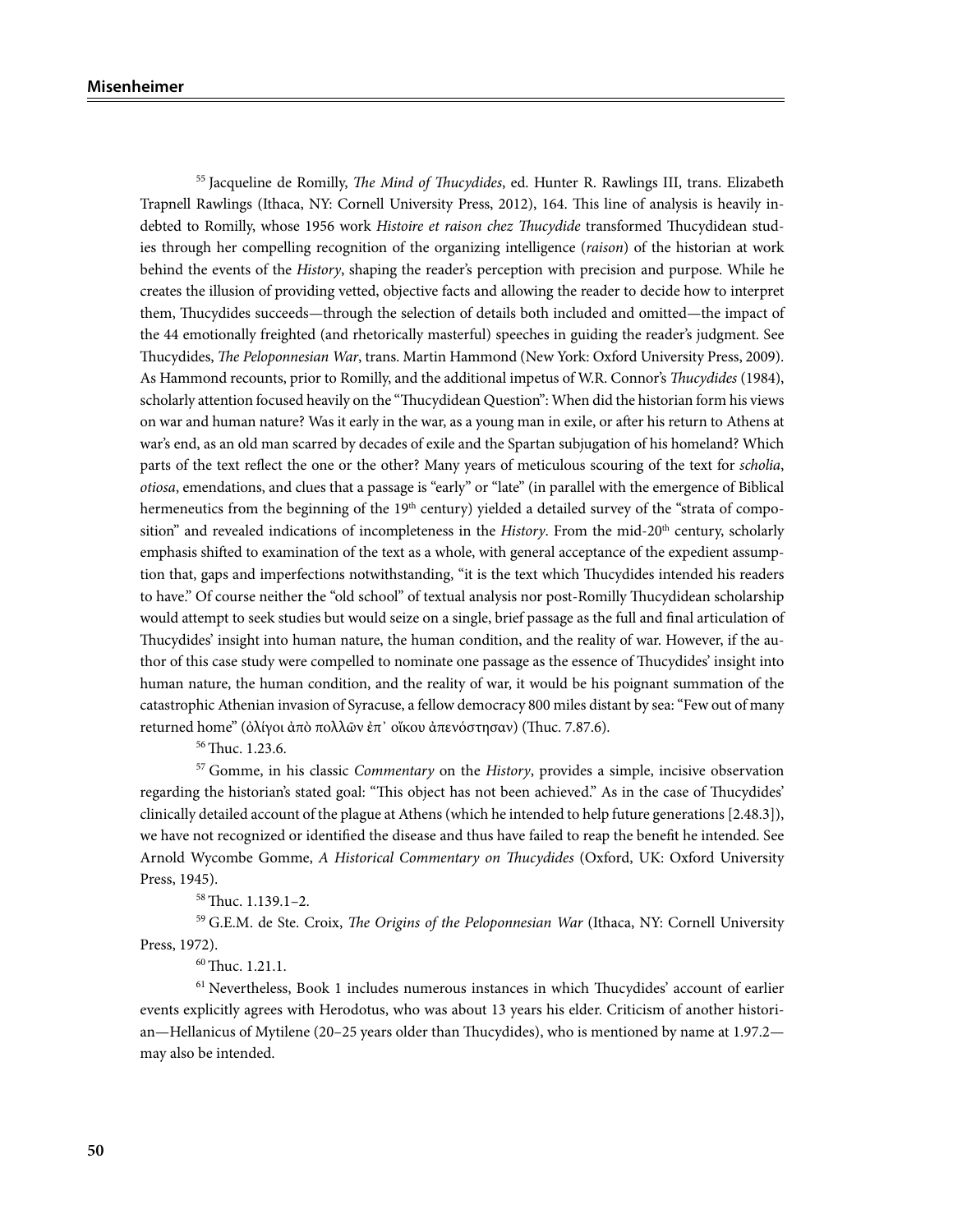$62$  The 11 extant plays of Aristophanes shape our understanding of Old Comedy as a depiction of the life of the *polis*, with a corresponding focus on issues of concern to the city and its citizens. His four "peace plays"—*The Acharnians* (425 BCE), *Peace* (421), *Lysistrata* (411), and *The Frogs* (405)— focus directly on the Peloponnesian War, which was at its height just as Aristophanes was enjoying his greatest success as a playwright. In the *Acharnians*, Dikaiopolis, an Everyman protagonist, attributes the war to Pericles' support for the Megarian Decree(s), traditionally regarded as sanctions imposed on Megarian citizens and/or the city of Megara supposedly because Megarians had abducted two prostitutes from the brothel of Aspasia in retaliation for the abduction of a prostitute from Megara. Thus, "for three whores Greece is set ablaze." Pericles had died in 429, two years prior to Aristophanes' first stage production and, by war's end in 404, would have seemed a remote historical figure to many Athenians. Thus, even though Dikaiopolis' account of the war's cause is certainly intended as a ribald joke, many (though not all) scholars have traditionally seen Thucydides' *History* in part as an effort to set the record straight and defend the Periclean legacy against such diminishing revisionism.

 $63$  This is Richard Crawley's translation of 1.23.4–6 as it appears in the Landmark edition. Allison has used variant translations of the key sentence (1.23.6) over the years: "The growth of the power of Athens, and the alarm that this inspired in Sparta, made war inevitable"; see Graham Allison et al., "Avoiding Thucydides's Trap: Managing the Rise of China," Belfer Center Conference, March 23, 2017; and "It was the rise of Athens and the fear that this instilled in Sparta that made war inevitable"; see *Destined for War*, xiv. Neither corresponds precisely with any of the major published English translations, but both are close to Crawley and substantially sound. See Thucydides, *The Landmark Thucydides: A Comprehensive Guide to the Peloponnesian War*, ed. Robert B. Strassler, trans. Richard Crawley (New York: Free Press, 2008).

64 See John R. Wilson, review of *Ananke in Thucydides*, by Martin Ostwald, *Phoenix* 45, no. 4 (Winter 1991).

65 Jaffe, 6–7; and Antony Andrewes, "Thucydides on the Causes of the War," *The Classical Quarterly* 9, no. 2 (November 1959), 223–239. Scholars over time have tended toward the view that 1.23.6, an expression of Thucydides' *personal view* (ήγουμαι), is a late (perhaps, postwar) insertion into a text mostly written much (perhaps, decades) earlier. Andrewes describes it as the product of a very different mood, and years of "cool reflection on the implications of imperial policy." Andrewes also cited that Schwartz and others have argued, furthermore, that the historian late in life reversed his opinion on this key point: "Having once thought that the determining factor was Athens' pressure upon Sparta's allies, especially on Corinth, and that Sparta herself was reluctant to fight, then he turned over to the view that the true cause was rather Sparta's fundamental hostility to Athens." In 44.2, Thucydides makes clear that even back in Athens a segment of public opinion held war to be inevitable—"it began now to be felt that the Peloponnesian War was only a question of time"—but there is no explanation for this remark, which may be another late assertion.

66 The fact that the truest (*alethestate*) cause of the war would be least spoken of reflects more a convention of political rhetoric throughout the *History* than revelation of any effort to conceal or falsify the reasons for the war. In fact, Thucydides regarded confusion, distortion, and deception in the debate over whether to enter a war to be par for the course, both because common people could not easily grasp some of the subtle, underlying forces at play and because elite participants in the debate often had hidden agendas and intentionally did not reveal their true motives. Contemporary Americans need look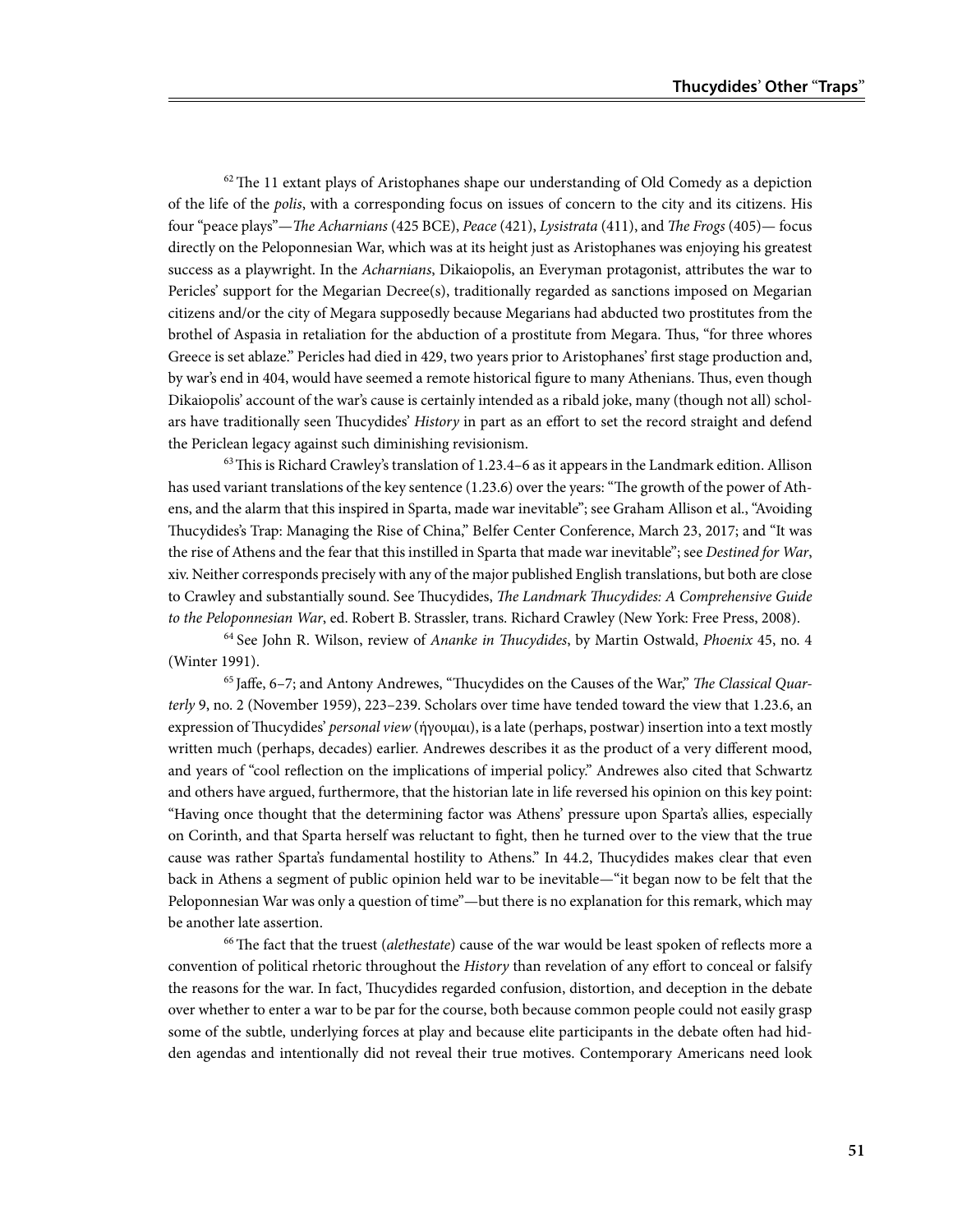no further than our own national debate in the run-up to the 2003 invasion of Iraq to confirm that this human proclivity is alive and well. Some American decisionmakers were taken in, as were the Athenians, by reports from would-be allies that proved "as attractive as [they were] untrue" (6.8.2). In Thucydides' *History*, exactly the same practice is evident in the Athenian discussion of whether to invade Sicily during the 7-year hiatus in the war with Sparta. While advocates of the audacious enterprise publicly espouse the "specious design of aiding their kindred and other allies in the island," their *actual* goal (Thucydides employs the same term—*alethestate prophasis*—used in his Book 1 discussion of the causes of the Peloponnesian War) is to conquer the entire island and thus extend their Aegean empire into the central Mediterranean (6.6.1). Of course, Greek *poleis* commonly engage in *outright deception* as well (for example, 1.26 and 1.90.3).

67 Giovanni Parmeggiani, ed., *Between Thucydides and Polybius: The Golden Age of Greek Historiography* (Washington, DC: Center for Hellenic Studies, 2014), 116.

68 Ibid., 118. See also Tim Rood, *Thucydides: Narrative and Explanation* (New York: Oxford University Press, 1998).

69 Sidney Bradshaw Fay, *The Origins of the World War* (New York: Macmillan, 1928), 1. The phrase is adapted from the work of historian Sidney Bradshaw Fay, who opens his classic study of World War I with a reference to the Peloponnesian War:

*The Greek historian Thucydides, in his history of that catastrophe to ancient civilization when Spartan militarism triumphed over Athenian democracy, makes the distinction between the more remote or underlying, and the immediate, causes of war. It is the distinction between the gradual accumulation of inflammable material which has been heaped up through a long period of years and the final spark which starts the conflagration. The distinction is a good one. It is equally applicable to the World War.*

*Of course, Fay's distinction between formal and efficient causes is more explicit (and*  less muddled) than that of Thucydides, whose History predates Aristotle's crystallization *of the Four Causes (in Physics II.3 and Metaphysics V.2) by about half a century. Aristotle adopted the grammatically neuter form,* aition*, for his philosophical purpose.*

 $70$  In this instance, however, the human hand of the historian, rather than the scientific detachment he wished to convey on this point, is all too evident. His summation of the Spartan vote for war in 1.88 indicates that the Spartans were explicitly focused on (and not merely influenced internally by) the *prophasis* rather than the *aitiai*: "The Spartans voted that the treaty had been broken, and that war must be declared, not so much because they were persuaded by the arguments of the allies, as because they feared the growth of the power of the Athenians, seeing most of Hellas already subject to them." Moreover, the only speech of the allies we are provided—that of the Corinthians—devotes only a single sentence (1.68.4) to the *aitiai*, otherwise focusing almost entirely on the dangers posed by Athens' imperialist expansion. As Andrewes notes, this is evidence of editing and/or a changing viewpoint by the historian during the decades of his project.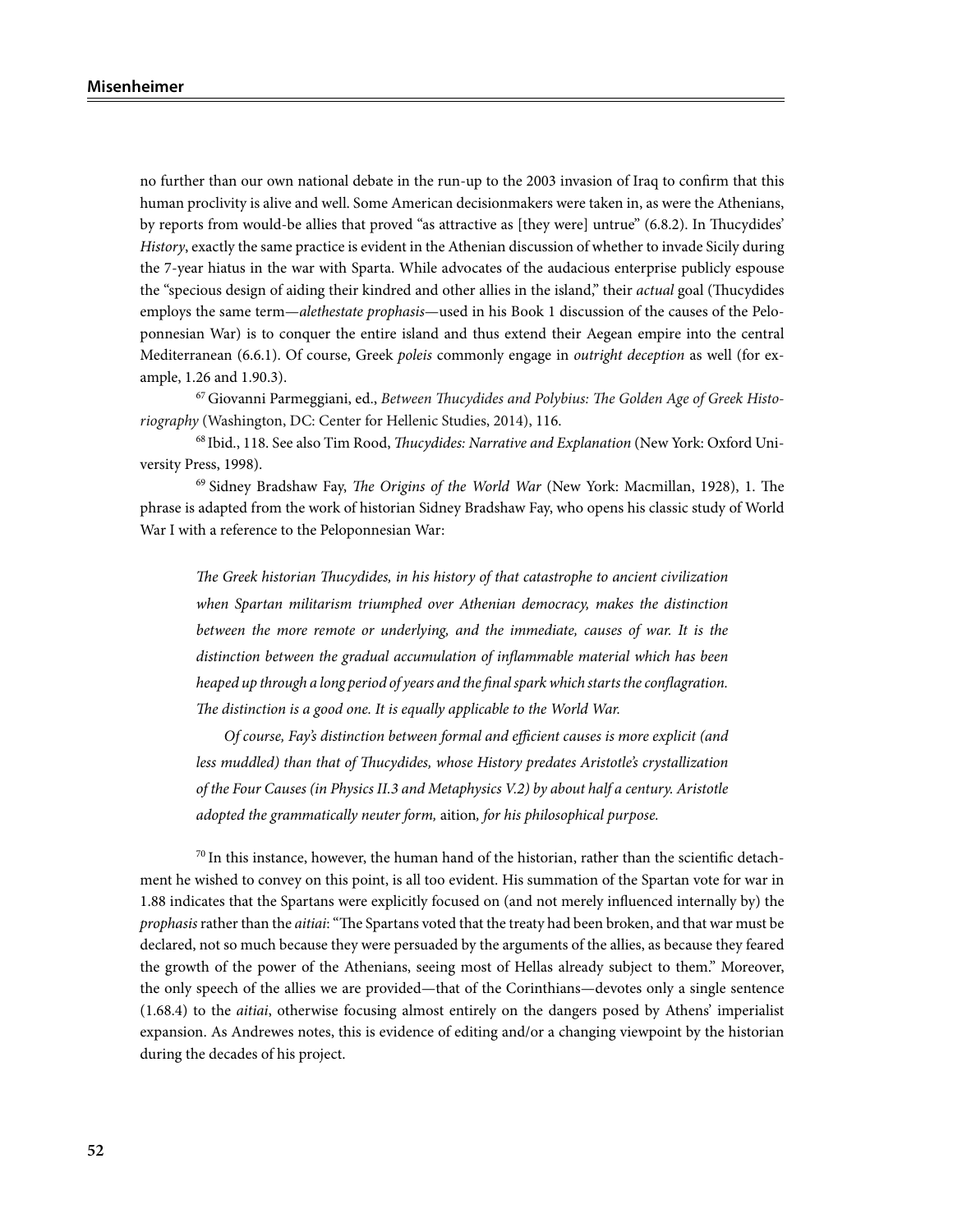$71$  Parmeggiani, 120. He refers to this broad conceptual knowledge and exacting background study as "the theoretical backbone of [Thucydides'] political science."

72 Thuc. 2.59.

73 Thuc. 6.8.2.

<sup>74</sup> Thuc. 1.75.3, 1.76.2, and 1.123.1. The interplay of these three elemental factors unfailingly leads every state to judge its own policies and actions as just, whether its national command authority opts to go to war. Thucydides refers to them repeatedly throughout the *History*. For example, the Corinthian envoys touch upon all three (1.120.2, 1.122.2, and 1.123.1) in their rather strident effort to persuade Sparta and its other allies to declare war on Athens. It is within the overarching context of Fear, Honor, and (self-)Interest that a state's national decisionmaking process examines the more visible but less significant factors often cited in decisions of whether to go to war (for example, military capacity, economic power, quality of leadership, depth of patriotism (1.1.74), and the important "traps" discussed below.

75 H.R. McMaster, "The Pipe Dream of Easy War," *New York Times*, July 20, 2013, available at <www.nytimes.com/2013/07/21/opinion/sunday/the-pipe-dream-of-easy-war.html>.

76 James R. Holmes, "Thucydides, Japan and America," *The Diplomat*, November 27, 2012, available at <https://thediplomat.com/2012/11/thucydides-japan-and-america/>.

77 Thuc. 1.75.3, 1.76.2, and 1.123.1.

78 Thuc. 1.1.74.

79 Leon Whyte, "The Real Thucydides' Trap," *The Diplomat*, May 6, 2015, available at <https:// thediplomat.com/2015/05/the-real-thucydides-trap/>.

 $80$  Thuc. 1.68–71. Thucydides later validates the main points in 4.55.2 and 8.96.4.

81 Like the Thebans in their fixation on local rival Plataea, the Corinthians view the affair of Epidamnus and Corcyra as a local matter and for that reason fail to grasp fully the broader context of events leading up to the Peloponnesian War.

82 Yan Xuetong, "Alliances Can Prevent Greater Conflicts between China, U.S.," *Global Times*, March 31, 2016, available at <www.globaltimes.cn/content/ 976854.shtml>.

83 Shannon Tiezzi, "Chinese Media: Maybe It's Time the U.S. Heeded Deng Xiaoping's Advice," *The Diplomat*, April 2, 2015, available at <http://thediplomat.com/2015/04/chinese-media-maybe-itstime-the-us-heeded-deng-xiaopings-advice/>.

84 See Jaffe, 4.

85 Thucydides, *The War of the Peloponnesians and the Athenians*, ed. and trans. Jeremy Mynott (Cambridge, UK: Cambridge University Press, 2013).

86 Thuc. 1.2.4 and 1.18.

87 Thuc. 3.82.2.

88 In public remarks on March 18, 2014, stressing the need for government to retain credibility with the citizenry, Xi Jinping used a new term—*the Tacitus Trap*—that in China is now regarded in parallel with the Thucydides Trap. The Tacitus Trap, as reported in Chinese media over recent years, warns leaders against statements or actions that could cause the government to lose credibility with the citizenry. Variant formulations have appeared: "Neither good nor bad policies would please the governed if the government is unwelcome." "When a government loses credibility, whether it tells the truth or a lie, to do good or bad will be considered a lie or to do bad." The concept is familiar from Marxist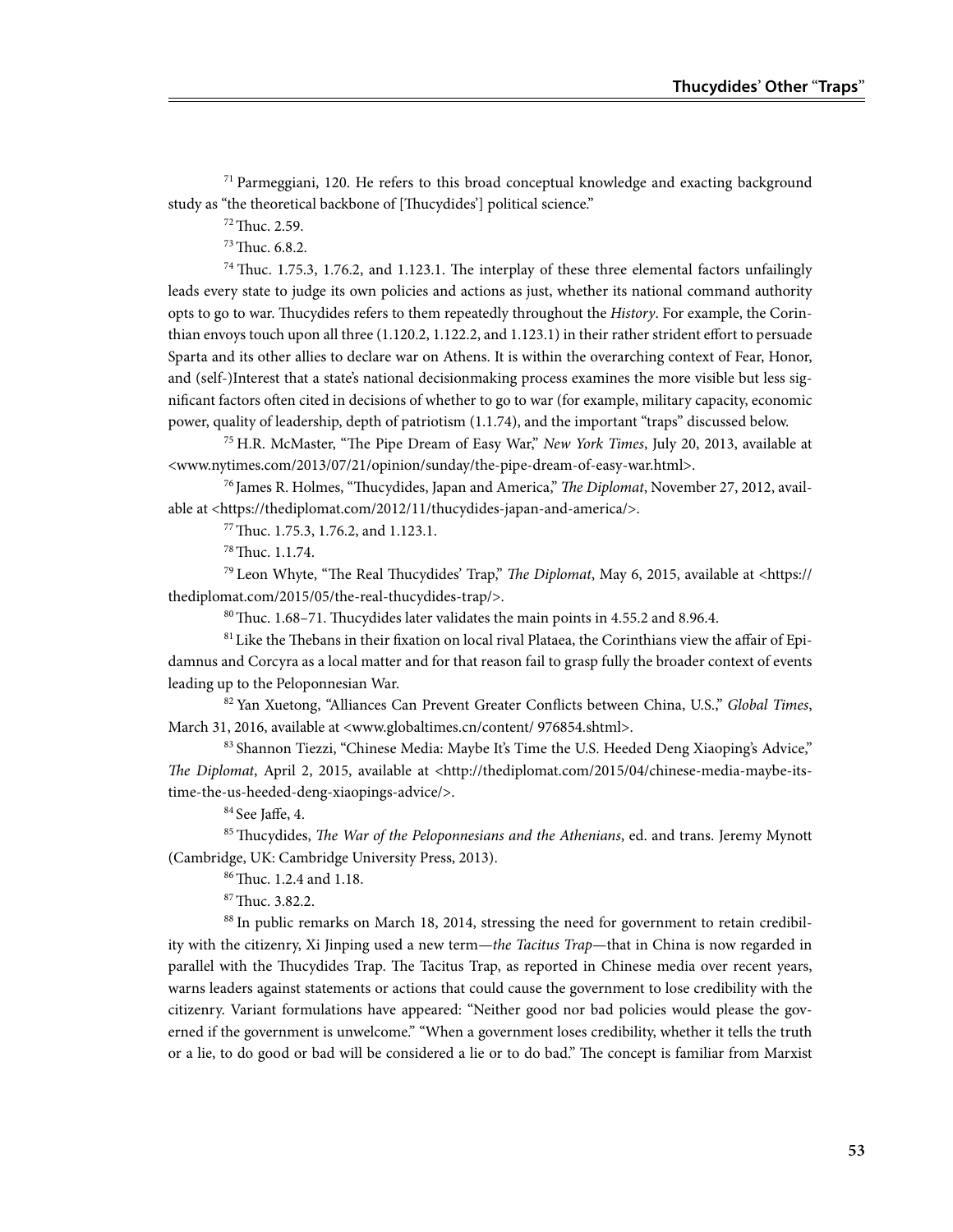theory, but also echoes a line from Roman historian Publius Cornelius Tacitus (56–117 CE): "When a ruler once becomes unpopular, all his acts, be they good or bad, tell against him." See Tacitus, *Complete Works of Tacitus*, ed. Alfred John Church et al. (New York: Random House, 1873, reprinted 1942, ed. for Perseus Catalog), book 1, chapter 7. The term now has an officially sanctioned form (塔西佗陷阱) and has gained currency in academic discourse and been incorporated in the Civil Service Test. The original source of the Tacitus Trap concept is uncertain (some credit Xi Jinping himself), but in China it is seen as a long-established doctrine presumed to be well-known in the West. See also Neville Morley, "Alliterative Ancients' Aphorisms," *Sphinx*, September 4, 2017, available at <https://thesphinxblog.com/2017/09/04/ assorted-alliterative-ancients-aphorisms/>. Morley has usefully gathered data on this topic, and credits Gerald Krieghofer with first identifying the appropriate line from Tacitus.

89 Thuc. 1.83.2. See also, 1.1.83, 1.11.2, 1.19, 1.142, 1.4, and 1.7.

90 Thuc. 6.31.3 and 7.28.4.

91 Chas Freeman, "Avoiding the 'Thucydides Trap' in the Indo-Pacific," *Chasfreeman.net*, available at <http://chasfreeman.net/avoiding-the-thucydides-trap-in-the-indo-pacific/>.

92 Thuc. 3.41. See also Gerald Mara, "Thucydides and Political Thought," in *The Cambridge Companion to Ancient Greek Political Thought*, ed. Stephen G. Salkever (Cambridge, UK: Cambridge University Press, 2009), 98.

93 Thuc. 4.81.1–3, 4.105.1–2, 4.107.3, 4.108.2–3, etc.

<sup>94</sup> The two also provide an exceptional study of opposing rhetorical techniques, with craft and technique augmenting the persuasive power of (and at other times merely concealing) the genuinely held views of each.

95 Thuc. 6.36, 6.9–14, and 6.16–18.

96 John H. Finley, Jr., *Three Essays on Thucydides* (Cambridge, MA: Harvard University Press, 1967), xi. The distinguished Harvard scholar John Finley was a leading voice among classicists who believe that "the topographical and other detail of the sixth and seventh books makes as certain as such things can be that Thucydides visited Syracuse, necessarily after 413."

 $97$  The characterization of the great Spartan general Gylippus just before leading Syracusan and allied forces into the decisive battle that would doom Athens to defeat in the Peloponnesian War and extinguish Athenian imperial power (7.66.2).

98 Numbers are often difficult to pin down, but Thucydides states that "not less than forty thousand" men, Athenians and allies, embarked from Syracuse on their desperate overland flight (7.75.5). Only about 7,000 were captured alive (7.87.4), of whom many perished in squalid confinement in the Syracusan quarries. Some few escaped to the allied city of Catana and "found refuge," thus receiving further postwar assistance from an important ally (7.85.4). Thucydides does not specify their number, but notes that all alike "suffered evils too great for tears" (7.75.4).

<sup>99</sup> Thuc. 5.16.1, 7.50.4, and 7.86.5.

100 Plato's *Laches* is typically grouped among the early dialogues composed between the death of Socrates in 399 BCE and Plato's own first trip to Sicily in 387.

101 See Paul Woodruff, "Plato's Shorter Ethical Works," in *the Stanford Encyclopedia of Philosophy* (Winter 2016), ed. Edward N. Zalta (Stanford, CA: Metaphysics Research Lab), available at <http:// plato.stanford.edu/archives/win2016/entries/plato-ethics-shorter/>.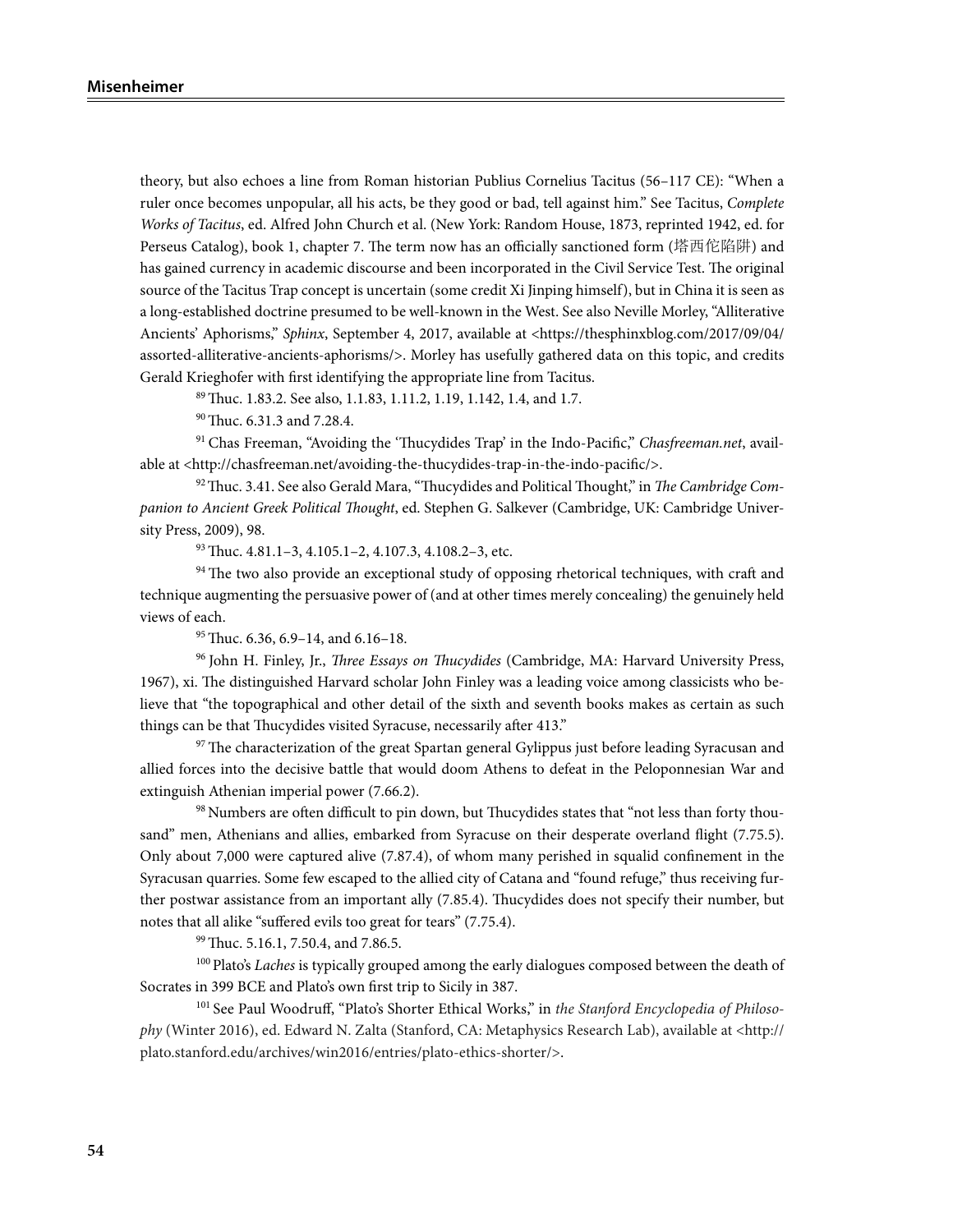<sup>102</sup> Thuc. 8.27.5, 8.29.2, 8.43.3, and 8.84.5.

<sup>103</sup> Allison et al., Thucydides Trap Forum.

<sup>104</sup> See Mark J. Valencia, "China Needs Patience to Achieve a Peaceful Rise," *South China Morning Post*, February 7, 2014, available at <www.scmp.com/comment/insight-opinion/article/1422780/ china-needs-patience-achieve-peaceful-rise?page=all>. Optimistic U.S. observers interpret Xi's call for "a new model of major country relations" as reference to a rational, necessary, and essential adjustment in the international order, already well underway, to accord China a status more in keeping with its capacity and aspirations. Those of a more pessimistic turn of mind interpret it as a demand for American capitulation and withdrawal from East Asia.

105 Donald Kagan, *The Outbreak of the Peloponnesian War* (Ithaca, NY: Cornell University Press, 1969), 356.

 $106$  Thuc. 2.2 and 2.7.1. The Theban assault on Plataea marks the culmination of five decades of deteriorating stability in the Boeotia region of central Greece. The attack ruptures the Thirty Years' Peace concluded by Athens and Sparta in 446, but for Thebes is merely an attempt to exploit "international" tensions to settle an old score close to home. The Plataeans, because of their longstanding alliance with Athens, had long held out against Theban hegemony. Plataea was the only *polis* to join the Athenians in resisting the first Persian invasion at Marathon in 490, arriving "with all available force" (*pandemei/*  $\pi\alpha v \delta \eta$ uet) at a critical moment and thus sharing in one of the most glorious, and improbable, military victories in the long history of Hellas. See Herodotus, *Herodotus: The Histories: The Complete Translation, Backgrounds, Commentaries*, ed. Jennifer Tolbert Roberts, trans. Walter Blanco (New York: W.W. Norton & Co., 2013), 6.108.1. Plataea paid a price for its loyalty as an ally. The city was razed to its foundations by the Spartans in 417, the 5<sup>th</sup> year of the Peloponnesian War, because the Athenians reneged on their promise to come to the relief of their ally (Thuc. 3.68.3–5).

<sup>107</sup> Thuc. 1.1.3, 1.3.1, 1.3.4, and 1.4.

108 Kevin Carroll, review of *Thucydides: The Peloponnesian War*, by Thuycidides, trans. Steven Lattimore, *Bryn Mawr Classical Review*, June 18, 1999, available at <http://bmcr.brynmawr.edu/1999/1999- 06-18.html>. Carroll highlights a revealing distinction between Thucydides' use of *eleutheria* and *autonomia* in his review of Lattimore's new English translation (1998), acknowledging previous work by Martin Ostwald (1982) and Elias Bickerman (1958).

<sup>109</sup> This factor is frequently underappreciated or ignored altogether by commentators who fixate on the direct contrast between Athens and Sparta (even though each frequently acts with or at the behest of allies throughout the Peloponnesian War), and compound that error by attempting to transfer this spurious, binary analysis to modern conflicts like the 20<sup>th</sup>-century Cold War or the current rivalry between the United States (cast by Allison, like Sparta, in the role of status quo power) and China (portrayed as Athens, the *rising* power destined to overturn a long-established power balance). It is hardly surprising that extrapolation of such an oversimplified reading of Thucydides would yield negligible analytical insight.

#### <sup>110</sup> Thuc. 1.73.1.

111 See Jared McKinney, "China-U.S.: Avoiding the 'Improbable War,'" *The Diplomat*, April 10, 2015, available at <http://thediplomat.com/2015/04/china-us-avoiding-the-improbable-war/>. As Nicias tells the Athenian Assembly during debate of the proposed Sicilian Expedition, "We ought not . . . to allow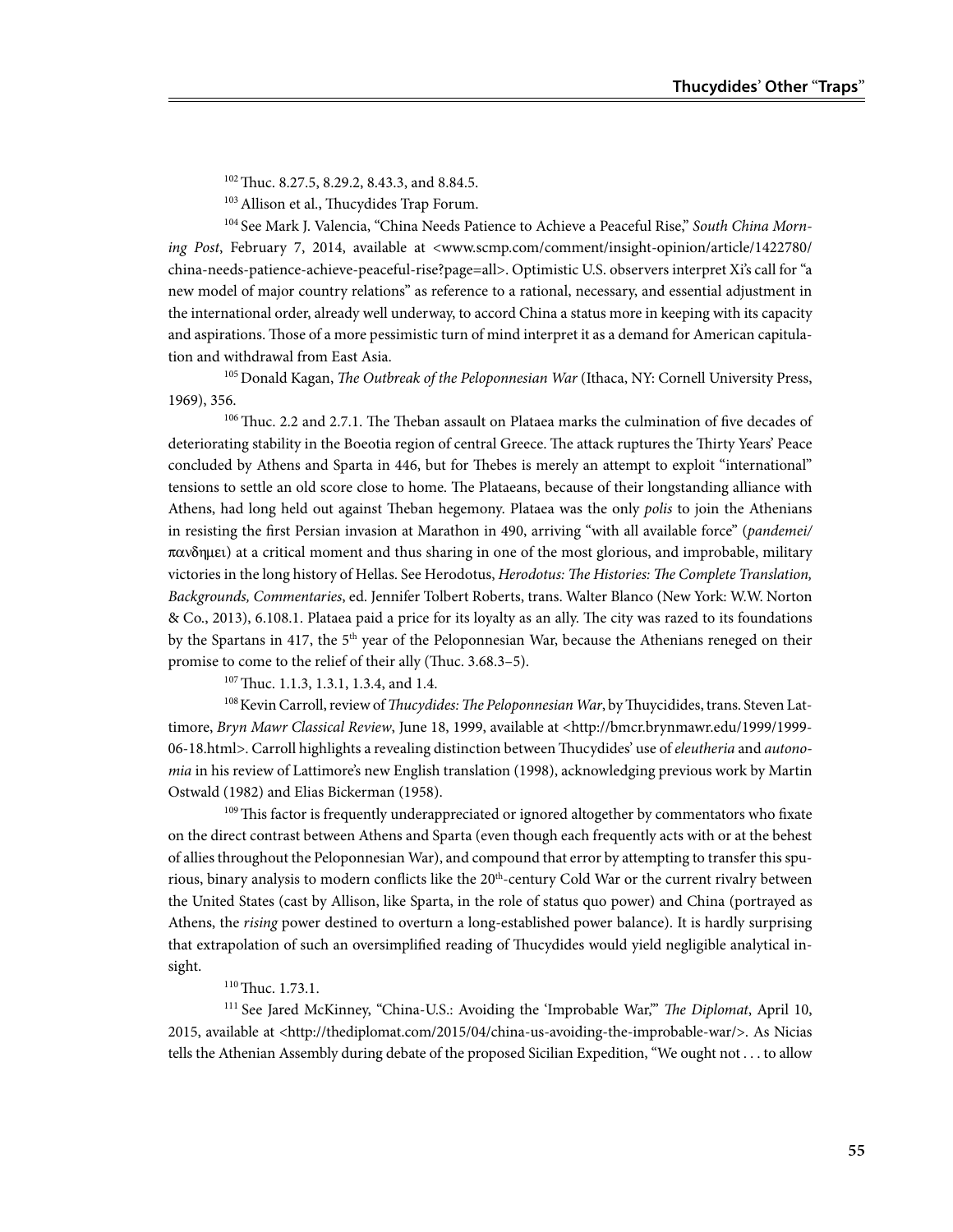ourselves to be persuaded by foreigners into undertaking a war with which we have nothing to do." See Organski and Kugler. The authors' power transition theory research similarly accords a crucial role to allies in the initiation and subsequent conduct of war: "Alliances not only play a decisive part in widening a narrow conflict between the challenger and the dominant nation into a world war, they also exert a decisive role in winning such wars once they are started."

112 Thuc. 6.6.2, 6.8.2, 6.18.1, 6.33, 6.50.4, 7.2.3–4, 7.3.1, 7.18.2, 7.28.3, and 7.42.1.

113 Thuc. 4.85–87.

114 Freeman.

115 Lam Peng Er, "China, the United States, Alliances, and War: Avoiding the Thucydides Trap," *Asian Affairs: An American Review* 43, no. 2 (2016), 36.

116 Thuc. 1.78.1.

117 Thuc. 1.140.1.

118 Thuc. 1.78, 2.11.4, 7.50.4, and 8.24.5. Thucydides mentions Arginousae at 8.101.2, but details of the fateful Athenian decision to execute the victorious generals after the naval battle at Arginousae (406 BCE) are recounted by Xenophon (*Hellenika*, 1.7) and Diodorus Siculus (13.101), who (separately) take up the events of the Peloponnesian War at the point where Thucydides' *History* ceases. The *History* amply illustrates *Tyké*'s penchant for humbling the strong or (less often) exalting the weak. With that in view, it is difficult not to read Nicias' resonant appeal to the Athenian Assembly—be generous in outfitting the invasion force for Syracuse because "I wish as much as possible to make myself independent of fortune" (6.28.3)—as a dramatic turn worthy of the tragic poet Euripides, Thucydides' contemporary.

119 See, for example, *The Economist*: "Mr. Allison's overall thesis is too gloomy" ("The Thucydides Trap: Will America and China Go to War?" *The Economist*, July 6, 2017); Albert Wolf: "Power transition theory may be mistaken, and in any event the expected transition may not come off as expected" ("What Thucydides's Trap Gets Wrong about the United States and China," *Modern War Institute*, July 25, 2017); Michael Vlahos: "Allison transforms a trope of city-state rivalry into universal historical law and then ascribes its creation to Thucydides, thus giving Allison's offspring a radiant, ancient, authority" ("Who Did Thucydides Trap?" *The American Conservative*, July 5, 2017); and Ilias Kouskouvelis: "Allison's Thucydides Trap is 'a distorted compass'" ("The Thucydides Trap: A Distorted Compass," *E-International Relations*, November 5, 2017).

<sup>120</sup> Neville Morley periodically reminds readers of his blog that "Thucydides is always right about everything!" See Neville Morley, "Thucydides Is Always Right About Everything Part 796," *Sphinx*, March 9, 2014. This is not so much excessive praise for the historian's surpassing wisdom as a rueful comment on the way politicians, scholars, and assorted experts over a period of centuries have sought to co-opt Thucydides' name to valorize and validate their own idiosyncratic reading of contemporary wars or other events. This is, in fact, a particular focus of Morley's own scholarship. He argues that the *History*'s unique ability to appear at once compellingly incisive and impenetrably obscure makes it uniquely suited to this objectionable practice of latter day *ipse dixit*. Thucydides is not, however, the only ancient authority currently being subjected to such treatment in the Indo-Pacific region.

<sup>121</sup> T. Greer, "The Thucydides Roundtable," *Zenpundit.com*, October 2016, available at <http:// zenpundit.com/?p=52965>.

 $122$  Herodotus, 6.108.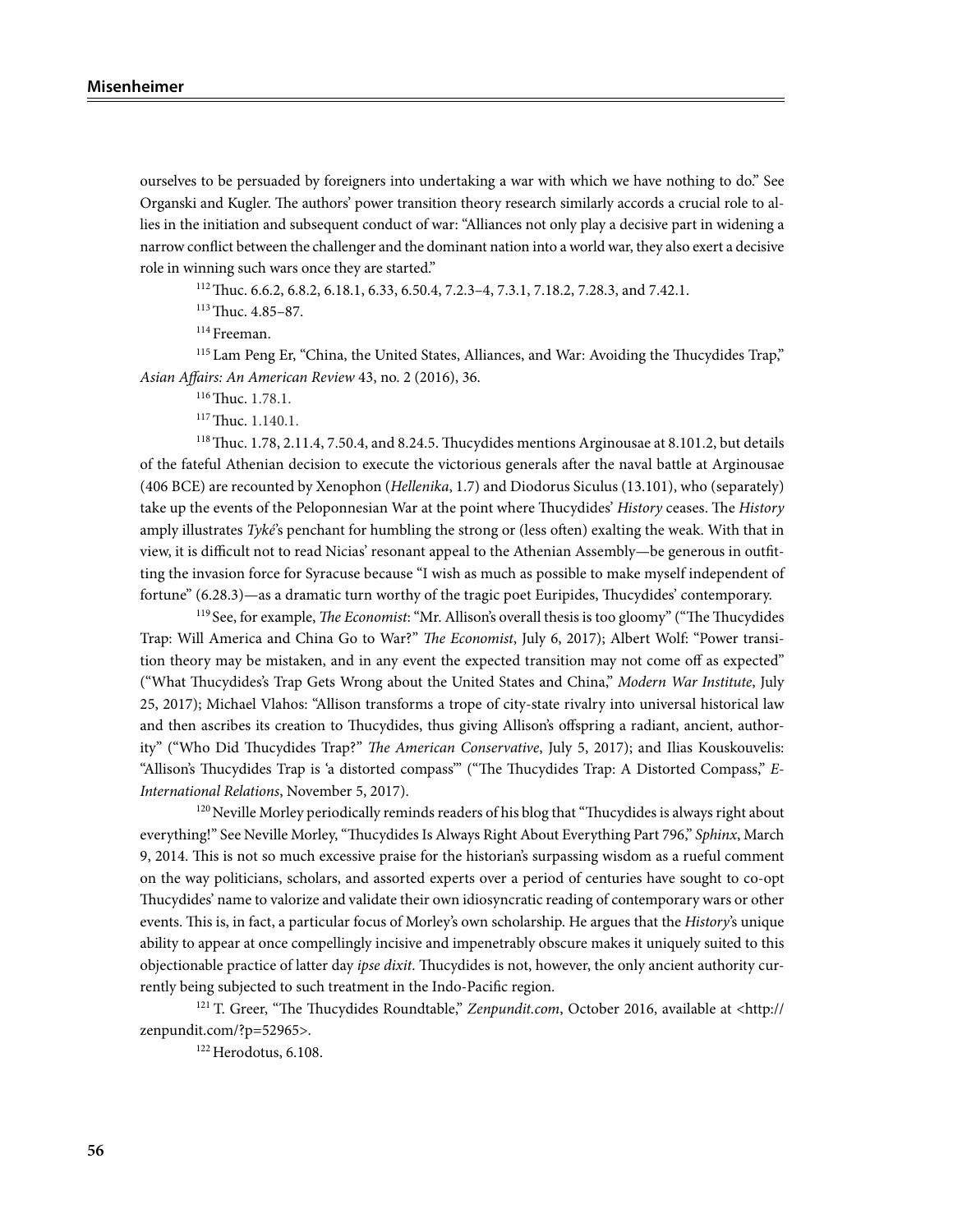123 Thuc. 1.86–87.

124 Thuc. 1.68–71. Indeed, the Corinthians' strident harangue is calculated to convey a sense that war really is *inevitable*, and that delaying its onset will only benefit the enemy (for example, 1.69.5).

<sup>125</sup> To be fair, scholars have adopted many approaches in analyzing the fact-set provided by Thucydides—a fact-set that includes only passing reference to the Megarian Decree, which both sides considered extremely important.

126 Wilson.

<sup>127</sup> It is striking that many reputable international relations analysts have overlooked this fundamental point altogether. Rather than rejecting Allison's Thucydides Trap metaphor on this basis alone, many have proceeded directly to analyzing whether, and how, the supposed Trap can be avoided.

128 Jaffe, 44.

<sup>129</sup> Although assuming the unity of Thucydides' text is customary for scholars, at least Romilly. <sup>130</sup> Thuc. 5.84-5.111; and Morley, "The Thucydides Trap," *Sphinx*, October 30, 2012.

<sup>131</sup> Cited by Greg Myre, "From Ancient Greece, Lessons on the Risk of a Modern, Accidental War," *National Public Radio*, May 3, 2017, available at <www.wfdd.org/ story/ancient-greece-lessons-riskmodern-accidental-war>. Such a lack of analytical rigor is not characteristic of Allison's earlier work on the Cuban Missile Crisis. His 1971 book *Essence of Decision: Explaining the Cuban Missile Crisis* has been credited with revolutionizing the field of international relations.

<sup>132</sup> Allison, "Obama and Xi Must Think Broadly to Avoid a Classic Trap."

<sup>133</sup> For example, Vlahos questions omission of crisis between the United Kingdom and the United States just prior to the American Civil War. War seemed inevitable at the time, but did not occur; see Michael Vlahos, "Who Did Thucydides Trap?"

 $134$  Organski and Kugler, 179. In their own study of power transition theory, they reach the surprising conclusion that "nuclear weapons do not deter confrontations at all levels. To believe they do is to believe in magic." In *Destined for War*, Allison reviews possible scenarios for the use of nuclear weapons and concludes that the United States must keep a nuclear option "in its toolkit for purposes of deterrence," but he offers no response to the problem suggested by the three consecutive "no war" outcomes in the 2015 Belfer Center Case File. Since the updated 2017 Case File obscured it, perhaps no response is deemed necessary.

135 In appendix II (287–288) of *Destined for War*, Allison provides statements responding to previous criticism (characterized as "straw man" attacks) of the Thucydides's Trap Case File. These responses are not convincing and do not address the objection that the Case File is clearly based on the Thucydides Trap metaphor and not the other way around. In contrast, one might agree or disagree with Organski's work on power transition theory, but in *The War Ledger* it is clear that posited theories concerning state behavior are based on examination of a historical data set, and not vice versa. In discussion of this Case File question at an academic conference in 2017, one classicist remarked to the author: "It seems Graham Allison printed the bumper sticker and then found a car to stick it on."

136 Neville Morley, "The Thucydides Trap," *Sphinx*, October 30, 2012, available at <https:// thesphinxblog.com/2012/10/30/the-thucydides-trap/>. This suggests, at best, disdain for what Thucydides *actually* did or did not say. The Belfer Center's effort to tap the popularity of the DC/Warner Bros. film *Wonder Woman* in promoting Allison's book carried that disdain still further. The film, released in the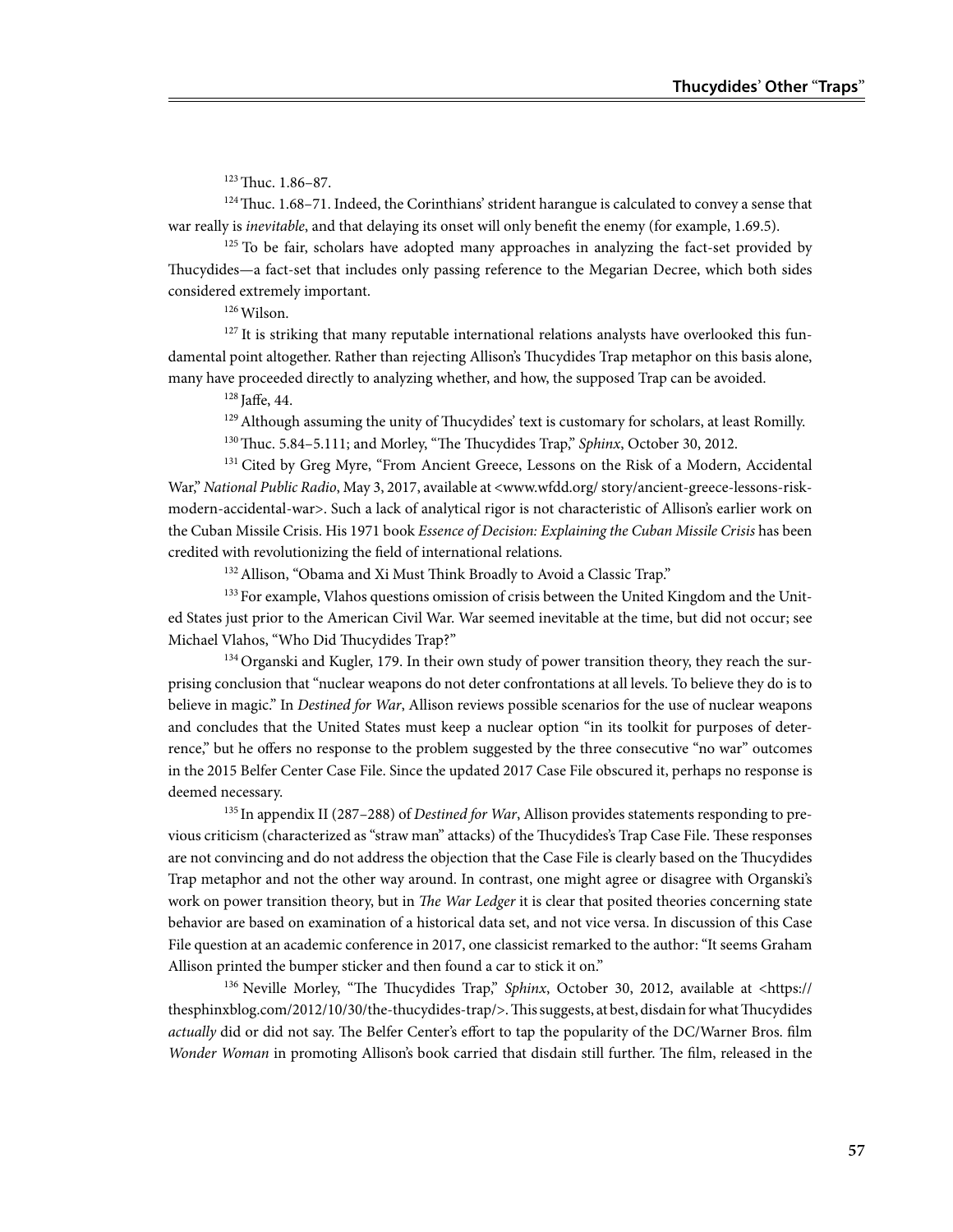United States on June 2, 2017, includes a scene in which Wonder Woman's adversary, a cynical *Miles Gloriosus*, declares that "peace is only an armistice in an endless war." The erudite Wonder Woman immediately "recognizes" the remark as a quote from none other than Thucydides—even though the line in fact has *no connection whatsoever* to him or the *History*. As the film became a summer blockbuster, the Belfer Center added to its Web site a movie still of Gal Gadot as Wonder Woman, along with a slogan promoting Allison's book: "Wonder Woman knows Thucydides. Do you?" This promotional decision suggested that the Belfer Center, in common with Wonder Woman, does *not* know Thucydides. See Allison, "The 'Wonder Woman' Guide to Avoiding War With China: It Might Take a Woman," *USA Today*, July 8, 2017, available at <www.usatoday.com/story/opinion/2017/07/07/wonder-woman-war-china-graham-allisoncolumn/452549001/>. Allison himself followed up in July with this op-ed, and in it he discusses the ersatz Thucydides quote at length, noting that it raises "a fundamental question about the relationship between mass violence and human nature." He even invokes Kissinger to rebut its air of militarism, but he never gets around to mentioning that the quote is merely a bit of movie villain dialogue with no *actual* linkage to war, human nature, or Thucydides.

<sup>137</sup> Allison, How Trump and China's Xi Could Stumble into War: When a Rising Power Threatens to Displace a Ruling Power, It Rarely Ends Well," *Washington Post*, March 31, 2017, available at <www. washingtonpost.com/posteverything/wp/2017/03/31/how-trump-and-chinas-xi-could-stumble-intowar/?tid=a\_inl&utm\_term=.81b6debee6ed>. His commentaries have typically overlooked less negative facets of the bilateral relationship, for example, ongoing Sino-American counterpiracy cooperation in Combined Task Force 151 off the East Africa coast, joint training by U.S. and Chinese forces for disaster assistance, and new trade deals worth a reported \$253 billion signed during President Trump's November 2017 visit to Beijing.

138 Allison et al., "Avoiding Thucydides's Trap." In presentations on the Thucydides Trap over recent years, Allison has studiously equivocated concerning whether war between China and the United States really is "inevitable." While typically voicing a hedging acknowledgement that war *may not* be inevitable, he typically asserts that conflict, *more likely than not*, is already inscribed in the book of destiny. His book develops this Janus-like outlook in both directions by including a chapter offering many creative scenarios on how war might break out, and a subsequent section entitled "Why War Is Not Inevitable." The latter offers "clues for peace" distilled from the four "no war" outcomes in the Belfer Center Case File. Again, however, the clues appear within the context of an overarching view that war is, as the title declares, *destined*. In this regard, Allison's remark (viii) that Thucydides' *History*, if "read in context," makes it "clear that [Thucydides] meant his claim about inevitability as hyperbole: exaggeration for the purpose of emphasis" is odd. In fact it is not at all *clear* that Thucydides, in this passage or any other, exaggerated for emphasis, and Thucydidean scholarship does not support such a view. "Exaggeration" for what purpose? "Emphasis" for whose benefit? This remark may reveal Allison's own intention—in light of the fact that war traditionally sells more books than peace—but there is no basis for linking it with Thucydides.

139 Nye, 2.

<sup>140</sup> Zoellick, "U.S., China and Thucydides."

<sup>141</sup> All who find his *History* useful in the analysis of political situations subsequent to the 5<sup>th</sup> century BCE would appear to join him in that belief. Thucydides notes, for example, that the catastrophic breakdown of law and moral norms due to *stasis* reflects a pattern of human behavior that "always will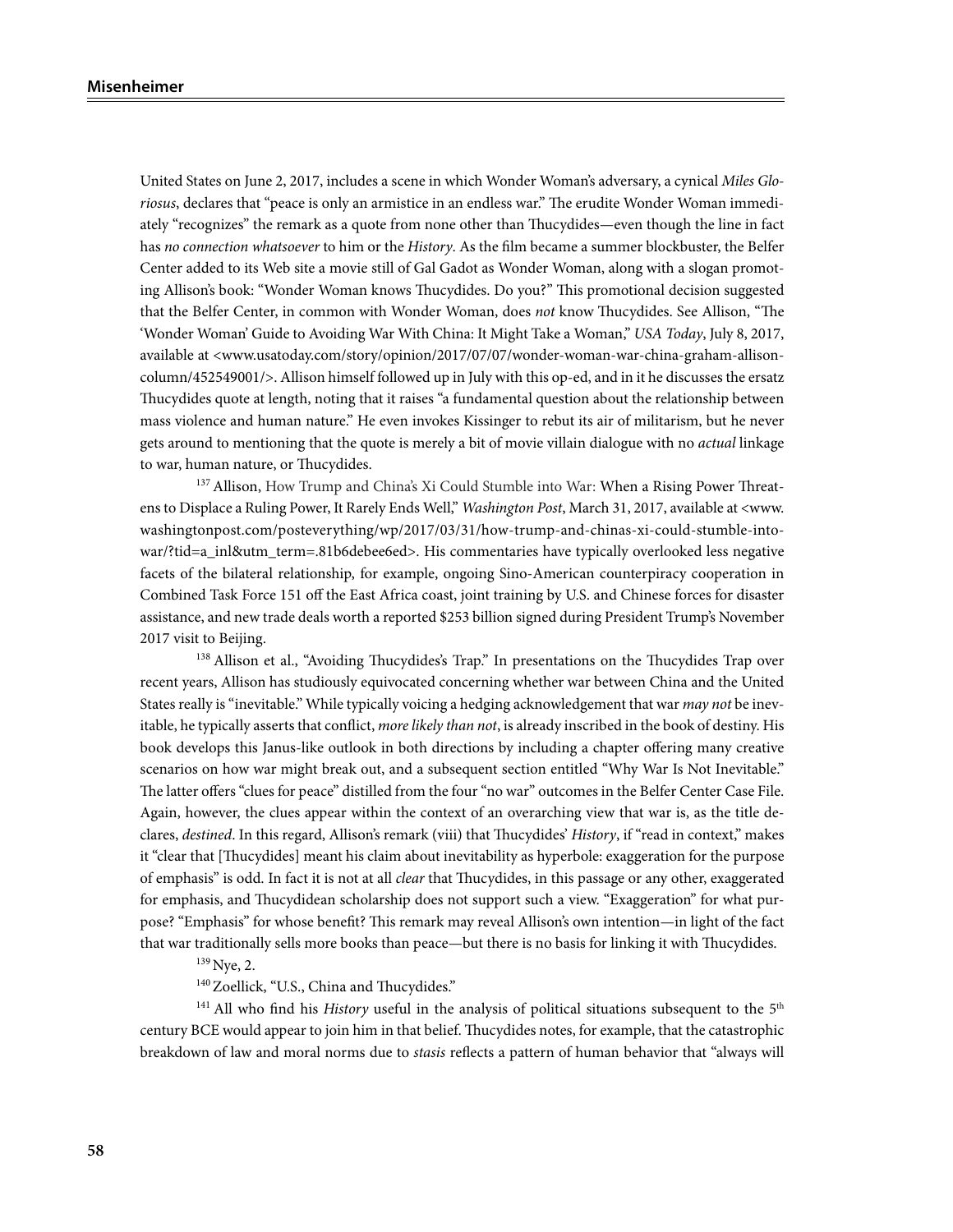occur as long as the nature of mankind remains the same" (3.82.2). Niccolò Machiavelli, who found much to agree with in the pages of Thucydides, also saw human nature as unchanging over time. He observes that, as a result, "the same dissensions appear in every age"; See Machiavelli, *The Discourses* (New York: Penguin Classics, 1984), 1.39, 278. It is solely because human nature is so enduring that wisdom proffered by ancient authors remains relevant today.

<sup>142</sup> At least this is the traditional reading of Thuc. 1.22.4:

*The absence of romance in my history will, I fear, detract somewhat from its interest; but if it be judged useful by those inquirers who desire an exact knowledge of the past as an aid to the understanding of the future, which in the course of human things must resemble if it does not reflect it, I shall be content. In fine, I have written my work, not as an essay which is to win the applause of the moment, but as a possession for all time.*

<sup>143</sup> Romilly, 56.

<sup>144</sup> Sawyer, "Translating the Untranslatable." Jeremy Mynott's translation of Thucydides sought to avoid the "anachronistic concepts [and bias] derived from later developments and theories that he detected in some earlier translations." He provides an exceptionally vivid summary of the translator's challenge:

The text is often articulated in long structures that, unlike the periodic prose of *Demosthenes, Cicero and Gibbon, do not have a progressive forward movement, to be resolved and completed in their final cadences. Rather, a whole series of clauses shuffle forward together, each deliberately fashioned in a different grammatical construction to create a much more open texture. Within these there are many distortions of the natural word order to generate particular emphases and effects; and there are other innovations in (or liberties with) syntax and vocabulary. The meaning is sometimes highly compressed and, as with poetry, resists decompression. Thucydides wrote at an early stage in the development of Greek prose and was undoubtedly trying to forge an original style for what he rightly regarded as a new form of enquiry. At its best his prose is a very powerful and vivid vehicle for this, but often he seems to be straining too hard for his effects with artificial contrasts, asymmetries and abstractions. In addition, there are the purely practical uncertainties of knowing which parts of the text Thucydides himself regarded as finished and which were only drafts. In the case of some obscure passages, therefore, one can never be quite sure whether one is dealing with clumsy expression, unrevised draft, unreliable textual transmission, overwrought stylistic innovation or deliberate ambiguity.* 

*Greco-Roman historian Dionysius of Halicarnassus (ca. 60–7 BCE), active in the age of Augustus, might agree. He penned a critique (De Thucydide) complaining of the "forced*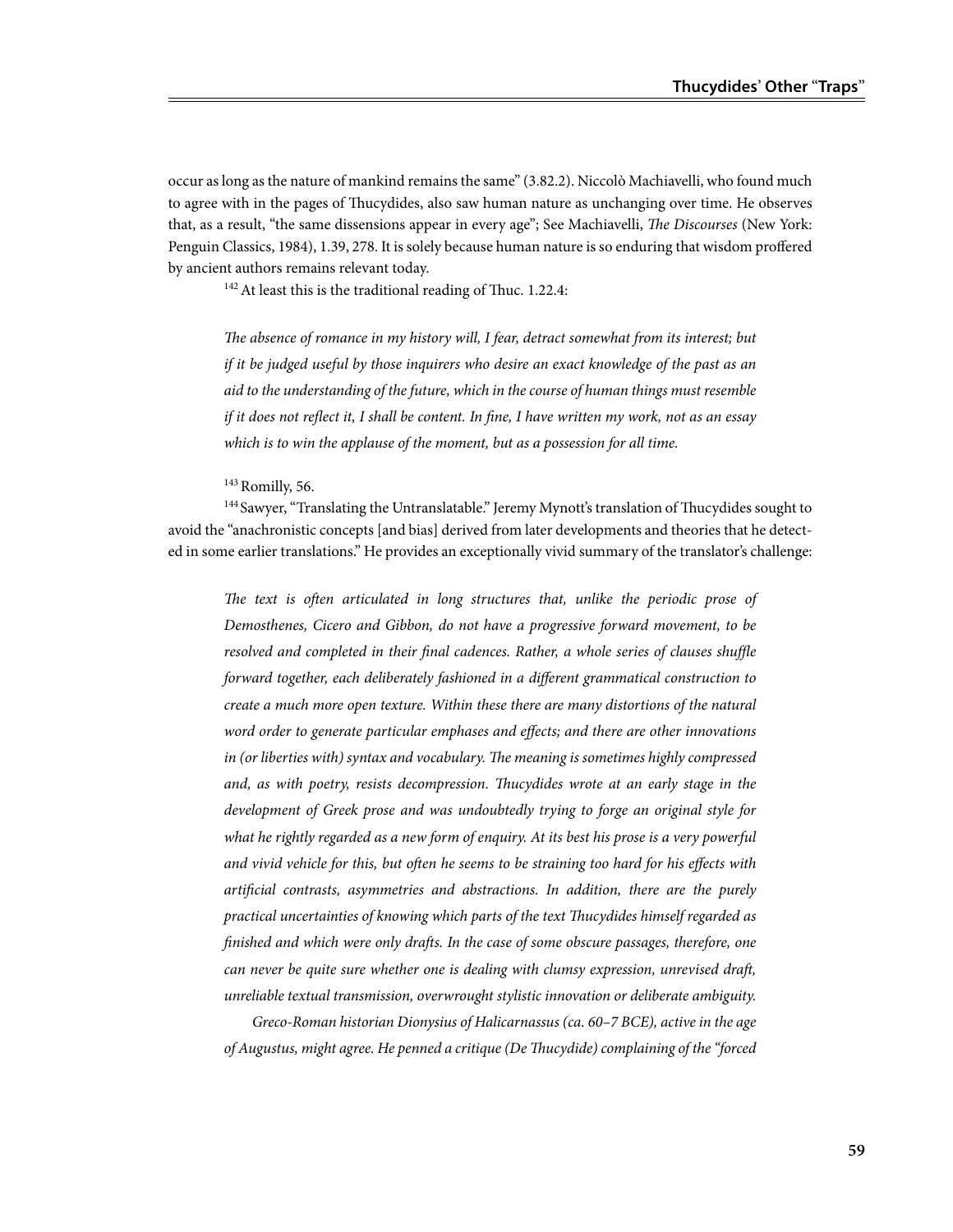*expressions," "artificialities," and "riddling obscurity" of Thucydides' dense and difficult Greek: "If people actually spoke like this, not even their mothers or their fathers would be able to tolerate the unpleasantness of it. In fact they would need translators, as if they were listening to a foreign language."*

<sup>145</sup> Alibaba, often described as China's version of Amazon, inaugurated Singles Day in 2009-initially a celebration for the country's lonely hearts on a date reflecting their singleness (11/11)—with only 27 participating merchants. In 2016 (total revenue: \$17.8 billion), more than 16,000 brands participated, with Apple, Burberry, Lululemon, and Victoria's Secret joining for the first time. The event has become a barometer of China's consumer economy, although some analysts have questioned Alibaba's methodology for calculating sales totals.

<sup>146</sup> China thus joined the ranks of the few states—Brazil, Canada, France, Germany, Russia, the United Kingdom, and the United States—that have developed homegrown large airliners. The 168-seat C919, developed by the Commercial Aircraft Corporation of China (Comac), is similar in size to the Airbus A320 and Boeing 737-800.

<sup>147</sup> The September 2016 industry solicitation for DC Universe Rebirth's volume 1, issue 1, of *New Super-Man*, "Made In China, Part One," carried this descriptive blurb: An impulsive act of heroism thrusts an arrogant young man into the limelight of Shanghai as China begins to form its own Justice League of powerful heroes. . . . When the world needed a new hero, China made him!" It is debatable whether this unprecedented innovation reflects Chinese soft power reshaping American popular culture, *arte et marte*, in a shocking reversal arguably comparable to the Athenian victory at Pylos, or rather a master stroke for American soft power—*non ducor, duco*—calculated to attract a potentially enormous new audience to the only popular art form original to the United States.

148 Wang Jianlin, a 62-year-old former People's Liberation Army commander-turned–real estate developer with a net worth estimated at \$32 billion, is one of China's richest men. He also owns the AMC movie theater chain in the United States as well as Legendary Entertainment, the movie studio that coproduced *Man of Steel* and the *Dark Knight* films. Such billion-dollar investments in the American entertainment market appear at odds with a Chinese drive to provoke war and defeat the United States militarily.

149 "China's Rare Earth Dominance: Another Global Resource Scramble in the Making?" *Knowledge@Wharton*, April 5, 2011, available at <http://knowledge.wharton.upenn.edu/article/chinas-rareearth-dominance-another-global-resource-scramble-in-the-making/>.

150 J. Helliwell, R. Layard, and J. Sachs, eds., *World Happiness Report 2017* (New York: Sustainable Development Solutions Network, 2017), available at <http://worldhappiness.report/>. Indeed, the report's algorithms indicate that, despite the "new-found plenitude" of Chinese society, the subjective well-being of Chinese citizens is not keeping pace with the continuing rise of income and consumption levels.

<sup>151</sup> This is true despite the fact that many who have no hand in the war decision will indeed fall victim in the conflict their leaders choose to initiate. As the Spartan prisoners held in Athens after Pylos understood all too clearly, in war the arrow strikes at random; it has no regard for the victim's qualities of character (or lack thereof) (4.40.2). Moreover, the history of warfare from Thucydides' time to ours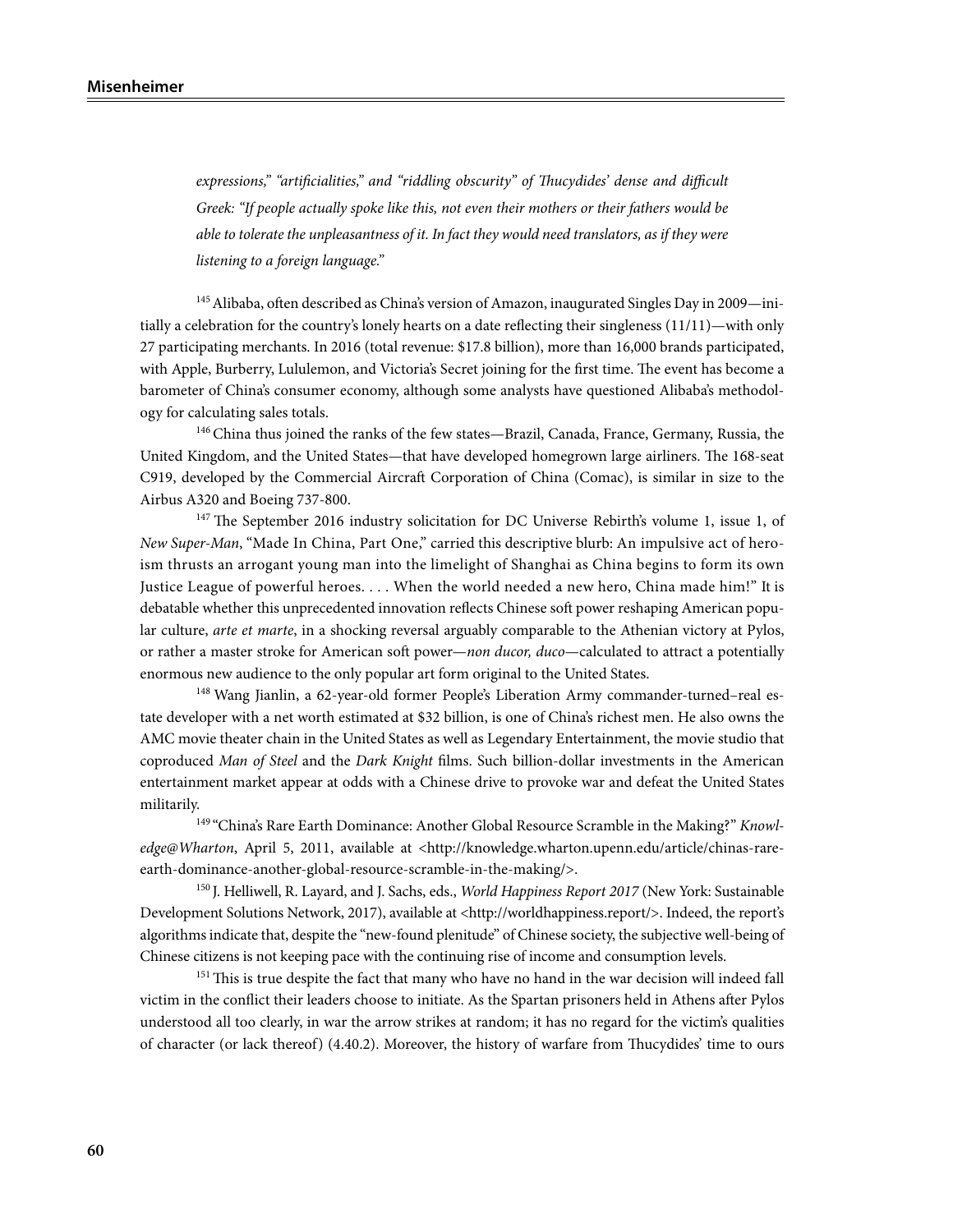indicates that even the initiators of unnecessary, aggressive war tend to feel victimized by exogenous and unjust hazards, rather than the consequence of their own actions, once war is underway. Thucydides' account of the plague in Athens (2.47.3–2.54.5 and 3.87.1–3) and *stasis* in Corcyra (3.70.1–3.85.1) chillingly illustrates the breakdown of ethical norms and social order in wartime. The Athenian decisions to reject Spartan peace overtures at Pylos (4.21), exterminate the people of Melos (5.84–5.111), and invade Sicily (6.9–6.14 and 6.21–6.25) demonstrate the parallel degradation of clarity, consistency, and coherence in political decisionmaking once the fog of war sets in. When the Spartan fleet entered the Piraeus, and Spartan hoplites garrisoned the Acropolis and enforced destruction of the Long Walls, it is to be expected that most Athenians saw only the unmerited aggression of a hated enemy, rather than an *inevitable* reaction to their own *hubris* and overreach.

<sup>152</sup> The title of Graham Allison's book must therefore be judged especially unfortunate. Inclusion of a question mark—*Destined for War?*—would have rendered it at least marginally less so.

153 To the extent that Allison's view of "rising" and "ruling" powers has validity at all. As noted above, power transition theory is not universally accepted by international affairs specialists. Moreover, in *The Future of Power* Joseph Nye points out that the nature of a power "transition" may not be what it seems:

*The power transition occurring in this century is sometimes called the rise of Asia, but it is more accurately called the recovery of Asia. In 1800, more than half of the world's population was in Asia and more than half of the world's product was in Asia. One hundred years later, more than half of the population was still in Asia, but only about 20 percent of world product was. Now, in the twenty-first century, we are getting back to proportions that are historically more normal.* 

<sup>154</sup> See Ralph Jennings, "China Calmed Asian Maritime Dispute in 2017 Without Ceding Sovereignty," VOANews.com, December 11, 2017, available at <www.voanews.com/a/south-china-sea-disputes-calming-down/4158167.html>.

155 Thuc. 4.19.2–4.

156 Allison, "How Trump and China's Xi Could Stumble into War."

<sup>157</sup> Allison, *Destined for War*, xix-xx. The State Department's "Memorandum of Conversation" on November 12, 1973, suggests how daunting the diplomatic task of building such mutual understanding might be. Few diplomats of Henry Kissinger's generation (and fewer today) could establish common ground by so readily engaging Mao Zedong and Zhou Enlai on points of Marxist theory and its intellectual debt to G.W.F. Hegel and Ludwig Feuerbach. Over coming years, the U.S. side will need to cultivate comparable insight into the evolving interaction of nationalism and consumerism within Chinese society, and the policy implications of a transition from *taoguangyanghui* (keeping a low profile) to a strategy of *fenfayouwei* (striving for achievement). See Henry Kissinger et al., "Memorandum of Conversation," Document 58, Beijing, November 12, 1973, 5:40–8:25 p.m., *Foreign Relations of the United States, 1969–1976, Vol. XVIII, China, 1973–1976*, available at <https://history.state.gov/historicaldocuments/ frus1969-76v18/d58>.

 $158$  Thuc. 1.123.1.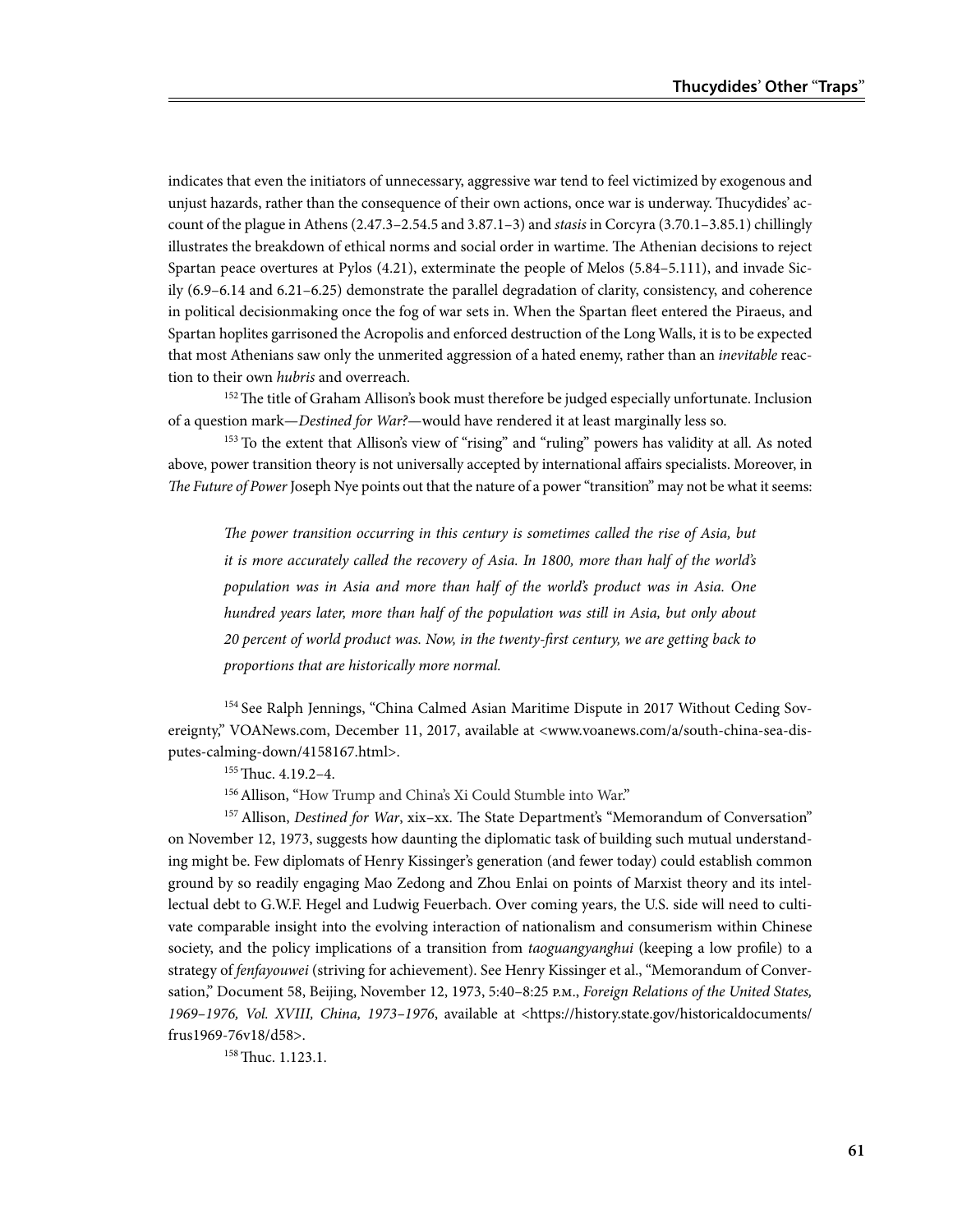## **About the Author**

*Alan Greeley Misenheimer*, a career member of the U.S. Senior Foreign Service, is currently serving as Counselor for Peace and Reconciliation at the American Embassy in Kabul, Afghanistan. His 30-year Department of State career has focused primarily on U.S. policy in the Near East, including assignments as Deputy Chief of Mission at the U.S. Embassies in Kuwait and Yemen. He spent 2009–2010 in Iraq serving as Foreign Policy Advisor to the commanding general of Multi-National Corps–Iraq, and subsequently as the U.S. Ambassador's Senior Advisor on Arab-Kurd issues in Kirkuk. After Iraq, he spent 2 years on the faculty of the National War College at the National Defense University in Washington, DC. His teaching centered on strategy and statecraft, including Thucydides as a resource for the modern strategist. His 2015– 2016 assignment as the State Department Senior Fellow at the Institute for the Study of War facilitated research for this case study. Mr. Misenheimer received the Chairman of the Joint Chiefs of Staff Joint Distinguished Civilian Service Award in 2018, following his tour as Senior Foreign Policy Advisor to the commanding general of U.S. Transportation Command. He is in the final stage of doctoral studies at Georgetown University, pursuing dissertation research on historical linkages among justice, peace, and war.